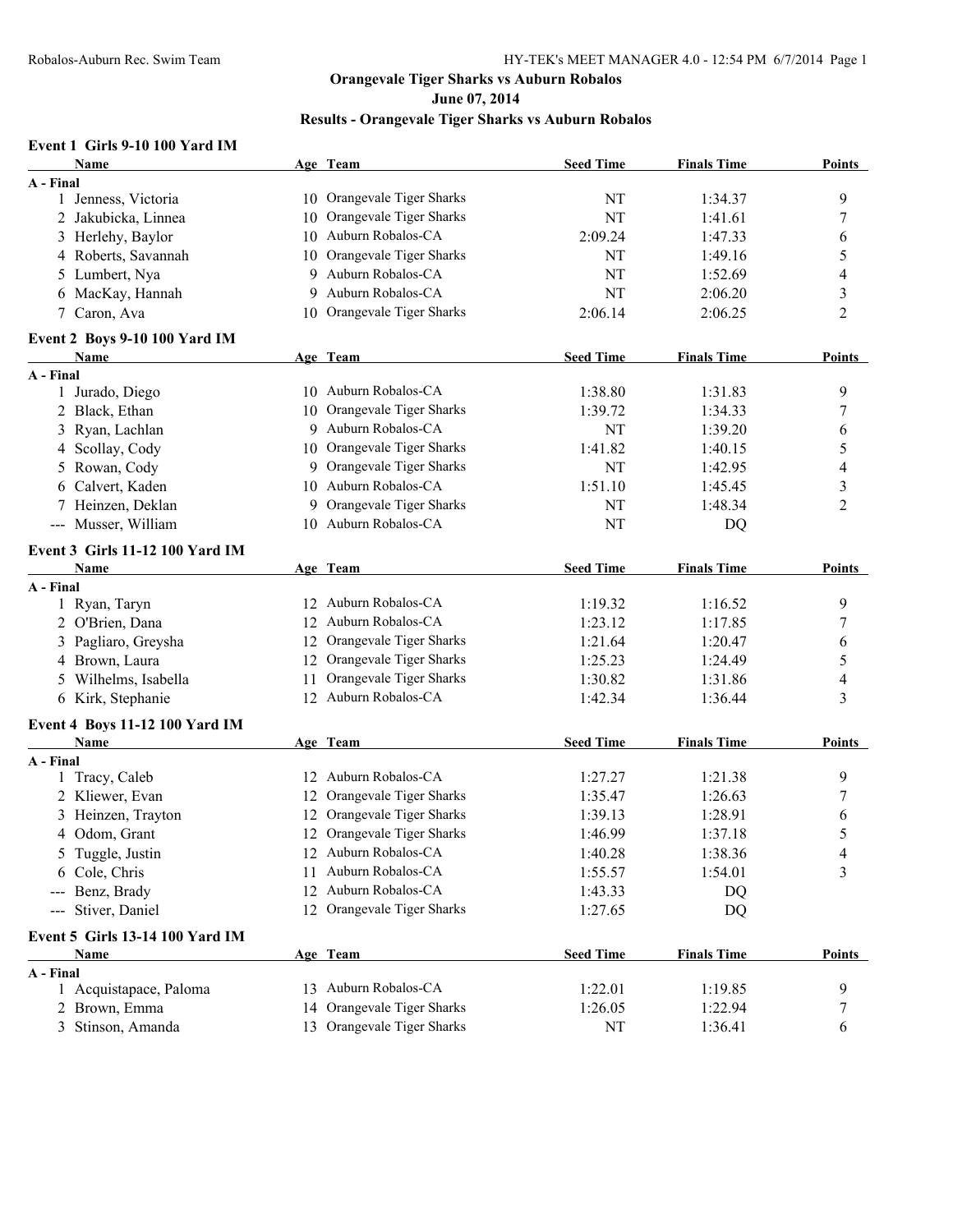**June 07, 2014**

## **Results - Orangevale Tiger Sharks vs Auburn Robalos**

#### **Event 6 Boys 13-14 100 Yard IM**

| Name                                                     | Age Team                      | <b>Seed Time</b>               | <b>Finals Time</b>            | <b>Points</b> |
|----------------------------------------------------------|-------------------------------|--------------------------------|-------------------------------|---------------|
| A - Final                                                |                               |                                |                               |               |
| 1 Calvert, Klay                                          | 13 Auburn Robalos-CA          | 1:31.52                        | 1:16.00                       | 9             |
| 2 Detmer, Trent                                          | 14 Auburn Robalos-CA          | NT                             | 1:18.67                       | 7             |
| 3 Boe, Jacob                                             | Orangevale Tiger Sharks<br>13 | 1:26.23                        | 1:22.62                       | 6             |
| 4 Caron, Reed                                            | 13 Orangevale Tiger Sharks    | 1:44.38                        | 1:28.92                       | 5             |
| Event 7 Girls 15-18 100 Yard IM                          |                               |                                |                               |               |
| <b>Name</b>                                              | Age Team                      | <b>Seed Time</b>               | <b>Finals Time</b>            | <b>Points</b> |
| A - Final                                                |                               |                                |                               |               |
| 1 Wenger, Bethany                                        | 16 Auburn Robalos-CA          | 1:09.49                        | 1:10.45                       | 9             |
| Event 8 Boys 15-18 100 Yard IM                           |                               |                                |                               |               |
| Name                                                     | Age Team                      | <b>Seed Time</b>               | <b>Finals Time</b>            | <b>Points</b> |
| A - Final                                                |                               |                                |                               |               |
| 1 Boe, Joshua                                            | 16 Orangevale Tiger Sharks    | 1:08.92                        | 1:04.02                       | 9             |
| 2 Granat, Timmy                                          | 15 Auburn Robalos-CA          | 1:24.54                        | 1:15.19                       | 7             |
|                                                          |                               |                                |                               |               |
| Event 9 Girls 6 & Under 100 Yard Freestyle Relay<br>Team | Relay                         | <b>Seed Time</b>               | <b>Finals Time</b>            | <b>Points</b> |
| A - Final                                                |                               |                                |                               |               |
| 1 Orangevale Tiger Sharks                                | $\mathbf{A}$                  | 2:18.85                        | 2:18.63                       | 12            |
| 1) Harshbarger, Vanessa 6                                | 2) Tran, Sarah 5              | 3) Kaufert, Kolby 6            | 4) Jenness, Jaiden 6          |               |
| 2 Auburn Robalos-CA                                      | $\mathbf{A}$                  | 3:23.08                        | 3:09.10                       | 9             |
| 1) Soares, Ariel 5                                       | 2) Moulton, Elizabeth 6       | 3) Carnahan, Laurel 6          | 4) Sorenson, Madelyn 6        |               |
| 3 Auburn Robalos-CA                                      | B                             | NT                             | 3:58.49                       | 7             |
| 1) Carnahan, Ruby 6                                      | 2) Hunt, Paige 6              | 3) Patterson, Maggie 6         | 4) Sorenson, Khloe 4          |               |
| 4 Auburn Robalos-CA                                      | C                             | NT                             | 3:58.90                       | 5             |
| 1) Gaggero, Fiona 5                                      | 2) Dunkle, Brookelyn 5        | 3) Richards, Anna 4            | 4) Musser, Savannah 6         |               |
|                                                          |                               |                                |                               |               |
| Event 10 Boys 6 & Under 100 Yard Freestyle Relay         |                               |                                |                               |               |
| Team                                                     | Relay                         | <b>Seed Time</b>               | <b>Finals Time</b>            | <b>Points</b> |
| A - Final                                                | A                             | 2:31.88                        | 2:23.61                       | 12            |
| 1 Orangevale Tiger Sharks<br>1) Montgomery, Colin 6      | 2) Stanbach, Everett 5        | 3) Harshbarger, Dustin 5       |                               |               |
| 2 Auburn Robalos-CA                                      | A                             | 2:26.38                        | 4) Puryear, Will 6<br>2:24.77 | 9             |
| 1) MacKay, Benjamin 6                                    | 2) Kodet, Noah 5              |                                | 4) Romero, Michael 6          |               |
|                                                          | B                             | 3) Calvert, Kelly 5<br>3:21.09 |                               |               |
| --- Orangevale Tiger Sharks<br>1) Penman, Wyatt 5        | 2) Stratton, Wyatt 5          | 3) Tran, Nicolas 6             | DQ<br>4) Golden, Brayden 5    |               |
|                                                          |                               |                                |                               |               |
| Event 11 Girls 7-8 100 Yard Medley Relay                 |                               |                                |                               |               |
| Team                                                     | <b>Relay</b>                  | <b>Seed Time</b>               | <b>Finals Time</b>            | <b>Points</b> |
| A - Final                                                |                               |                                |                               |               |
| 1 Orangevale Tiger Sharks                                | $\mathbf{A}$                  | 1:34.71                        | 1:32.03                       | 12            |
| 1) Hardenburgh, Ayla 7                                   | 2) Roberts, Payton 8          | 3) Petersen, Julia 8           | 4) Alvarez Tostado, Mia 7     |               |
| 2 Auburn Robalos-CA                                      | $\mathbf{A}$                  | 1:39.13                        | 1:52.52                       | 9             |
| 1) Tuggle, Alyssa 8                                      | 2) Barpal, Allyson 8          | 3) Schellenberg, Sidney 8      | 4) Grybos, Rachel 8           |               |
| 3 Auburn Robalos-CA                                      | B                             | 1:46.39                        | 2:02.54                       | 7             |
| 1) Barnes, Alexia 8                                      | 2) Soares, Anna 8             | 3) Hamilton, Gracie 7          | 4) Czerwinsky, Sofia 8        |               |
| 4 Orangevale Tiger Sharks                                | С                             | 2:25.70                        | 2:16.10                       | 5             |
| 1) Bergen, Kylie 7                                       | 2) Black, Cameron 8           | 3) Hartwick, Sara 7            | 4) Ehrhart, Kenzie 7          |               |
| 5 Orangevale Tiger Sharks                                | D                             | NT                             | 2:36.06                       | 3             |
| 1) Carothers, Lily 8                                     | 2) Alvarez Tostado, Zoe 7     | 3) Jones, Isabella 7           | 4) Pardo, Madalyn 8           |               |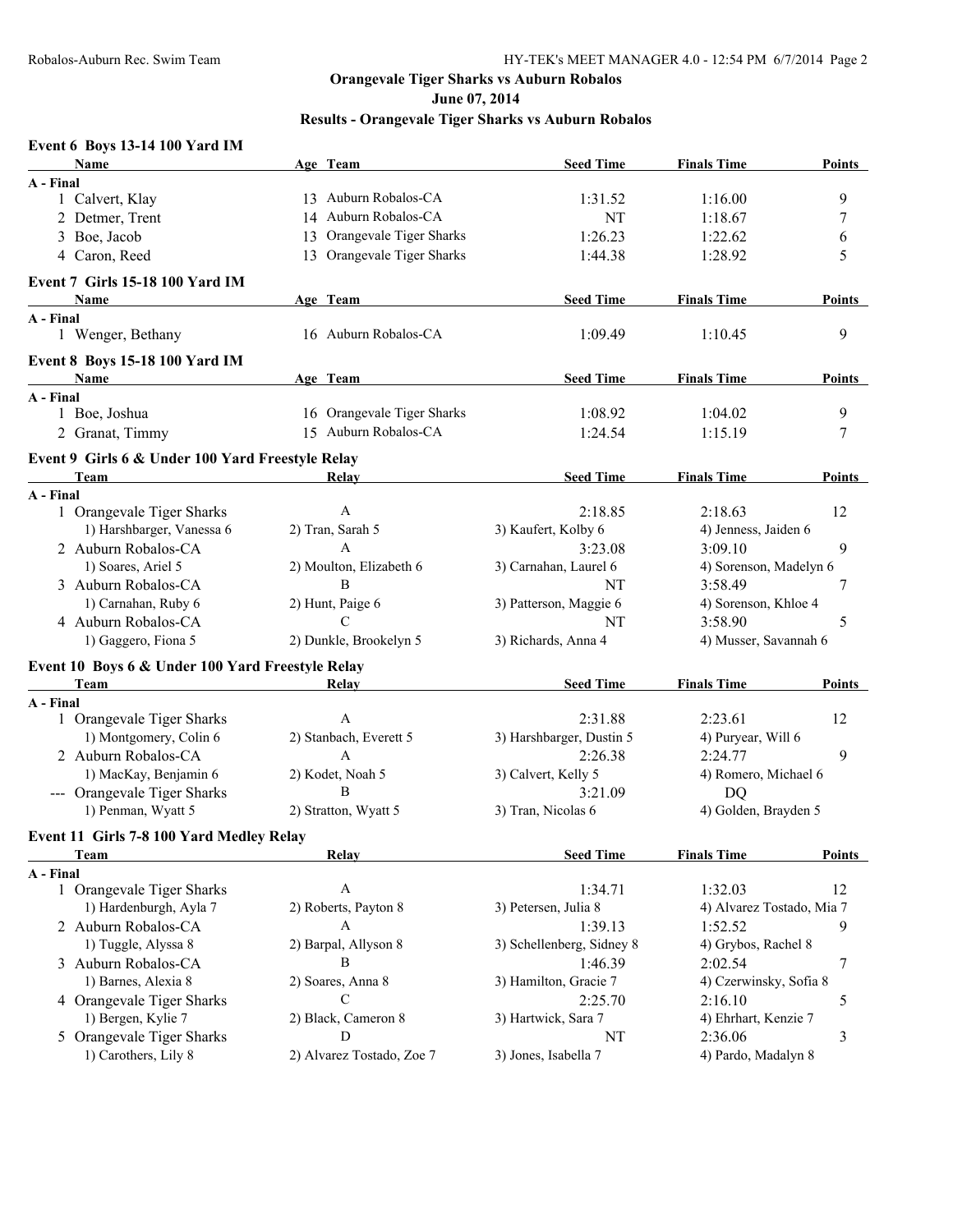**June 07, 2014**

| A - Final  (Event 11 Girls 7-8 100 Yard Medley Relay)<br>Team | Relay                          | <b>Seed Time</b>        | <b>Finals Time</b><br>Points |
|---------------------------------------------------------------|--------------------------------|-------------------------|------------------------------|
| --- Auburn Robalos-CA                                         | $\mathcal{C}$                  | 1:53.75                 | DQ                           |
| 1) Easton, Annabel 8                                          | 2) Schlais, Marlee 8           | 3) Belles, Emma 8       | 4) Schlais, Taylor 7         |
| --- Orangevale Tiger Sharks                                   | B                              | 2:04.09                 | <b>DQ</b>                    |
| 1) Tran, Theresa 8                                            | 2) Roberts, Shelbie 8          | 3) Bernino, Lucy 8      | 4) Sample, Hannah 8          |
| Event 12 Boys 7-8 100 Yard Medley Relay                       |                                |                         |                              |
| Team                                                          | Relay                          | <b>Seed Time</b>        | Points<br><b>Finals Time</b> |
| A - Final                                                     |                                |                         |                              |
| 1 Orangevale Tiger Sharks                                     | A                              | 1:40.56                 | 1:44.38<br>12                |
| 1) Eisenbarth, Tyler 8                                        | 2) Scollay, Tyler 7            | 3) Petersen, Nicholas 7 | 4) Bain, Riley 8             |
| --- Orangevale Tiger Sharks                                   | B                              | 2:18.55                 | <b>DQ</b>                    |
| 1) Harshbarger, Cyrus 8                                       | 2) Brown, Logan 7              | 3) Mercer, Brandon 7    | 4) Cook, Micah 7             |
| --- Orangevale Tiger Sharks                                   | C                              | 2:31.90                 | DQ                           |
| 1) Camden, Sean 7                                             | 2) Brown, Steven 8             | 3) Golden, Nathaniel 7  | 4) Williams, Connor 7        |
| --- Auburn Robalos-CA                                         | A                              | 1:20.56                 | DQ                           |
| 1) Petrenko, Graham 8                                         | 2) Hunt, Owen 8                | 3) Romero, Matthew 8    | 4) McAlister, Jake 7         |
| Event 13 Girls 9-10 100 Yard Medley Relay                     |                                |                         |                              |
| Team                                                          | <b>Relay</b>                   | <b>Seed Time</b>        | <b>Finals Time</b><br>Points |
| A - Final                                                     |                                |                         |                              |
| 1 Orangevale Tiger Sharks                                     | A                              | 1:18.87                 | 1:21.62<br>12                |
| 1) Brown, Sara 10                                             | 2) Alvarez Tostado, Fionnah 10 | 3) Jenness, Victoria 10 | 4) Jakubicka, Linnea 10      |
| 2 Orangevale Tiger Sharks                                     | B                              | 1:28.56                 | 9<br>1:29.63                 |
| 1) Karapetyan, Rosa 10                                        | 2) Caron, Ava 10               | 3) Roberts, Savannah 10 | 4) Matista, Maryanna 10      |
| 3 Orangevale Tiger Sharks                                     | $\mathcal{C}$                  | 1:36.88                 | 1:37.24<br>7                 |
| 1) Bernino, Hannah 10                                         | 2) Kliewer, Shay 9             | 3) Odom, Kristen 9      | 4) Gerlach, Anjuli 9         |
| 4 Auburn Robalos-CA                                           | B                              | 1:38.85                 | 1:46.25<br>5                 |
| 1) MacKay, Hannah 9                                           | 2) Towne, Megan 10             | 3) West, Paris 10       | 4) Calvert, Kyle 9           |
| 5 Orangevale Tiger Sharks                                     | D                              | 1:45.75                 | x1:49.60                     |
| 1) Brown, Gianna 9                                            | 2) Legari, Maya 9              | 3) Duncan, Megan 10     | 4) Walder, Georgia 10        |
| --- Auburn Robalos-CA                                         | A                              | 1:27.11                 | DQ                           |
| 1) Herlehy, Baylor 10                                         | 2) Thornton, Karissa 10        | 3) McAlister, Katie 9   | 4) Lumbert, Nya 9            |
| Event 14 Boys 9-10 100 Yard Medley Relay                      |                                |                         |                              |
| Team                                                          | Relay                          | <b>Seed Time</b>        | <b>Finals Time</b><br>Points |
| A - Final                                                     |                                |                         |                              |
| 1 Orangevale Tiger Sharks                                     | $\mathbf{A}$                   | 1:16.64                 | 1:16.18<br>12                |
| 1) Scollay, Cody 10                                           | 2) Heinzen, Deklan 9           | 3) Black, Ethan 10      | 4) Jones, Marley 10          |
| 2 Auburn Robalos-CA                                           | A                              | 1:18.53                 | 9<br>1:20.59                 |
| 1) Hamilton, Wyatt 10                                         | 2) Musser, William 10          | 3) Ryan, Lachlan 9      | 4) Jurado, Diego 10          |
| 3 Orangevale Tiger Sharks                                     | B                              | 1:31.25                 | 1:33.47<br>7                 |
| 1) Rowan, Cody 9                                              | 2) Matista, Matthew 9          | 3) Penman, Logan 10     | 4) Coulter, James 10         |
| 4 Auburn Robalos-CA                                           | В                              | 1:30.59                 | 1:44.68<br>5                 |
| 1) Dunkle, Zachary 9                                          | 2) Elkins, Brandon 9           | 3) Calvert, Kaden 10    | 4) Delany, Elliot 10         |
| 5 Auburn Robalos-CA                                           | D                              | NT                      | 2:20.61<br>3                 |
| 1) Hendrix, James 9                                           | 2) Patterson, Jay 9            | 3) Dennon, Jacob 10     | 4) Lawton, Andrew 9          |
| --- Orangevale Tiger Sharks                                   | C                              | 1:44.84                 | DQ                           |
| 1) Gabrielli, Marcello 9                                      | 2) Conlon, Riley 10            | 3) Williams, Cole 9     | 4) Garner, Michael 10        |
| --- Orangevale Tiger Sharks                                   | D                              | NT                      | DQ                           |
| 1) Gerlach, Orion 10                                          | 2) Begley, Zane 9              | 3) Cox, Bryant 10       | 4) Bergen, Ryland 9          |
| --- Auburn Robalos-CA                                         | C                              | 1:43.83                 | DQ                           |
| 1) Richards, Anthony 9                                        | 2) Herlehy, Samuel 9           | 3) Troy, Christopher 10 | 4) Madonna, James 9          |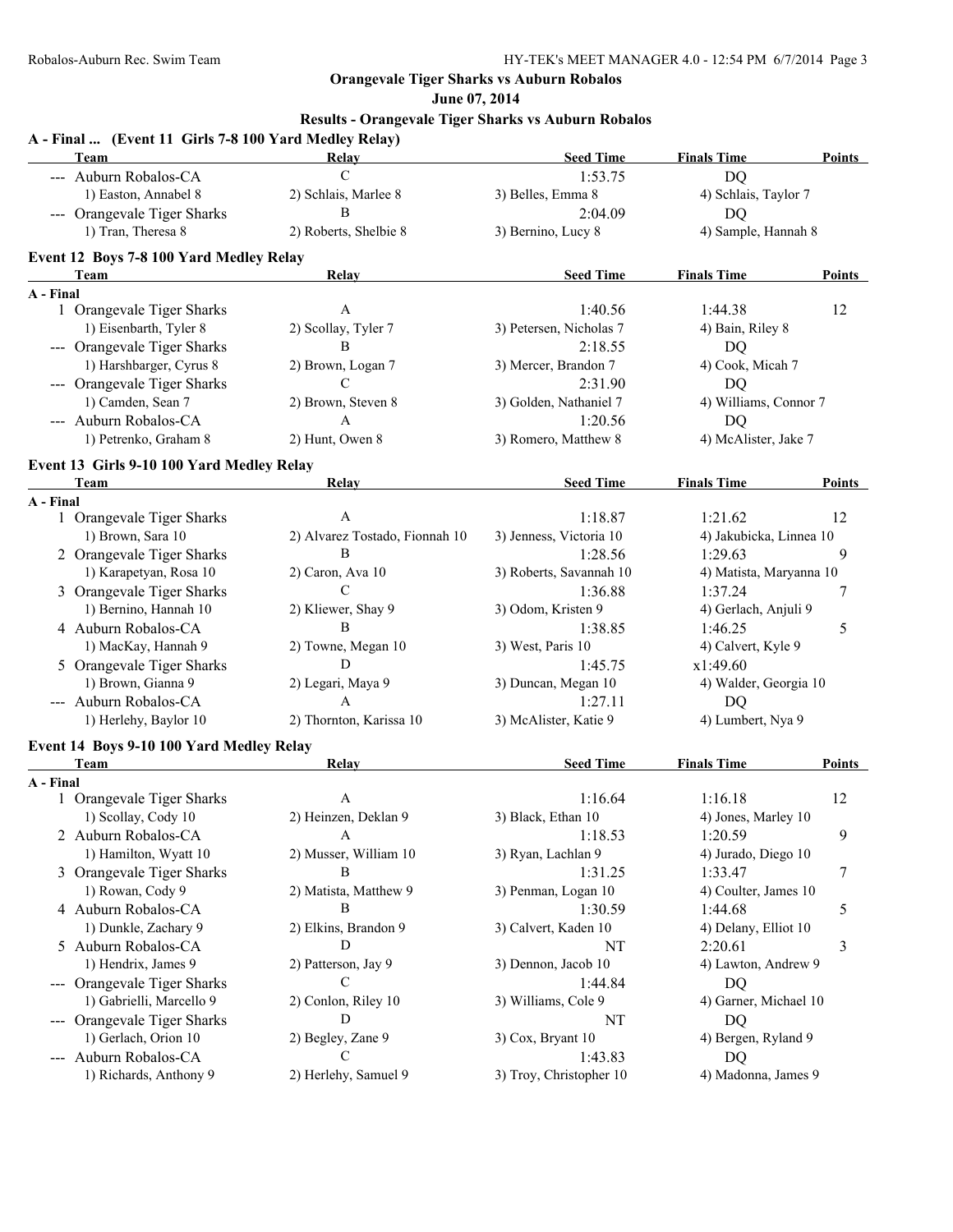### **June 07, 2014**

## **Results - Orangevale Tiger Sharks vs Auburn Robalos**

#### **Event 15 Girls 11-12 200 Yard Medley Relay**

| Team                                              | <b>Relay</b>                 | <b>Seed Time</b>              | <b>Finals Time</b>     | <b>Points</b> |
|---------------------------------------------------|------------------------------|-------------------------------|------------------------|---------------|
| A - Final                                         |                              |                               |                        |               |
| 1 Orangevale Tiger Sharks                         | A                            | 2:28.62                       | 2:27.73                | 12            |
| 1) Hardenburgh, Alaina 12                         | 2) Pagliaro, Greysha 12      | 3) Williams-Herron, Skyler 12 | 4) Brown, Laura 12     |               |
| --- Orangevale Tiger Sharks                       | $\mathcal{C}$                | 3:12.51                       | DQ                     |               |
| 1) Garner, Madison 11                             | 2) Karapetyan, Naomi 12      | 3) Bullivant, Kaitlyn 11      | 4) Brentt, Emma 11     |               |
| --- Auburn Robalos-CA                             | A                            | 2:11.68                       | DQ                     |               |
| 1) Acquistapace, Isabel 11                        | 2) Ryan, Taryn 12            | 3) O'Brien, Dana 12           | 4) Kirk, Stephanie 12  |               |
| --- Orangevale Tiger Sharks                       | B                            | 2:45.67                       | <b>XDQ</b>             |               |
| 1) Bartlett, Haley 12                             | 2) Wilhelms, Isabella 11     | 3) Stiver, Meghan 11          | 4) Higby, Lily 11      |               |
| Event 16 Boys 11-12 200 Yard Medley Relay         |                              |                               |                        |               |
| Team                                              | Relay                        | <b>Seed Time</b>              | <b>Finals Time</b>     | Points        |
| A - Final                                         |                              |                               |                        |               |
| 1 Orangevale Tiger Sharks                         | A                            | 2:40.98                       | 2:37.87                | 12            |
| 1) Stiver, Daniel 12                              | 2) Kliewer, Evan 12          | 3) Walder, Pace 12            | 4) Heinzen, Trayton 12 |               |
| 2 Auburn Robalos-CA                               | A                            | 2:38.30                       | 2:44.60                | 9             |
| 1) Ronk, Wyatt 12                                 | 2) Tuggle, Justin 12         | 3) Tracy, Caleb 12            | 4) Detmer, Zachary 11  |               |
| 3 Auburn Robalos-CA                               | $\mathcal{C}$                | NT                            | 3:16.23                | 7             |
| 1) Benz, Brady 12                                 | 2) Downey, Kai 11            | 3) Packheiser, Mason 11       | 4) Ellis, Josh 11      |               |
| 4 Auburn Robalos-CA                               | B                            | NT                            | 3:55.09                | 5             |
| 1) Lawton, Matthew 11                             | 2) Cole, Chris 11            | 3) Petrenko, Max 11           | 4) Barpal, Alex 12     |               |
| Event 17 Girls 13-14 200 Yard Medley Relay        |                              |                               |                        |               |
| Team                                              | Relay                        | <b>Seed Time</b>              | <b>Finals Time</b>     | <b>Points</b> |
| A - Final                                         |                              |                               |                        |               |
| 1 Orangevale Tiger Sharks                         | $\mathbf{A}$                 | 2:09.52                       | 2:39.21                | 12            |
| 1) Boe, Taylor 14                                 | 2) Hale, Isabella 13         | 3) Brown, Emma 14             | 4) Stinson, Amanda 13  |               |
| 2 Auburn Robalos-CA                               | A                            | 2:06.64                       | 2:42.51                | 9             |
| 1) Delany, Camille 13                             | 2) Spokely, Eralise 13       | 3) Acquistapace, Paloma 13    | 4) Cole, Sara 13       |               |
|                                                   |                              |                               |                        |               |
| Event 18 Boys 13-14 200 Yard Medley Relay<br>Team | Relay                        | <b>Seed Time</b>              | <b>Finals Time</b>     | Points        |
| A - Final                                         |                              |                               |                        |               |
| --- Auburn Robalos-CA                             | A                            | NT                            | X2:28.67               |               |
| --- Orangevale Tiger Sharks                       | $\overline{A}$               | 2:25.07                       | DQ                     |               |
| 1) Boe, Jacob 13                                  | 2) Caron, Reed 13            | 3) Odom, Nathan 14            | 4) Dill, Arthur 14     |               |
|                                                   |                              |                               |                        |               |
| Event 21 Girls 6 & Under 25 Yard Freestyle        |                              |                               |                        |               |
| Name                                              | Age Team                     | <b>Seed Time</b>              | <b>Finals Time</b>     | Points        |
| A - Final<br>Sorenson, Madelyn                    | Auburn Robalos-CA            |                               | 22.93                  | 9             |
| $\bf{l}$                                          | 6<br>Orangevale Tiger Sharks | 24.85                         |                        |               |
| 2 Jenness, Jaiden                                 | 6                            | 25.67                         | 28.85                  | 7             |
| Carnahan, Ruby<br>3                               | Auburn Robalos-CA<br>6       | 1:00.01                       | 33.64                  | 6             |
| Harshbarger, Vanessa<br>4                         | Orangevale Tiger Sharks<br>6 | 35.85                         | 35.62                  | 5             |
| Tran, Sarah<br>5                                  | Orangevale Tiger Sharks<br>5 | 41.05                         | 35.64                  | 4             |
| Kaufert, Kolby<br>6                               | Orangevale Tiger Sharks<br>6 | 36.28                         | 38.94                  | 3             |
| Soares, Ariel<br>7                                | Auburn Robalos-CA<br>5       | 57.60                         | 54.54                  | 2             |
| Moulton, Elizabeth<br>8                           | Auburn Robalos-CA<br>6       | 1:00.62                       | 1:16.97                | 1             |
| <b>B</b> - Final                                  |                              |                               |                        |               |
| 9 Dunkle, Brookelyn                               | 5 Auburn Robalos-CA          | 1:04.84                       | 38.61                  |               |
| 10 Carnahan, Laurel                               | Auburn Robalos-CA<br>6       | 1:05.01                       | 40.93                  |               |
| 11 Patterson, Maggie                              | 6 Auburn Robalos-CA          | NT                            | 46.23                  |               |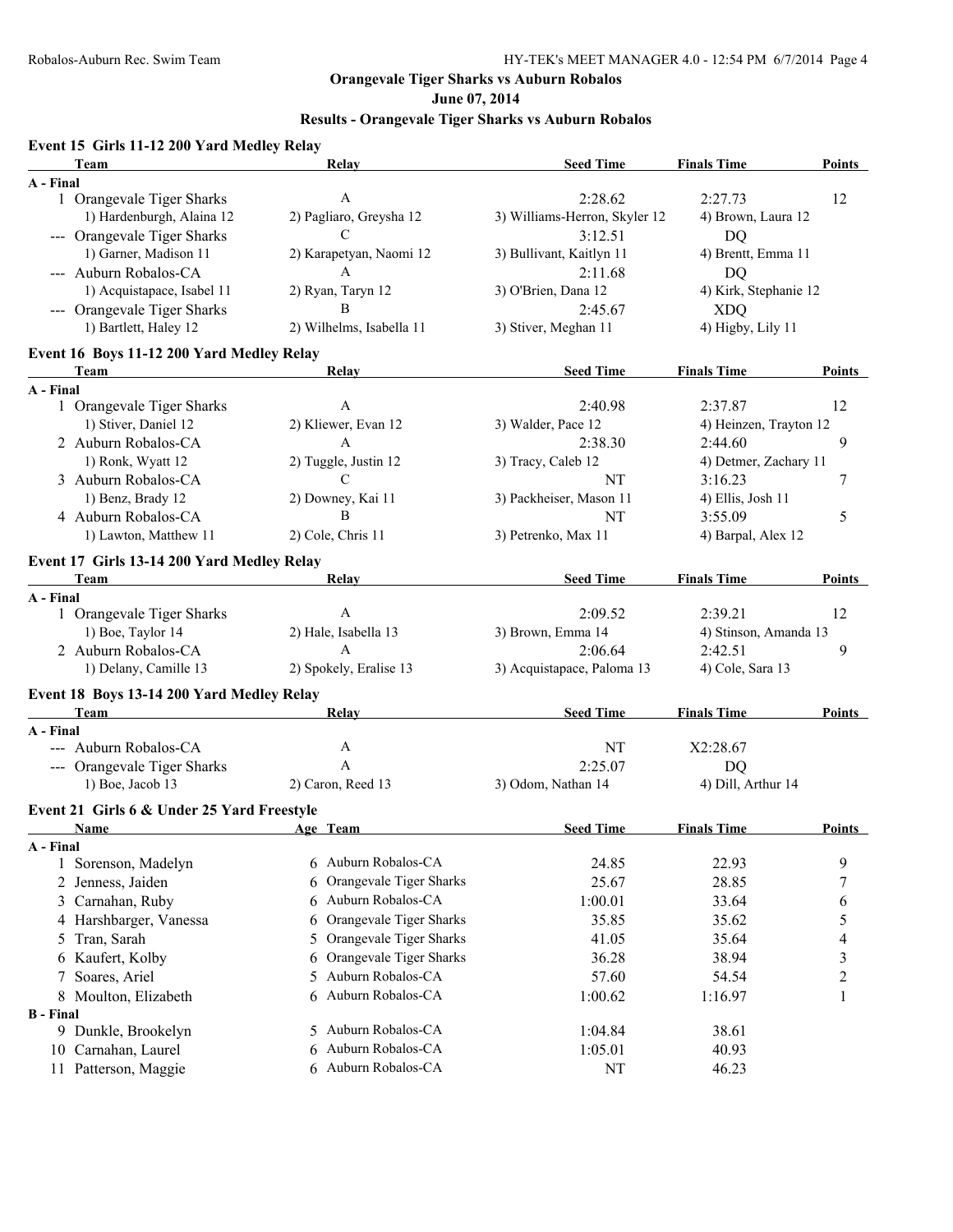**June 07, 2014**

## **Results - Orangevale Tiger Sharks vs Auburn Robalos**

### **B - Final ... (Event 21 Girls 6 & Under 25 Yard Freestyle)**

|                  | Name                                         |    | Age Team                                         | <b>Seed Time</b> | <b>Finals Time</b> | <b>Points</b>       |
|------------------|----------------------------------------------|----|--------------------------------------------------|------------------|--------------------|---------------------|
|                  | 12 Rowan, Emma                               |    | 6 Orangevale Tiger Sharks                        | 55.66            | 50.77              |                     |
|                  | 13 Gier, Katelyn                             |    | 6 Orangevale Tiger Sharks                        | NT               | 58.68              |                     |
|                  | 14 Jones, Zelia                              |    | 5 Orangevale Tiger Sharks                        | 1:45.48          | 1:08.20            |                     |
|                  | 15 Musser, Savannah                          |    | 6 Auburn Robalos-CA                              | NT               | 1:36.29            |                     |
|                  | 16 Sorenson, Khloe                           |    | 4 Auburn Robalos-CA                              | 2:18.58          | 1:56.68            |                     |
| C - Final        |                                              |    |                                                  |                  |                    |                     |
|                  | 17 Hunt, Paige                               |    | 6 Auburn Robalos-CA                              | NT               | 35.08              |                     |
|                  | 18 Gaggero, Fiona                            | 5. | Auburn Robalos-CA                                | NT               | 50.55              |                     |
|                  | 19 Richards, Anna                            |    | Auburn Robalos-CA                                | <b>NT</b>        | 1:14.67            |                     |
|                  | Event 22 Boys 6 & Under 25 Yard Freestyle    |    |                                                  |                  |                    |                     |
|                  | Name                                         |    | Age Team                                         | <b>Seed Time</b> | <b>Finals Time</b> | <b>Points</b>       |
| A - Final        |                                              |    |                                                  |                  |                    |                     |
|                  | 1 Romero, Michael                            |    | 6 Auburn Robalos-CA                              | 20.84            | 20.02              | 9                   |
|                  | 2 MacKay, Benjamin                           |    | 6 Auburn Robalos-CA                              | 34.21            | 29.22              | $\overline{7}$      |
|                  | 3 Puryear, Will                              |    | 6 Orangevale Tiger Sharks                        | 30.97            | 31.40              | 6                   |
|                  | 4 Montgomery, Colin                          |    | 6 Orangevale Tiger Sharks                        | 38.58            | 34.68              | 5                   |
|                  | 5 Stanbach, Everett                          | 5. | Orangevale Tiger Sharks                          | 41.55            | 37.28              | 4                   |
|                  | 6 Calvert, Kelly                             | 5. | Auburn Robalos-CA                                | 53.27            | 39.15              | $\mathfrak{Z}$      |
|                  | 7 Harshbarger, Dustin                        |    | 5 Orangevale Tiger Sharks                        | 40.78            | 47.59              | $\mathfrak{2}$      |
|                  | 8 Kodet, Noah                                |    | 5 Auburn Robalos-CA                              | 52.88            | 1:08.08            | 1                   |
| <b>B</b> - Final |                                              |    |                                                  |                  |                    |                     |
|                  | 9 Penman, Wyatt                              |    | 5 Orangevale Tiger Sharks                        | 43.50            | 37.17              |                     |
|                  | 10 Hendrix, Ryan                             |    | 6 Auburn Robalos-CA                              | NT               | 40.14              |                     |
|                  | 11 Tran, Nicolas                             |    | 6 Orangevale Tiger Sharks                        | 44.96            | 44.00              |                     |
|                  | 12 Packheiser, Owen                          |    | 6 Auburn Robalos-CA                              | <b>NT</b>        | 46.07              |                     |
|                  | 13 Golden, Brayden                           |    | 5 Orangevale Tiger Sharks                        | 43.14            | 46.42              |                     |
|                  | 14 Sorber, Warren                            |    | 6 Auburn Robalos-CA                              | 1:02.48          | 49.30              |                     |
|                  | 15 Penman, Noah                              |    | 4 Orangevale Tiger Sharks                        | 1:09.49          | 1:00.17            |                     |
| C - Final        |                                              |    |                                                  |                  |                    |                     |
|                  | 17 Stratton, Wyatt                           |    | 5 Orangevale Tiger Sharks                        | NT               | 49.58              |                     |
|                  | 18 Bain, Jacoby                              |    | 5 Orangevale Tiger Sharks                        | 1:42.02          | 1:05.71            |                     |
|                  | Event 23 Girls 7-8 25 Yard Freestyle         |    |                                                  |                  |                    |                     |
|                  | Name                                         |    | Age Team                                         | <b>Seed Time</b> | <b>Finals Time</b> | <b>Points</b>       |
| A - Final        |                                              |    |                                                  |                  |                    |                     |
|                  | Tran, Theresa                                |    | 8 Orangevale Tiger Sharks<br>8 Auburn Robalos-CA | 21.40            | 22.00              | 9<br>$\overline{7}$ |
|                  | 2 Grybos, Rachel                             |    |                                                  | 22.09            | 22.96              |                     |
|                  | 3 Czerwinsky, Sofia                          | 8  | Auburn Robalos-CA                                | 22.36            | 23.13              | 6                   |
|                  | 4 Black, Cameron                             |    | Orangevale Tiger Sharks                          | 26.61            | 23.41              | 5                   |
|                  | 5 Ehrhart, Kenzie                            | 7  | Orangevale Tiger Sharks                          | 25.14            | 24.60              | 4                   |
|                  | 6 Tuggle, Alyssa                             |    | Auburn Robalos-CA                                | 25.60            | 25.42              | 3                   |
|                  | 7 Ehrhart, Kate                              |    | Orangevale Tiger Sharks                          | 26.31            | 28.49              | $\overline{c}$      |
|                  | 8 Schlais, Taylor                            |    | Auburn Robalos-CA                                | 25.26            | 29.74              | 1                   |
| <b>B</b> - Final |                                              |    | Auburn Robalos-CA                                |                  | 22.94              |                     |
|                  | 9 Easton, Annabel<br>10 Alvarez Tostado, Zoe | 8  | Orangevale Tiger Sharks                          | 28.03<br>28.35   | 24.85              |                     |
|                  |                                              |    | Orangevale Tiger Sharks                          | 27.60            | 26.25              |                     |
|                  | 11 Bergen, Kylie                             |    | Auburn Robalos-CA                                |                  |                    |                     |
|                  | 12 Schellenberg, Sidney                      | 8  |                                                  | 28.20            | 26.93              |                     |
|                  | 13 Hartwick, Sara                            |    | Orangevale Tiger Sharks                          | 29.25            | 27.21              |                     |
|                  | 14 Jones, Isabella                           |    | Orangevale Tiger Sharks                          | 32.67            | 27.31              |                     |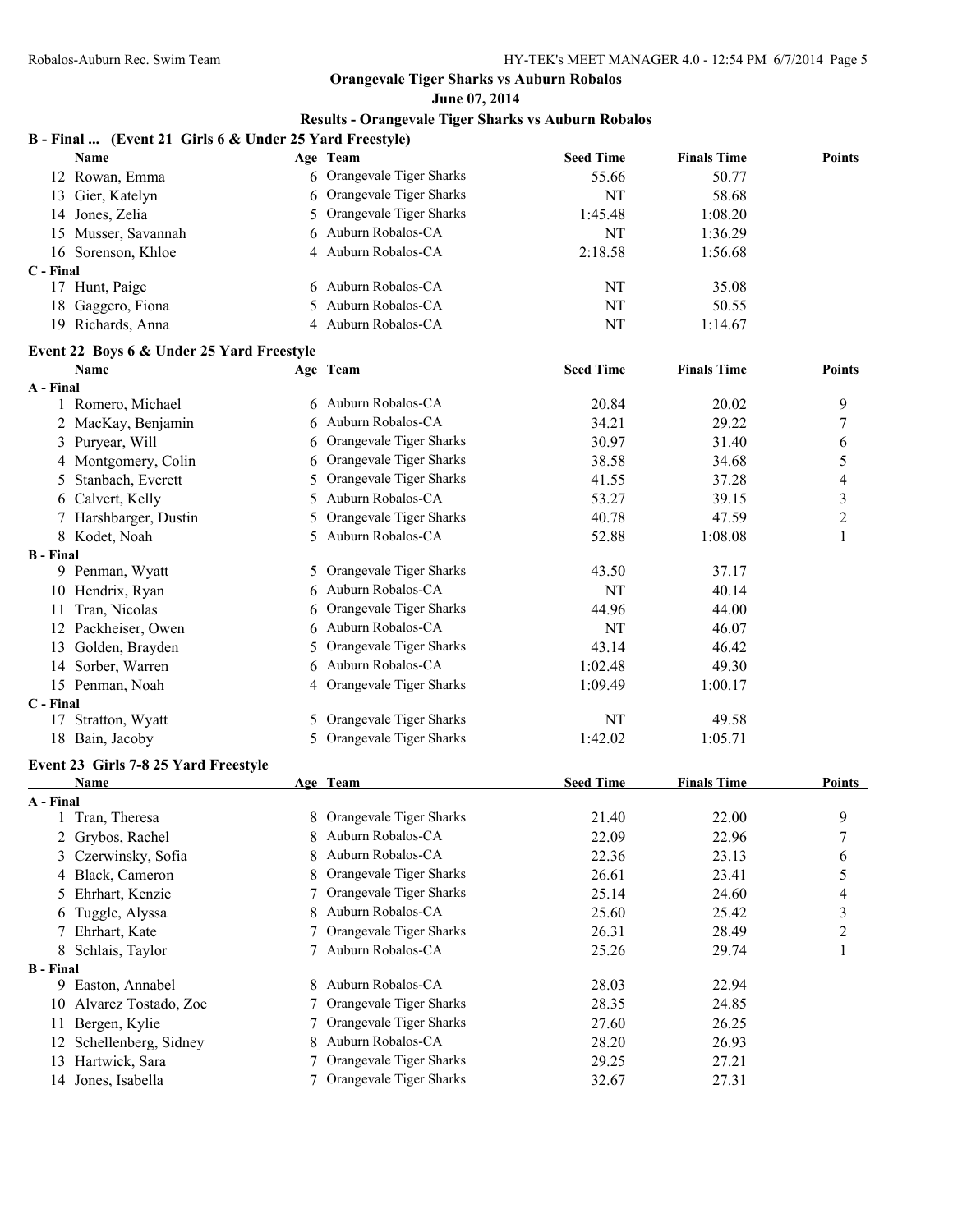**June 07, 2014**

| B - Final  (Event 23 Girls 7-8 25 Yard Freestyle) |    |                            |                  |                    |                |
|---------------------------------------------------|----|----------------------------|------------------|--------------------|----------------|
| Name                                              |    | Age Team                   | <b>Seed Time</b> | <b>Finals Time</b> | Points         |
| 15 Barpal, Allyson                                |    | 8 Auburn Robalos-CA        | 27.31            | 28.28              |                |
| C - Final                                         |    |                            |                  |                    |                |
| 17 Carothers, Lily                                |    | 8 Orangevale Tiger Sharks  | 36.96            | 25.10              |                |
| 18 Schlais, Marlee                                |    | Auburn Robalos-CA          | 30.44            | 25.31              |                |
| 19 Schellenberg, Taylor                           | 7  | Auburn Robalos-CA          | 47.19            | 29.83              |                |
| Sample, Hannah<br>20                              |    | Orangevale Tiger Sharks    | 33.75            | 31.19              |                |
| 21 Barnes, Alexia                                 |    | Auburn Robalos-CA          | 30.55            | 33.59              |                |
| 22 Pardo, Madalyn                                 |    | Orangevale Tiger Sharks    | 40.31            | 42.14              |                |
| Event 24 Boys 7-8 25 Yard Freestyle               |    |                            |                  |                    |                |
| Name                                              |    | Age Team                   | <b>Seed Time</b> | <b>Finals Time</b> | Points         |
| A - Final                                         |    |                            |                  |                    |                |
| 1 Harshbarger, Cyrus                              |    | 8 Orangevale Tiger Sharks  | 21.96            | 20.63              | 9              |
| 2 Bain, Riley                                     | 8  | Orangevale Tiger Sharks    | 22.87            | 22.04              | $\overline{7}$ |
| 3 Brown, Steven                                   | 8  | Orangevale Tiger Sharks    | 25.85            | 24.13              | 6              |
| 4 Petersen, Nicholas                              | 7  | Orangevale Tiger Sharks    | 21.93            | 24.37              | 5              |
| Conahan, Jacob<br>5                               | 8  | Auburn Robalos-CA          | NT               | 26.92              | $\overline{4}$ |
| 6 Hunt, Owen                                      | 8  | Auburn Robalos-CA          | NT               | 27.45              | $\mathfrak{Z}$ |
| Carnahan, Graham<br>7                             |    | 7 Auburn Robalos-CA        | 29.05            | 27.84              | $\sqrt{2}$     |
| 8 Petrenko, Graham                                |    | 8 Auburn Robalos-CA        | 36.51            | 30.61              | $\mathbf{1}$   |
| <b>B</b> - Final                                  |    |                            |                  |                    |                |
| 9 Brown, Logan                                    |    | 7 Orangevale Tiger Sharks  | 31.31            | 28.29              |                |
| 10 Cook, Micah                                    | 7  | Orangevale Tiger Sharks    | 26.69            | 29.74              |                |
| Gerlach, Elijah<br>11                             |    | 7 Orangevale Tiger Sharks  | 34.40            | 30.00              |                |
| 12 Golden, Nathaniel                              |    | 7 Orangevale Tiger Sharks  | 31.73            | 31.14              |                |
| 13 Williams, Connor                               |    | 7 Orangevale Tiger Sharks  | 34.92            | 44.37              |                |
| C - Final                                         |    |                            |                  |                    |                |
| 17 Gaggero, Giacomo                               |    | 7 Auburn Robalos-CA        | NT               | 23.41              |                |
| 18 Camden, Sean                                   |    | Orangevale Tiger Sharks    | NT               | 29.68              |                |
| 19 Mercer, Brandon                                |    | 7 Orangevale Tiger Sharks  | 40.40            | 38.25              |                |
| 20 Conlon, Reece                                  |    | 7 Orangevale Tiger Sharks  | NT               | 38.97              |                |
| Event 25 Girls 9-10 25 Yard Freestyle             |    |                            |                  |                    |                |
| <b>Name</b>                                       |    | Age Team                   | <b>Seed Time</b> | <b>Finals Time</b> | <b>Points</b>  |
| A - Final                                         |    |                            |                  |                    |                |
| Alvarez Tostado, Fionnah                          |    | 10 Orangevale Tiger Sharks | 17.76            | 16.51              | 9              |
| 2 Thornton, Karissa                               |    | 10 Auburn Robalos-CA       | 21.04            | 17.31              | 7              |
| 3 Matista, Maryanna                               |    | 10 Orangevale Tiger Sharks | 17.97            | 18.10              | 6              |
| 4 Towne, Megan                                    |    | 10 Auburn Robalos-CA       | 18.95            | 18.66              | 5              |
| 5 Gerlach, Anjuli                                 | 9. | Orangevale Tiger Sharks    | 19.50            | 21.35              | 4              |
| 6 Kliewer, Shay                                   |    | 9 Orangevale Tiger Sharks  | 21.32            | 21.57              | $\mathfrak{Z}$ |
| 7 Baxter, Lilliana                                |    | 9 Auburn Robalos-CA        | 22.34            | 23.67              | $\overline{c}$ |
| 8 Musser, Alicia                                  |    | 9 Auburn Robalos-CA        | 25.42            | 31.54              | $\mathbf{1}$   |
| <b>B</b> - Final                                  |    |                            |                  |                    |                |
| 9 West, Paris                                     |    | 10 Auburn Robalos-CA       | NT               | 19.55              |                |
| 10 Duncan, Megan                                  |    | 10 Orangevale Tiger Sharks | 21.43            | 20.37              |                |
| Calvert, Kyle<br>11                               |    | 9 Auburn Robalos-CA        | 25.52            | 21.05              |                |
| 12 Ball, Susanna                                  | 10 | Orangevale Tiger Sharks    | 26.12            | 23.11              |                |
| 13 Brown, Gianna                                  | 9. | Orangevale Tiger Sharks    | 23.43            | 24.02              |                |
| 14 Walder, Georgia                                |    | 10 Orangevale Tiger Sharks | 22.99            | 24.77              |                |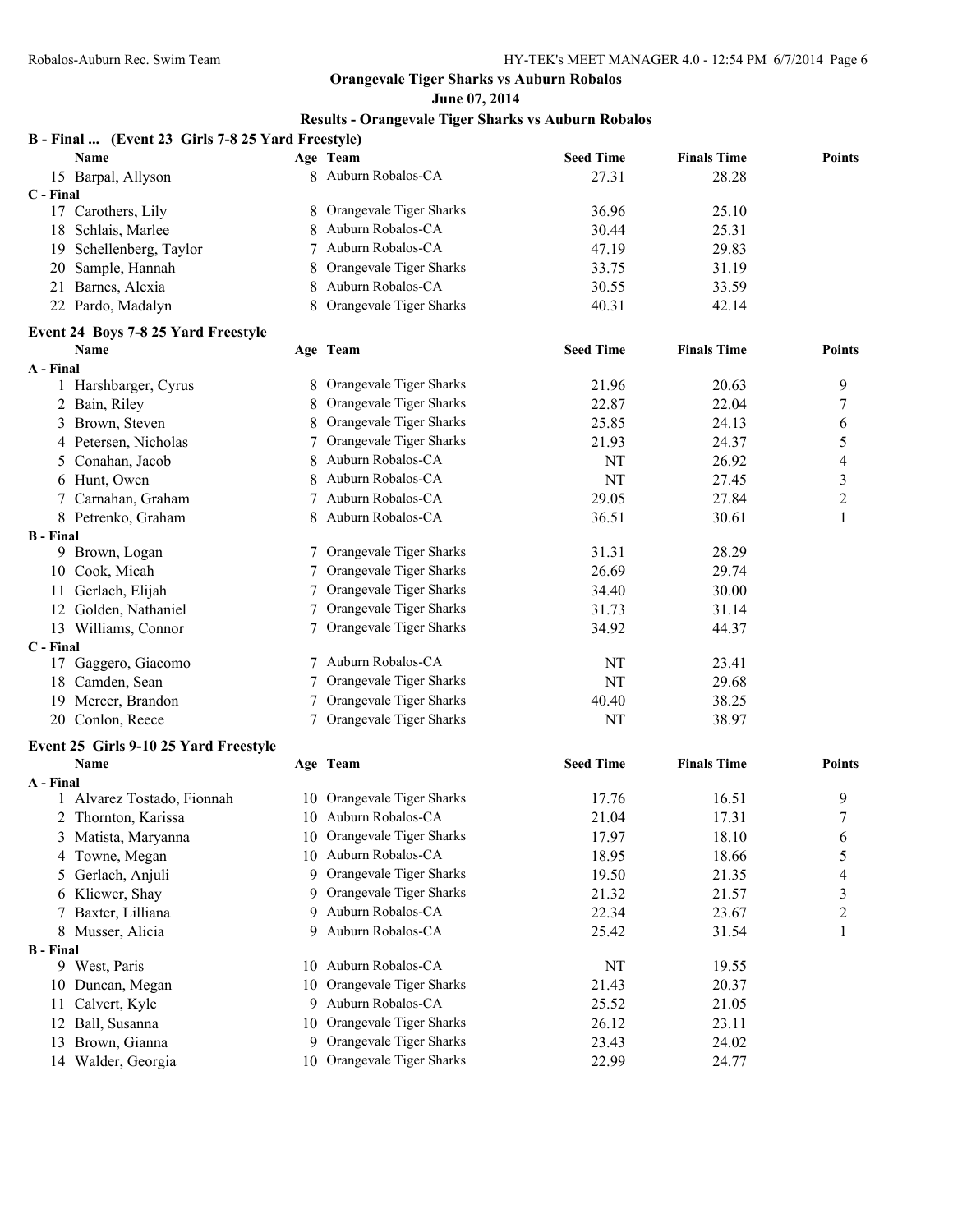**June 07, 2014**

| C - Final  (Event 25 Girls 9-10 25 Yard Freestyle)<br><b>Name</b> |    | Age Team                   | <b>Seed Time</b> | <b>Finals Time</b> | <b>Points</b>            |
|-------------------------------------------------------------------|----|----------------------------|------------------|--------------------|--------------------------|
| C - Final                                                         |    |                            |                  |                    |                          |
| 17 Legari, Maya                                                   |    | 9 Orangevale Tiger Sharks  | 27.00            | 25.15              |                          |
| 18 Six, Alana                                                     |    | 10 Orangevale Tiger Sharks | 26.13            | 25.98              |                          |
| 19 Mahoney, Ellie                                                 |    | 9 Orangevale Tiger Sharks  | 38.10            | 35.33              |                          |
| Event 26 Boys 9-10 25 Yard Freestyle                              |    |                            |                  |                    |                          |
| Name                                                              |    | Age Team                   | <b>Seed Time</b> | <b>Finals Time</b> | <b>Points</b>            |
| A - Final                                                         |    |                            |                  |                    |                          |
| 1 Ryan, Lachlan                                                   |    | 9 Auburn Robalos-CA        | 16.37            | 16.15              | 9                        |
| 2 Calvert, Kaden                                                  |    | 10 Auburn Robalos-CA       | 16.95            | 17.00              | $\boldsymbol{7}$         |
| 3 Coulter, James                                                  |    | 10 Orangevale Tiger Sharks | 18.58            | 17.18              | 6                        |
| 4 Delany, Elliot                                                  |    | 10 Auburn Robalos-CA       | 17.86            | 17.91              | 5                        |
| 5 Cox, Bryant                                                     |    | 10 Orangevale Tiger Sharks | 18.15            | 18.65              | $\overline{\mathcal{A}}$ |
| 6 Hamilton, Wyatt                                                 |    | 10 Auburn Robalos-CA       | 17.96            | 19.32              | 3                        |
| 7 Matista, Matthew                                                |    | 9 Orangevale Tiger Sharks  | 20.46            | 23.03              | $\overline{c}$           |
| 8 Garner, Michael                                                 |    | 10 Orangevale Tiger Sharks | 22.25            | 24.03              | 1                        |
| <b>B</b> - Final                                                  |    |                            |                  |                    |                          |
| 9 Richards, Anthony                                               |    | 9 Auburn Robalos-CA        | 20.71            | 19.22              |                          |
| 10 Williams, Cole                                                 |    | 9 Orangevale Tiger Sharks  | 22.46            | 21.08              |                          |
| 11 Troy, Christopher                                              |    | 10 Auburn Robalos-CA       | 18.02            | 21.14              |                          |
| 12 Herlehy, Samuel                                                | 9. | Auburn Robalos-CA          | 21.01            | 21.35              |                          |
| 13 Conlon, Riley                                                  |    | 10 Orangevale Tiger Sharks | 22.54            | 21.55              |                          |
| 14 Madonna, James                                                 | 9. | Auburn Robalos-CA          | 19.60            | 23.47              |                          |
| 15 Gabrielli, Marcello                                            |    | 9 Orangevale Tiger Sharks  | 22.58            | 23.81              |                          |
| C - Final                                                         |    |                            |                  |                    |                          |
| 17 Dennon, Jacob                                                  |    | 10 Auburn Robalos-CA       | 23.49            | 21.53              |                          |
| 18 Patterson, Jay                                                 | 9. | Auburn Robalos-CA          | NT               | 23.83              |                          |
| 19 Bergen, Ryland                                                 |    | 9 Orangevale Tiger Sharks  | 27.88            | 25.03              |                          |
| 20 Gerlach, Orion                                                 |    | 10 Orangevale Tiger Sharks | 29.44            | 25.22              |                          |
| Begley, Zane<br>21                                                |    | 9 Orangevale Tiger Sharks  | 28.05            | 25.88              |                          |
| 22 Elkins, Brandon                                                |    | 9 Auburn Robalos-CA        | 28.71            | 31.38              |                          |
| D - Final                                                         |    |                            |                  |                    |                          |
| 25 West, Bradley                                                  |    | 9 Auburn Robalos-CA        | NT               | 19.77              |                          |
| 26 Hendrix, James                                                 |    | 9 Auburn Robalos-CA        | NT               | 22.73              |                          |
| Event 27 Girls 11-12 50 Yard Freestyle                            |    |                            |                  |                    |                          |
| Name                                                              |    | Age Team                   | <b>Seed Time</b> | <b>Finals Time</b> | Points                   |
| A - Final                                                         |    |                            |                  |                    |                          |
| 1 Ryan, Taryn                                                     |    | 12 Auburn Robalos-CA       | 30.41            | 29.91              | 9                        |
| 2 Pagliaro, Greysha                                               | 12 | Orangevale Tiger Sharks    | 31.86            | 31.94              | $\boldsymbol{7}$         |
| 3 Bartlett, Haley                                                 | 12 | Orangevale Tiger Sharks    | 33.30            | 35.01              | 6                        |
| 4 Williams-Herron, Skyler                                         | 12 | Orangevale Tiger Sharks    | 34.59            | 35.06              | 5                        |
| Acquistapace, Isabel<br>5                                         | 11 | Auburn Robalos-CA          | 37.38            | 35.43              | $\overline{\mathcal{L}}$ |
| 6 Ambrosia, Kennedy                                               | 12 | Auburn Robalos-CA          | 40.13            | 37.63              | 3                        |
| Higby, Lily<br>7                                                  | 11 | Orangevale Tiger Sharks    | 38.37            | 42.32              | $\overline{c}$           |
| 8 Kohler, Meaghan                                                 |    | 12 Auburn Robalos-CA       | 53.72            | 44.68              | $\mathbf{1}$             |
| <b>B</b> - Final                                                  |    |                            |                  |                    |                          |
| 9 Stiver, Meghan                                                  | 11 | Orangevale Tiger Sharks    | 45.31            | 40.48              |                          |
| 10 Wilson, Katelyn                                                | 12 | Orangevale Tiger Sharks    | 39.71            | 40.68              |                          |
| Bullivant, Kaitlyn<br>11                                          | 11 | Orangevale Tiger Sharks    | 43.49            | 41.92              |                          |
| 12 Karapetyan, Naomi                                              |    | 12 Orangevale Tiger Sharks | 45.69            | 45.90              |                          |
|                                                                   |    |                            |                  |                    |                          |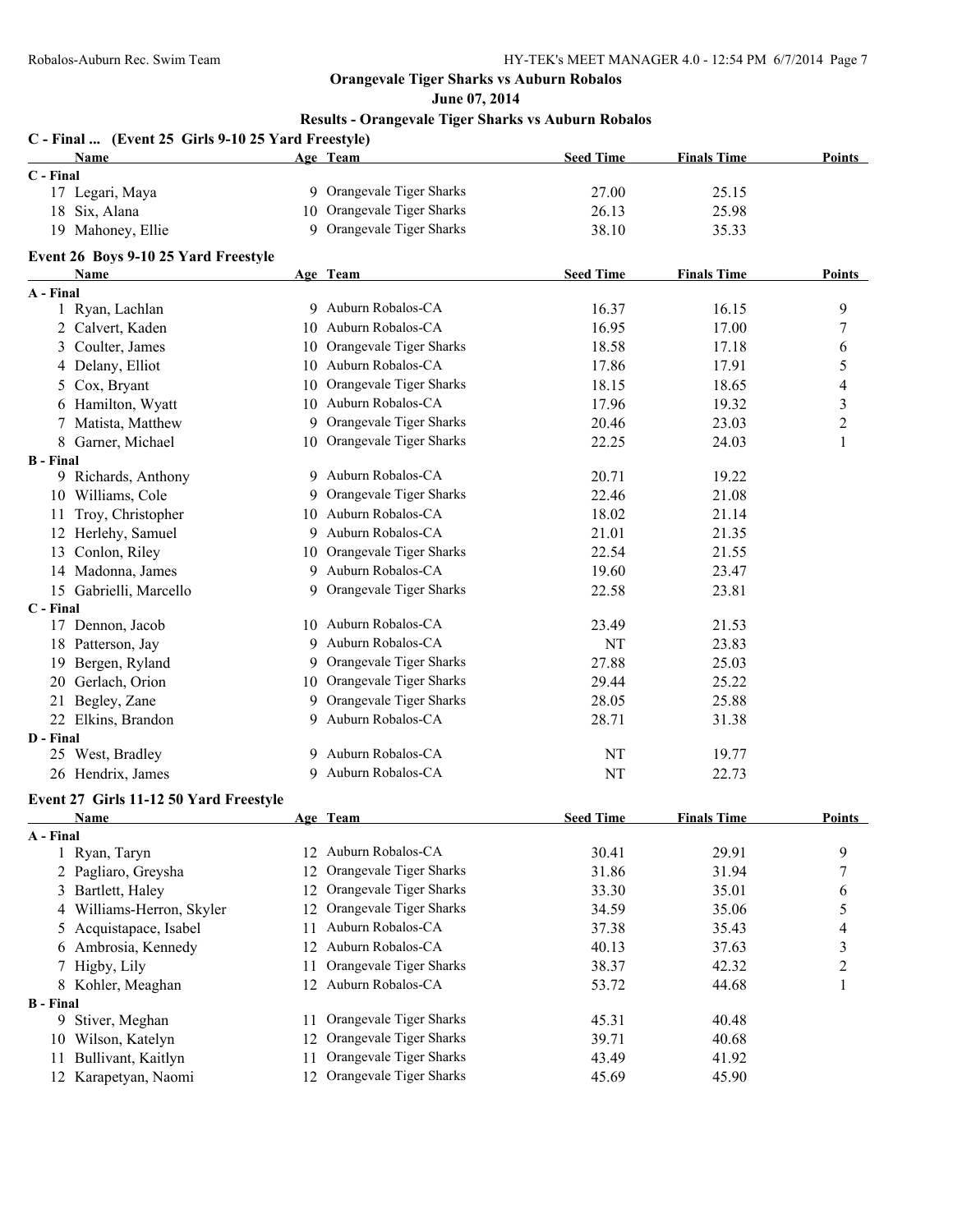#### **June 07, 2014**

| B - Final  (Event 27 Girls 11-12 50 Yard Freestyle)<br>Name |    | Age Team                   | <b>Seed Time</b> | <b>Finals Time</b> | <b>Points</b>            |
|-------------------------------------------------------------|----|----------------------------|------------------|--------------------|--------------------------|
| 13 Cook, Corrina                                            |    | 11 Orangevale Tiger Sharks | 46.06            | 47.99              |                          |
| 14 Auble, Madison                                           |    | 11 Orangevale Tiger Sharks | NT               | 48.59              |                          |
| 15 Mahoney, Lauryn                                          |    | 12 Orangevale Tiger Sharks | 1:03.62          | 58.60              |                          |
| 16 Hagen, Abbey                                             |    | 11 Orangevale Tiger Sharks | 54.34            | 59.34              |                          |
|                                                             |    |                            |                  |                    |                          |
| Event 28 Boys 11-12 50 Yard Freestyle<br>Name               |    | Age Team                   | <b>Seed Time</b> | <b>Finals Time</b> | Points                   |
| A - Final                                                   |    |                            |                  |                    |                          |
| 1 Walder, Pace                                              |    | 12 Orangevale Tiger Sharks | 35.51            | 33.53              | 9                        |
| 2 Cole, Chris                                               |    | 11 Auburn Robalos-CA       | 41.38            | 39.52              | $\boldsymbol{7}$         |
| 3 Rosenberger, Vincent                                      |    | 12 Orangevale Tiger Sharks | 38.12            | 39.95              | 6                        |
| 4 Jakubicki, Lukas                                          |    | 12 Orangevale Tiger Sharks | 35.84            | 40.00              | 5                        |
| 5 Packheiser, Mason                                         | 11 | Auburn Robalos-CA          | 41.85            | 40.09              | $\overline{\mathcal{L}}$ |
| 6 Petrenko, Max                                             |    | 11 Auburn Robalos-CA       | 40.44            | 40.18              | $\overline{\mathbf{3}}$  |
| 7 Detmer, Zachary                                           |    | 11 Auburn Robalos-CA       | 30.60            | 46.36              | $\overline{2}$           |
| <b>B</b> - Final                                            |    |                            |                  |                    |                          |
| 9 West, Brian                                               |    | 11 Auburn Robalos-CA       | 42.49            | 37.74              |                          |
| 10 Downey, Kai                                              | 11 | Auburn Robalos-CA          | 43.31            | 42.06              |                          |
| McCoy, Jackson<br>11                                        |    | 11 Auburn Robalos-CA       | 46.75            | 46.07              |                          |
| 12 Barpal, Alex                                             |    | 12 Auburn Robalos-CA       | 44.74            | 47.30              |                          |
| 13 Barnidge, Jacob                                          |    | 11 Auburn Robalos-CA       | 58.48            | 51.67              |                          |
| 14 Lawton, Matthew                                          |    | 11 Auburn Robalos-CA       | NT               | 54.32              |                          |
| Event 29 Girls 13-14 50 Yard Freestyle                      |    |                            |                  |                    |                          |
| Name                                                        |    | Age Team                   | <b>Seed Time</b> | <b>Finals Time</b> | Points                   |
| A - Final                                                   |    |                            |                  |                    |                          |
| 1 Boe, Taylor                                               |    | 14 Orangevale Tiger Sharks | 31.56            | 30.96              | 9                        |
| 2 Hale, Isabella                                            |    | 13 Orangevale Tiger Sharks | NT               | 34.02              | 7                        |
| 3 Delany, Camille                                           | 13 | Auburn Robalos-CA          | 33.62            | 35.06              | 6                        |
| 4 Dean, Sonia                                               |    | 14 Auburn Robalos-CA       | 36.75            | 36.68              | 5                        |
| 5 Spokely, Eralise                                          |    | 13 Auburn Robalos-CA       | NT               | 38.17              | 4                        |
| 6 Cole, Sara                                                |    | 13 Auburn Robalos-CA       | 30.90            | 40.76              | 3                        |
| Event 30 Boys 13-14 50 Yard Freestyle                       |    |                            |                  |                    |                          |
| Name                                                        |    | Age Team                   | <b>Seed Time</b> | <b>Finals Time</b> | Points                   |
| A - Final                                                   |    |                            |                  |                    |                          |
| 1 Odom, Nathan                                              |    | 14 Orangevale Tiger Sharks | 26.24            | 26.60              | 9                        |
| 2 Detmer, Trent                                             |    | 14 Auburn Robalos-CA       | 30.76            | 28.38              | $\boldsymbol{7}$         |
| 3 Dill, Arthur                                              |    | 14 Orangevale Tiger Sharks | 30.00            | 28.74              | 6                        |
| 4 Wenger, Stuart                                            | 13 | Auburn Robalos-CA          | 32.38            | 32.15              | 5                        |
| 5 Dalton, Christopher                                       |    | 14 Orangevale Tiger Sharks | 36.37            | 33.56              | 4                        |
| --- Dill, Laroy                                             |    | 13 Orangevale Tiger Sharks | 44.99            | X48.32             |                          |
| Event 31 Girls 15-18 50 Yard Freestyle                      |    |                            |                  |                    |                          |
| Name                                                        |    | Age Team                   | <b>Seed Time</b> | <b>Finals Time</b> | <b>Points</b>            |
| A - Final                                                   |    |                            |                  |                    |                          |
| 1 Kita, Kaede                                               |    | 15 Auburn Robalos-CA       | 27.23            | 29.72              | 9                        |
| 2 De Genova, Stefaney                                       |    | 17 Auburn Robalos-CA       | 31.72            | 31.27              | 7                        |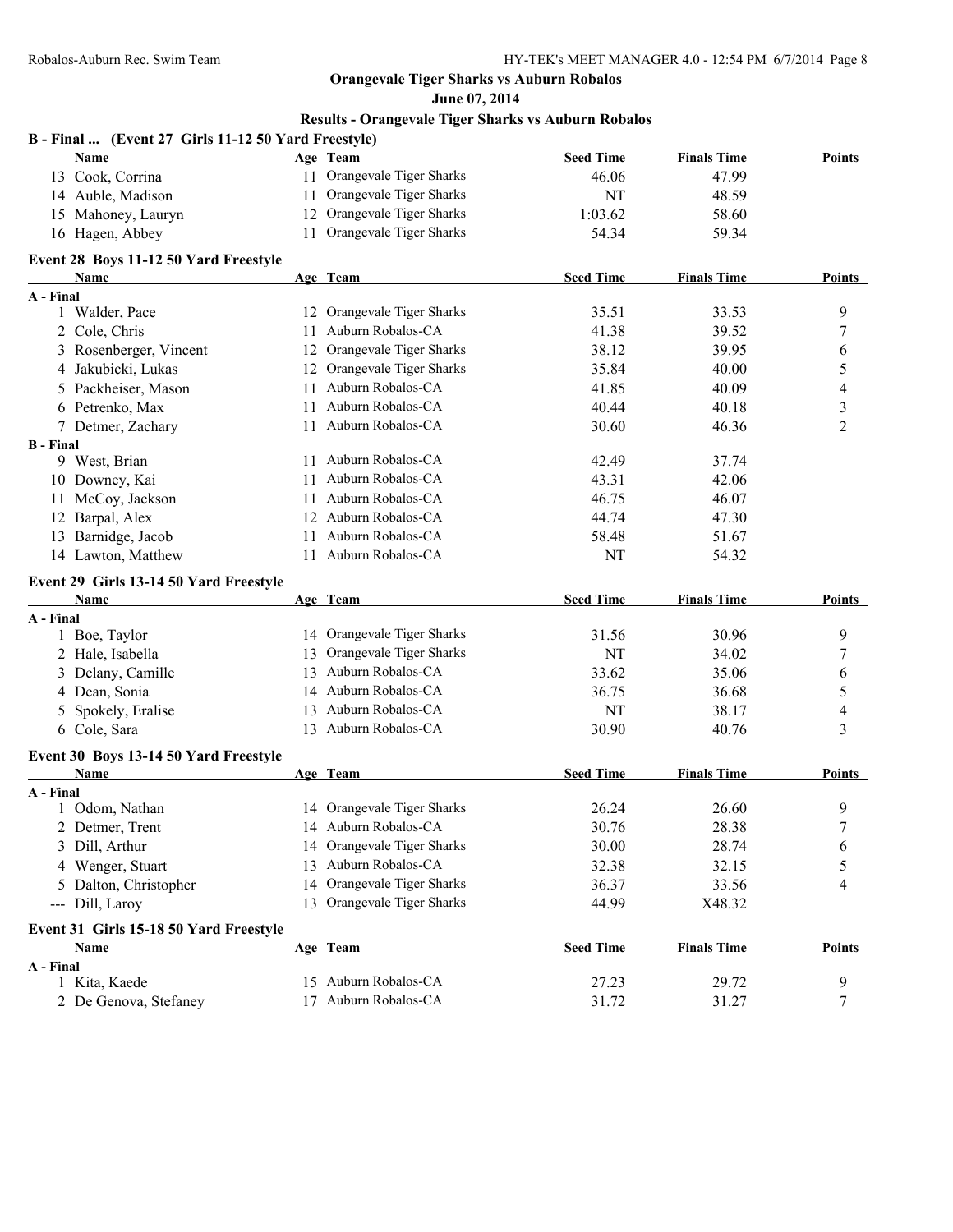#### **June 07, 2014**

## **Results - Orangevale Tiger Sharks vs Auburn Robalos**

#### **Event 32 Boys 15-18 50 Yard Freestyle**

|                  | Name                                        |    | Age Team                   | <b>Seed Time</b> | <b>Finals Time</b> | <b>Points</b>    |
|------------------|---------------------------------------------|----|----------------------------|------------------|--------------------|------------------|
| A - Final        |                                             |    |                            |                  |                    |                  |
|                  | 1 Eyman, Ryan                               |    | 18 Orangevale Tiger Sharks | NT               | 23.68              | 9                |
|                  | 2 Kohler, Wyatt                             |    | 16 Auburn Robalos-CA       | 29.67            | 29.72              | 7                |
|                  | Event 33 Girls 6 & Under 25 Yard Backstroke |    |                            |                  |                    |                  |
|                  | Name                                        |    | Age Team                   | <b>Seed Time</b> | <b>Finals Time</b> | <b>Points</b>    |
| A - Final        |                                             |    |                            |                  |                    |                  |
|                  | 1 Jenness, Jaiden                           |    | Orangevale Tiger Sharks    | 31.92            | 31.25              | 9                |
|                  | 2 Kaufert, Kolby                            | 6  | Orangevale Tiger Sharks    | NT               | 33.56              | $\boldsymbol{7}$ |
| 3                | Sorenson, Madelyn                           | 6  | Auburn Robalos-CA          | 28.97            | 40.83              | 6                |
|                  | 4 Gier, Katelyn                             | 6  | Orangevale Tiger Sharks    | 49.45            | 42.70              | $\sqrt{5}$       |
| 5                | Tran, Sarah                                 | 5  | Orangevale Tiger Sharks    | 55.09            | 50.18              | $\overline{4}$   |
| 6                | Carnahan, Laurel                            | 6  | Auburn Robalos-CA          | 53.57            | 52.28              | 3                |
|                  | --- Carnahan, Ruby                          | 6  | Auburn Robalos-CA          | 1:08.45          | DQ                 |                  |
|                  | --- Dunkle, Brookelyn                       |    | Auburn Robalos-CA          | 50.70            | DQ                 |                  |
| <b>B</b> - Final |                                             |    |                            |                  |                    |                  |
|                  | 9 Gaggero, Fiona                            | 5. | Auburn Robalos-CA          | NT               | 48.50              |                  |
|                  | 10 Soares, Ariel                            |    | Auburn Robalos-CA          | 1:14.63          | 48.92              |                  |
|                  | 11 Patterson, Maggie                        | 6  | Auburn Robalos-CA          | NT               | 55.02              |                  |
|                  | 12 Moulton, Elizabeth                       | 6  | Auburn Robalos-CA          | 1:21.86          | 1:00.63            |                  |
|                  | 13 Musser, Savannah                         | 6  | Auburn Robalos-CA          | NT               | 1:08.84            |                  |
|                  | --- Hunt, Paige                             | 6  | Auburn Robalos-CA          | NT               | DQ                 |                  |
|                  | --- Sorenson, Khloe                         |    | 4 Auburn Robalos-CA        | 2:26.73          | DQ                 |                  |
|                  |                                             |    |                            |                  |                    |                  |
|                  | Event 34 Boys 6 & Under 25 Yard Backstroke  |    |                            |                  |                    |                  |
|                  | <b>Name</b>                                 |    | Age Team                   | <b>Seed Time</b> | <b>Finals Time</b> | Points           |
| A - Final        |                                             |    |                            |                  |                    |                  |
|                  | 1 Romero, Michael                           |    | 6 Auburn Robalos-CA        | 23.76            | 25.61              | 9                |
|                  | 2 Puryear, Will                             | 6  | Orangevale Tiger Sharks    | 29.67            | 31.22              | $\boldsymbol{7}$ |
| 3                | Tran, Nicolas                               | 6  | Orangevale Tiger Sharks    | 37.48            | 33.03              | 6                |
|                  | 4 Penman, Wyatt                             | 5  | Orangevale Tiger Sharks    | 50.55            | 41.77              | 5                |
| 5                | Calvert, Kelly                              | 5  | Auburn Robalos-CA          | 50.11            | 44.43              | $\overline{4}$   |
|                  | 6 Montgomery, Colin                         | 6  | Orangevale Tiger Sharks    | 49.68            | 49.12              | 3                |
|                  | Kodet, Noah                                 | 5. | Auburn Robalos-CA          | 56.74            | 1:13.81            | $\overline{2}$   |
|                  | --- MacKay, Benjamin                        | 6  | Auburn Robalos-CA          | 32.00            | DQ                 |                  |
| <b>B</b> - Final |                                             |    |                            |                  |                    |                  |
|                  | 9 Harshbarger, Dustin                       |    | 5 Orangevale Tiger Sharks  | 52.39            | 42.78              |                  |
|                  | 10 Stratton, Wyatt                          |    | 5 Orangevale Tiger Sharks  | NT               | 53.35              |                  |
|                  | 11 Hendrix, Ryan                            | 6  | Auburn Robalos-CA          | NT               | 59.08              |                  |
|                  | 12 Stanbach, Everett                        | 5  | Orangevale Tiger Sharks    | 1:07.93          | 1:05.32            |                  |
|                  | --- Sorber, Warren                          | 6  | Auburn Robalos-CA          | 1:04.76          | DQ                 |                  |
|                  | --- Packheiser, Owen                        | 6  | Auburn Robalos-CA          | NT               | DQ                 |                  |
|                  | --- Golden, Brayden                         | 5. | Orangevale Tiger Sharks    | 50.81            | DQ                 |                  |
|                  | Event 35 Girls 7-8 25 Yard Backstroke       |    |                            |                  |                    |                  |
|                  | Name                                        |    | Age Team                   | <b>Seed Time</b> | <b>Finals Time</b> | Points           |
| A - Final        |                                             |    |                            |                  |                    |                  |
|                  | 1 Grybos, Rachel                            |    | 8 Auburn Robalos-CA        | 27.74            | 24.24              | 9                |
|                  | 2 Roberts, Payton                           |    | Orangevale Tiger Sharks    | 28.06            | 25.50              | 7                |
| 3                | Tran, Theresa                               |    | Orangevale Tiger Sharks    | 26.35            | 25.81              | 6                |
|                  | 4 Schlais, Marlee                           |    | 8 Auburn Robalos-CA        | 27.70            | 26.03              | 5                |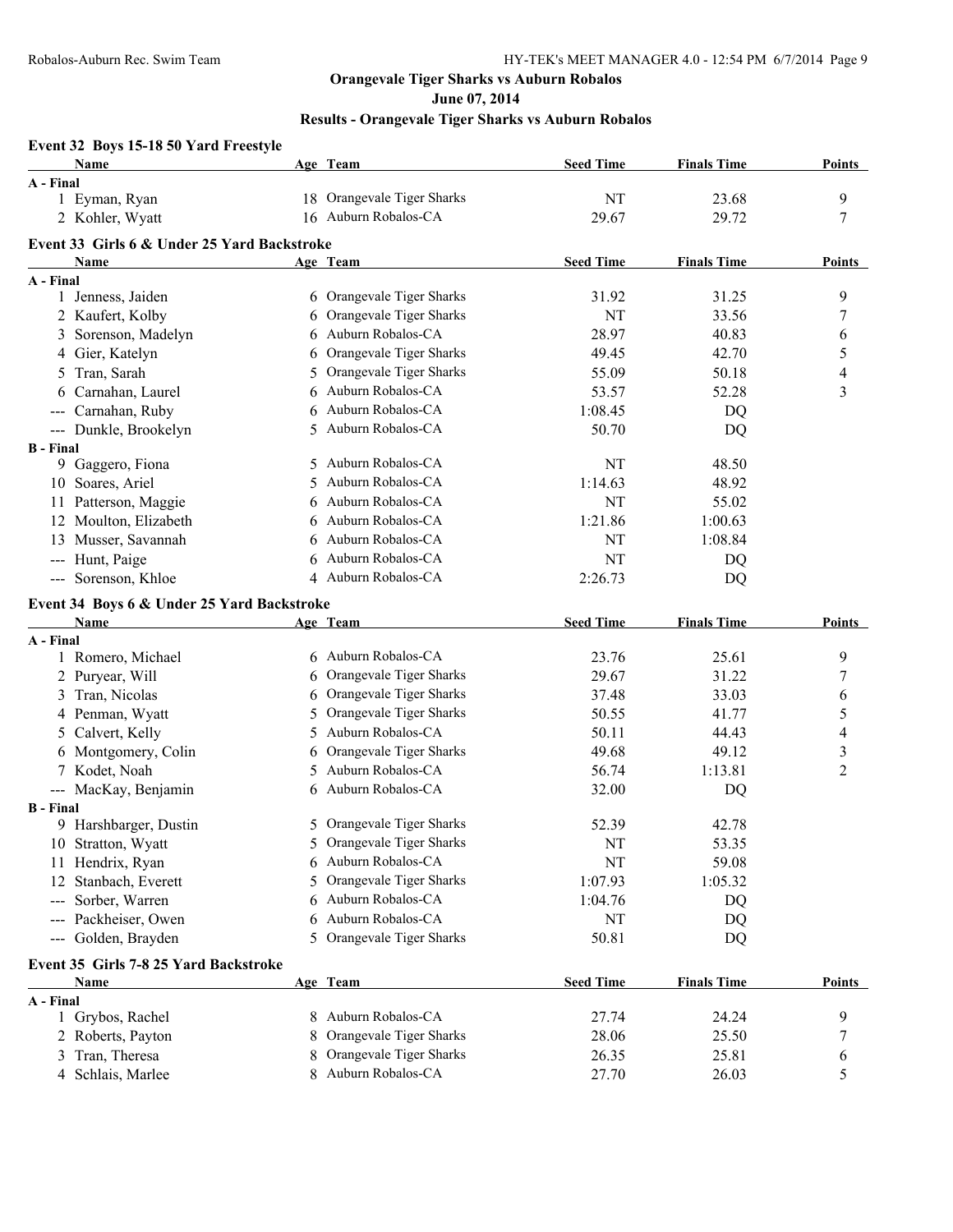#### **June 07, 2014**

## **Results - Orangevale Tiger Sharks vs Auburn Robalos**

#### **A - Final ... (Event 35 Girls 7-8 25 Yard Backstroke)**

|                  | <b>Name</b>                            |    | Age Team                   | <b>Seed Time</b> | <b>Finals Time</b> | <b>Points</b>            |
|------------------|----------------------------------------|----|----------------------------|------------------|--------------------|--------------------------|
|                  | 5 Bergen, Kylie                        |    | 7 Orangevale Tiger Sharks  | 30.55            | 32.35              | 4                        |
|                  | 6 Barpal, Allyson                      | 8  | Auburn Robalos-CA          | 30.08            | 32.44              | 3                        |
|                  | 7 Black, Cameron                       |    | Orangevale Tiger Sharks    | 28.42            | 32.58              | 2                        |
|                  | 8 Schlais, Taylor                      | 7  | Auburn Robalos-CA          | 28.39            | 33.51              | 1                        |
| <b>B</b> - Final |                                        |    |                            |                  |                    |                          |
|                  | 9 Hamilton, Gracie                     | 7  | Auburn Robalos-CA          | 31.21            | 26.23              |                          |
|                  | 10 Schellenberg, Sidney                | 8  | Auburn Robalos-CA          | 31.60            | 31.20              |                          |
|                  | 11 Ehrhart, Kenzie                     | 7  | Orangevale Tiger Sharks    | 34.96            | 33.98              |                          |
|                  | 12 Ehrhart, Kate                       | 7  | Orangevale Tiger Sharks    | 33.59            | 34.13              |                          |
|                  | 13 Sample, Hannah                      |    | Orangevale Tiger Sharks    | 33.21            | 34.17              |                          |
|                  | 14 Soares, Anna                        | 8  | Auburn Robalos-CA          | 30.41            | 35.11              |                          |
| C - Final        |                                        |    |                            |                  |                    |                          |
|                  | 17 Reyes, Maya                         | 8  | Orangevale Tiger Sharks    | NT               | 24.74              |                          |
|                  | 18 Belles, Emma                        | 8  | Auburn Robalos-CA          | 38.39            | 31.05              |                          |
|                  | 19 Pardo, Madalyn                      |    | Orangevale Tiger Sharks    | 39.71            | 34.30              |                          |
|                  | 20 Jones, Isabella                     |    | Orangevale Tiger Sharks    | 47.88            | 40.40              |                          |
|                  | 21 Barnes, Alexia                      |    | Auburn Robalos-CA          | 34.33            | 40.73              |                          |
|                  | 22 Schellenberg, Taylor                |    | 7 Auburn Robalos-CA        | 45.23            | 51.23              |                          |
|                  | Event 36 Boys 7-8 25 Yard Backstroke   |    |                            |                  |                    |                          |
|                  | <b>Name</b>                            |    | Age Team                   | <b>Seed Time</b> | <b>Finals Time</b> | <b>Points</b>            |
| A - Final        |                                        |    |                            |                  |                    |                          |
|                  | 1 Scollay, Tyler                       |    | Orangevale Tiger Sharks    | 25.49            | 24.61              | 9                        |
|                  | 2 Bain, Riley                          |    | Orangevale Tiger Sharks    | 27.57            | 25.52              | 7                        |
|                  | 3 Harshbarger, Cyrus                   |    | Orangevale Tiger Sharks    | 28.23            | 28.78              | 6                        |
|                  | 4 Petrenko, Graham                     |    | Auburn Robalos-CA          | 35.08            | 31.34              | 5                        |
| 5.               | McAlister, Jake                        |    | Auburn Robalos-CA          | 36.40            | 31.36              | $\overline{\mathcal{A}}$ |
|                  | 6 Carnahan, Graham                     | 7  | Auburn Robalos-CA          | 38.29            | 32.49              | 3                        |
|                  | Brown, Steven                          |    | Orangevale Tiger Sharks    | 28.77            | 35.34              | $\boldsymbol{2}$         |
|                  | 8 Conahan, Jacob                       | 8  | Auburn Robalos-CA          | NT               | 39.31              | 1                        |
| <b>B</b> - Final |                                        |    |                            |                  |                    |                          |
|                  | 9 Cook, Micah                          | 7  | Orangevale Tiger Sharks    | 35.73            | 32.35              |                          |
|                  | 10 Conlon, Reece                       |    | Orangevale Tiger Sharks    | 40.85            | 35.16              |                          |
|                  | 11 Gerlach, Elijah                     |    | Orangevale Tiger Sharks    | 36.26            | 35.32              |                          |
|                  | 12 Brown, Logan                        |    | Orangevale Tiger Sharks    | 35.58            | 36.01              |                          |
|                  | 13 Williams, Connor                    |    | Orangevale Tiger Sharks    | 43.22            | 36.33              |                          |
|                  | 14 Camden, Sean                        |    | 7 Orangevale Tiger Sharks  | NT               | 37.78              |                          |
|                  | 15 Golden, Nathaniel                   |    | 7 Orangevale Tiger Sharks  | 41.21            | 41.47              |                          |
|                  | Event 37 Girls 9-10 25 Yard Backstroke |    |                            |                  |                    |                          |
|                  | Name                                   |    | Age Team                   | <b>Seed Time</b> | <b>Finals Time</b> | <b>Points</b>            |
| A - Final        |                                        |    |                            |                  |                    |                          |
|                  | 1 Jenness, Victoria                    |    | 10 Orangevale Tiger Sharks | 18.97            | 18.66              | 9                        |
|                  | 2 Brown, Sara                          | 10 | Orangevale Tiger Sharks    | 20.30            | 21.82              | 7                        |
| 3                | McAlister, Katie                       | 9  | Auburn Robalos-CA          | 22.03            | 21.98              | 6                        |
|                  | 4 Herlehy, Baylor                      | 10 | Auburn Robalos-CA          | 23.53            | 23.18              | 5                        |
| 5.               | Alvarez Tostado, Fionnah               | 10 | Orangevale Tiger Sharks    | 21.05            | 23.64              | 4                        |
|                  | 6 Matista, Maryanna                    | 10 | Orangevale Tiger Sharks    | 23.53            | 24.26              | 3                        |
|                  | 7 Calvert, Kyle                        |    | 9 Auburn Robalos-CA        | 27.25            | 26.80              | 2                        |
|                  |                                        |    |                            |                  |                    |                          |

8 Musser, Alicia 19 Auburn Robalos-CA 27.56 39.98 1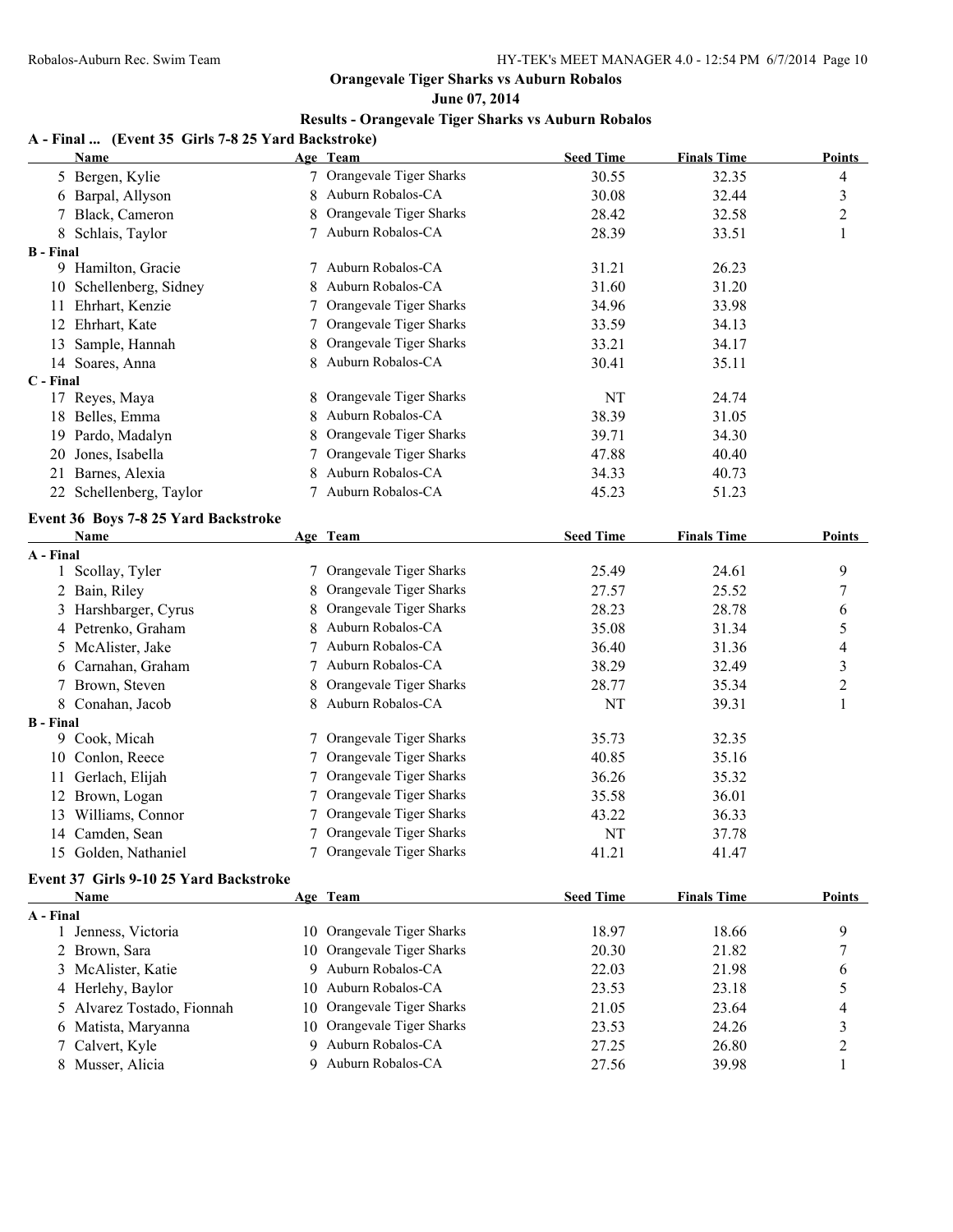**June 07, 2014**

| B - Final  (Event 37 Girls 9-10 25 Yard Backstroke) |    |                                                   |                  |                    |                  |
|-----------------------------------------------------|----|---------------------------------------------------|------------------|--------------------|------------------|
| Name                                                |    | Age Team                                          | <b>Seed Time</b> | <b>Finals Time</b> | <b>Points</b>    |
| <b>B</b> - Final                                    |    |                                                   |                  |                    |                  |
| 9 Gerlach, Anjuli                                   |    | 9 Orangevale Tiger Sharks<br>10 Auburn Robalos-CA | 26.97            | 26.05              |                  |
| 10 West, Paris                                      |    |                                                   | NT               | 26.70              |                  |
| 11 Brown, Gianna                                    |    | 9 Orangevale Tiger Sharks                         | 26.49            | 27.31              |                  |
| 12 Six, Alana                                       |    | 10 Orangevale Tiger Sharks                        | 28.17            | 27.54              |                  |
| 13 Legari, Maya                                     |    | 9 Orangevale Tiger Sharks                         | 31.54            | 29.35              |                  |
| 14 Walder, Georgia                                  |    | 10 Orangevale Tiger Sharks                        | 27.06            | 29.47              |                  |
| 15 Baxter, Lilliana                                 |    | 9 Auburn Robalos-CA                               | 30.47            | 29.64              |                  |
| 16 Odom, Kristen                                    |    | 9 Orangevale Tiger Sharks                         | 29.17            | 34.43              |                  |
| C - Final                                           |    |                                                   |                  |                    |                  |
| 17 Mahoney, Ellie                                   |    | 9 Orangevale Tiger Sharks                         | 36.41            | 32.66              |                  |
| 18 Ball, Susanna                                    |    | 10 Orangevale Tiger Sharks                        | 32.81            | 34.63              |                  |
| Event 38 Boys 9-10 25 Yard Backstroke               |    |                                                   |                  |                    |                  |
| <b>Name</b>                                         |    | Age Team                                          | <b>Seed Time</b> | <b>Finals Time</b> | <b>Points</b>    |
| A - Final                                           |    |                                                   |                  |                    |                  |
| 1 Scollay, Cody                                     |    | 10 Orangevale Tiger Sharks                        | 19.92            | 20.76              | 9                |
| 2 Williams, Cole                                    |    | 9 Orangevale Tiger Sharks                         | 25.63            | 21.25              | $\overline{7}$   |
| 3 Penman, Logan                                     |    | 10 Orangevale Tiger Sharks                        | 22.59            | 22.36              | 6                |
| 4 Hamilton, Wyatt                                   |    | 10 Auburn Robalos-CA                              | 21.34            | 22.57              | 5                |
| 5 Gabrielli, Marcello                               |    | 9 Orangevale Tiger Sharks                         | 23.92            | 25.16              | 4                |
| 6 Richards, Anthony                                 |    | 9 Auburn Robalos-CA                               | 24.52            | 25.25              | $\sqrt{3}$       |
| 7 Delany, Elliot                                    |    | 10 Auburn Robalos-CA                              | 24.39            | 25.47              | $\boldsymbol{2}$ |
| 8 Dunkle, Zachary                                   |    | 9 Auburn Robalos-CA                               | 24.23            | 26.30              | $\,1$            |
| <b>B</b> - Final                                    |    |                                                   |                  |                    |                  |
| 9 Gerlach, Orion                                    |    | 10 Orangevale Tiger Sharks                        | 29.67            | 26.17              |                  |
| Troy, Christopher<br>10                             |    | 10 Auburn Robalos-CA                              | 25.88            | 27.02              |                  |
| Madonna, James<br>11                                |    | 9 Auburn Robalos-CA                               | 26.01            | 27.45              |                  |
| 12 Conlon, Riley                                    | 10 | Orangevale Tiger Sharks                           | 27.59            | 29.63              |                  |
| 13 Dennon, Jacob                                    |    | 10 Auburn Robalos-CA                              | 28.36            | 29.69              |                  |
| 14 Bergen, Ryland                                   |    | 9 Orangevale Tiger Sharks                         | 32.85            | 32.49              |                  |
| --- Hendrix, James                                  |    | 9 Auburn Robalos-CA                               | NT               | DQ                 |                  |
| C - Final                                           |    |                                                   |                  |                    |                  |
| 17 Coulter, James                                   |    | 10 Orangevale Tiger Sharks                        | NT               | 21.82              |                  |
| 18 Herlehy, Samuel                                  |    | 9 Auburn Robalos-CA                               | 28.64            | 27.50              |                  |
| 19 West, Bradley                                    |    | 9 Auburn Robalos-CA                               | NT               | 30.29              |                  |
| 20 Begley, Zane                                     |    | 9 Orangevale Tiger Sharks                         | NT               | 30.98              |                  |
| 21 Garner, Michael                                  | 10 | Orangevale Tiger Sharks                           | NT               | 32.61              |                  |
| Elkins, Brandon<br>22                               |    | 9 Auburn Robalos-CA                               | 37.05            | 37.91              |                  |
| 23 Patterson, Jay                                   | 9  | Auburn Robalos-CA                                 | NT               | 44.49              |                  |
| 24 Lawton, Andrew                                   |    | 9 Auburn Robalos-CA                               | 53.39            | 1:03.11            |                  |
| Event 39 Girls 11-12 50 Yard Backstroke             |    |                                                   |                  |                    |                  |
| Name                                                |    | Age Team                                          | <b>Seed Time</b> | <b>Finals Time</b> | <b>Points</b>    |
| A - Final                                           |    |                                                   |                  |                    |                  |
| 1 Kirk, Stephanie                                   |    | 12 Auburn Robalos-CA                              | 45.56            | 41.63              | 9                |
| 2 Bartlett, Haley                                   | 12 | Orangevale Tiger Sharks                           | 43.31            | 41.78              | 7                |
| 3 Ambrosia, Kennedy                                 | 12 | Auburn Robalos-CA                                 | 51.51            | 47.58              | 6                |
| 4 Bullivant, Kaitlyn                                | 11 | Orangevale Tiger Sharks                           | NT               | 52.50              | 5                |
| Stiver, Meghan<br>5                                 | 11 | Orangevale Tiger Sharks                           | NT               | 58.01              | $\overline{4}$   |
| 6 Cook, Corrina                                     | 11 | Orangevale Tiger Sharks                           | NT               | 1:01.85            | 3                |
|                                                     |    |                                                   |                  |                    |                  |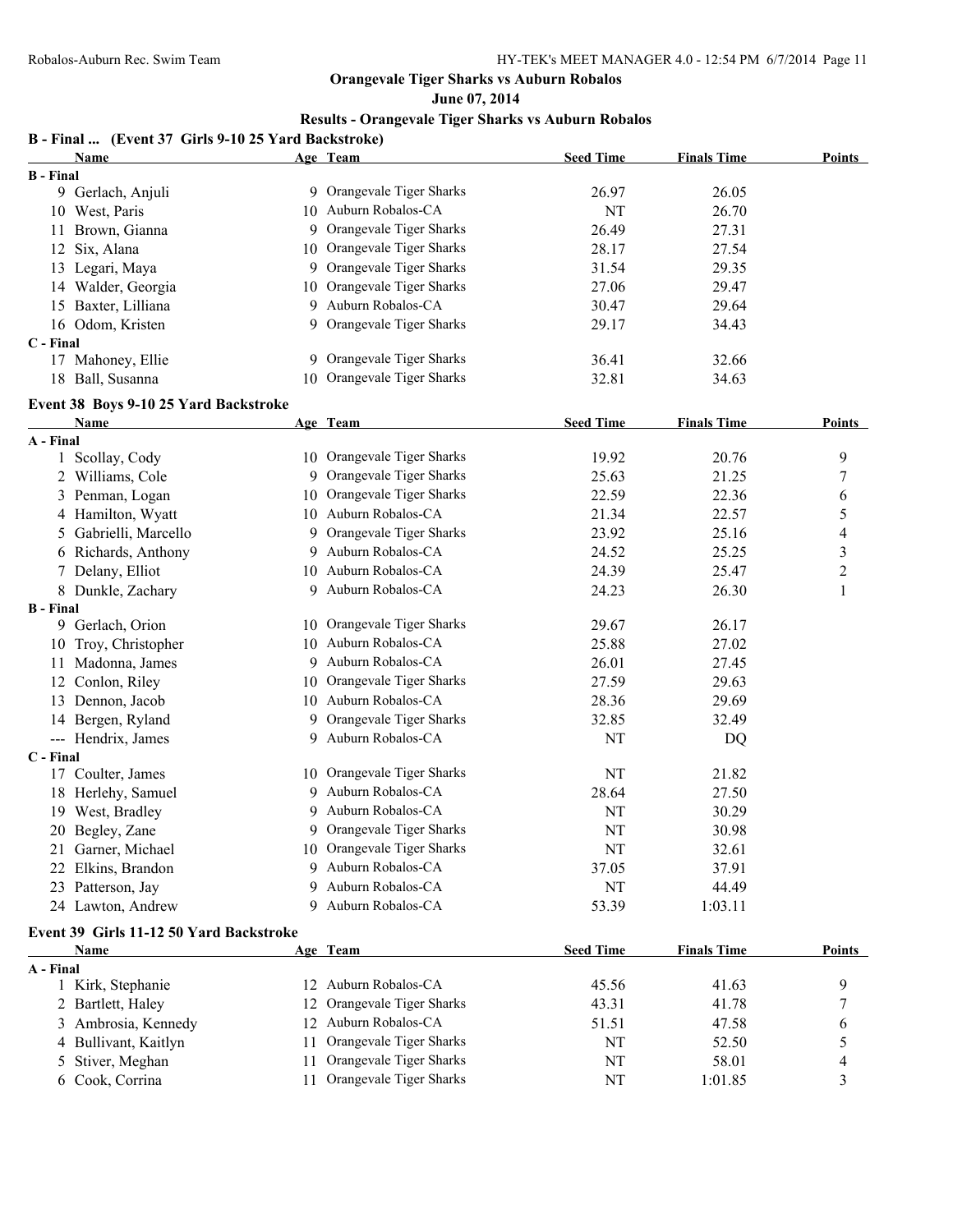**June 07, 2014**

| <b>Name</b>                             |    | Age Team                   | <b>Seed Time</b> | <b>Finals Time</b> | <b>Points</b>           |
|-----------------------------------------|----|----------------------------|------------------|--------------------|-------------------------|
| --- Kohler, Meaghan                     |    | 12 Auburn Robalos-CA       | 1:02.96          | DQ                 |                         |
| <b>B</b> - Final                        |    |                            |                  |                    |                         |
| 9 Auble, Madison                        |    | 11 Orangevale Tiger Sharks | NT               | 56.24              |                         |
| 10 Hagen, Abbey                         |    | 11 Orangevale Tiger Sharks | NT               | 1:05.38            |                         |
| Event 40 Boys 11-12 50 Yard Backstroke  |    |                            |                  |                    |                         |
| <b>Name</b>                             |    | Age Team                   | <b>Seed Time</b> | <b>Finals Time</b> | Points                  |
| A - Final                               |    |                            |                  |                    |                         |
| 1 Ronk, Wyatt                           |    | 12 Auburn Robalos-CA       | 45.39            | 43.32              | 9                       |
| 2 Walder, Pace                          |    | 12 Orangevale Tiger Sharks | 43.15            | 46.40              | 7                       |
| 3 Rosenberger, Vincent                  |    | 12 Orangevale Tiger Sharks | 46.21            | 47.94              | 6                       |
| 4 McCoy, Jackson                        | 11 | Auburn Robalos-CA          | 53.58            | 53.31              | 5                       |
| 5 Downey, Kai                           | 11 | Auburn Robalos-CA          | 55.83            | 56.46              | $\overline{4}$          |
| 6 Jakubicki, Lukas                      | 12 | Orangevale Tiger Sharks    | 55.45            | 1:00.96            | $\overline{\mathbf{3}}$ |
| 7 Barpal, Alex                          |    | 12 Auburn Robalos-CA       | 56.85            | 1:05.15            | $\overline{2}$          |
| <b>B</b> - Final                        |    |                            |                  |                    |                         |
| 9 Ellis, Josh                           |    | 11 Auburn Robalos-CA       | NT               | 58.38              |                         |
| 10 Detmer, Zachary                      | 11 | Auburn Robalos-CA          | 1:09.49          | 1:00.46            |                         |
| 11 Barnidge, Jacob                      |    | 11 Auburn Robalos-CA       | 1:14.92          | 1:07.21            |                         |
| 12 Lawton, Matthew                      |    | 11 Auburn Robalos-CA       | NT               | 1:37.42            |                         |
| --- Petrenko, Max                       | 11 | Auburn Robalos-CA          | 58.72            | DQ                 |                         |
| --- West, Brian                         |    | 11 Auburn Robalos-CA       | NT               | DQ                 |                         |
| Event 41 Girls 13-14 50 Yard Backstroke |    |                            |                  |                    |                         |
| Name                                    |    | Age Team                   | <b>Seed Time</b> | <b>Finals Time</b> | Points                  |
| A - Final                               |    |                            |                  |                    |                         |
| 1 Boe, Taylor                           |    | 14 Orangevale Tiger Sharks | 36.91            | 37.63              | 9                       |
| 2 Delany, Camille                       |    | 13 Auburn Robalos-CA       | 40.83            | 41.92              | 7                       |
| 3 Dean, Sonia                           |    | 14 Auburn Robalos-CA       | 45.00            | 43.22              | 6                       |
| 4 Stinson, Amanda                       |    | 13 Orangevale Tiger Sharks | 49.76            | 48.52              | 5                       |
| 5 Cole, Sara                            |    | 13 Auburn Robalos-CA       | 53.78            | 53.38              | 4                       |
| Event 42 Boys 13-14 50 Yard Backstroke  |    |                            |                  |                    |                         |
| <b>Name</b>                             |    | Age Team                   | <b>Seed Time</b> | <b>Finals Time</b> | <b>Points</b>           |
| A - Final                               |    |                            |                  |                    |                         |
| 1 Boe, Jacob                            |    | 13 Orangevale Tiger Sharks | 36.07            | 36.13              | 9                       |
| 2 Calvert, Klay                         |    | 13 Auburn Robalos-CA       | 41.38            | 37.14              | 7                       |
| 3 Dalton, Christopher                   |    | 14 Orangevale Tiger Sharks | 53.79            | 47.91              | 6                       |
| Event 43 Girls 15-18 50 Yard Backstroke |    |                            |                  |                    |                         |
| <b>Name</b>                             |    | Age Team                   | <b>Seed Time</b> | <b>Finals Time</b> | Points                  |
| A - Final                               |    |                            |                  |                    |                         |
| 1 De Genova, Stefaney                   |    | 17 Auburn Robalos-CA       | 41.54            | 41.44              | 9                       |
| Event 44 Boys 15-18 50 Yard Backstroke  |    |                            |                  |                    |                         |
| <b>Name</b>                             |    | Age Team                   | <b>Seed Time</b> | <b>Finals Time</b> | <b>Points</b>           |
| A - Final                               |    | 16 Orangevale Tiger Sharks | 30.01            |                    |                         |
| 1 Boe, Joshua                           |    |                            |                  | 28.75              | 9                       |
| 2 Granat, Timmy                         |    | 15 Auburn Robalos-CA       | NT               | 40.06              | 7                       |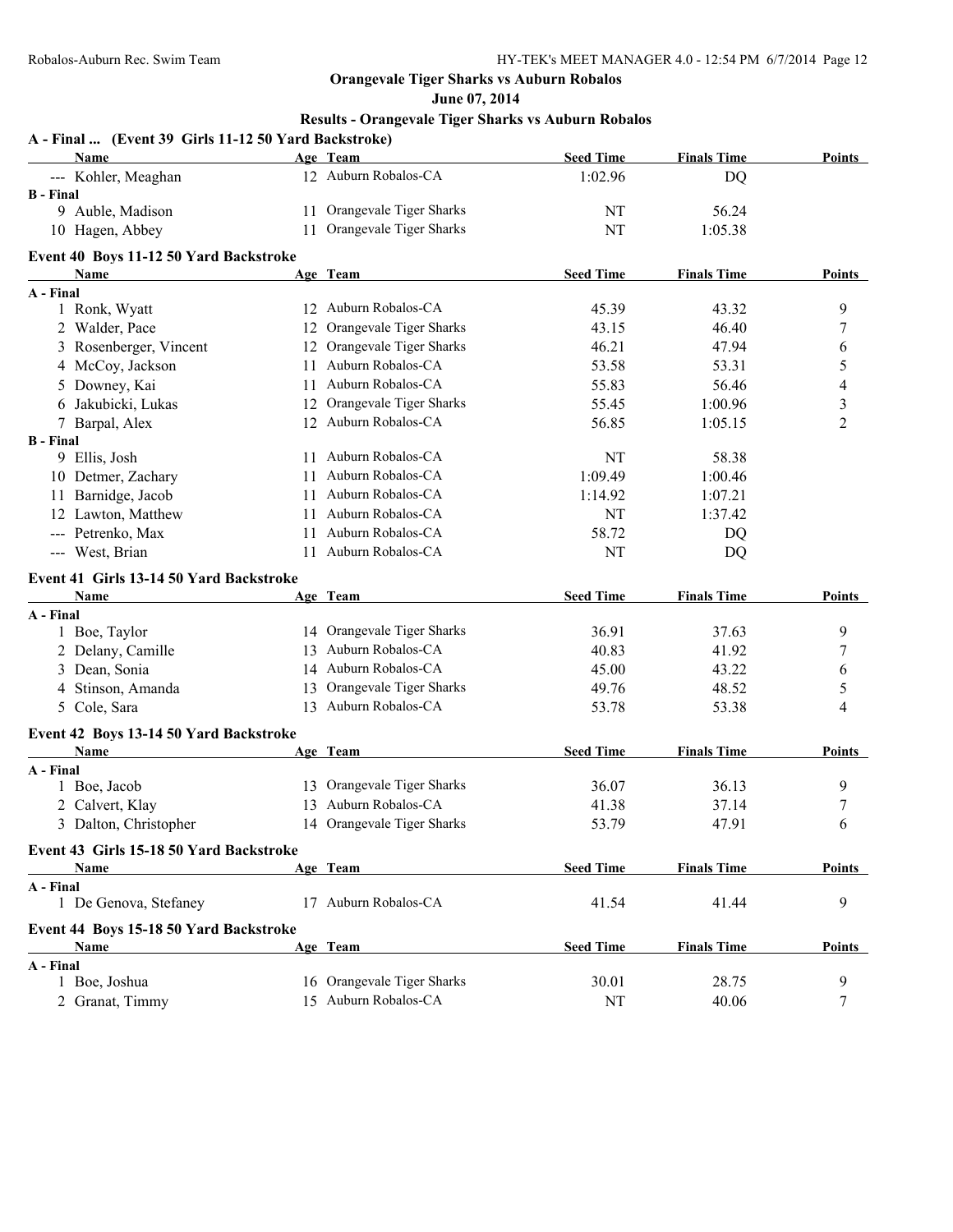#### **June 07, 2014**

## **Results - Orangevale Tiger Sharks vs Auburn Robalos**

# **Event 45 Girls 7-8 25 Yard Breaststroke**

|                  | Name                                           |    | Age Team                   | <b>Seed Time</b> | <b>Finals Time</b> | Points         |
|------------------|------------------------------------------------|----|----------------------------|------------------|--------------------|----------------|
| A - Final        |                                                |    |                            |                  |                    |                |
|                  | 1 Easton, Annabel                              |    | Auburn Robalos-CA          | 33.83            | 28.62              | 9              |
|                  | 2 Roberts, Payton                              | 8  | Orangevale Tiger Sharks    | 27.22            | 29.90              | 7              |
|                  | 3 Hardenburgh, Ayla                            | 7  | Orangevale Tiger Sharks    | 31.02            | 32.24              | 6              |
|                  | 4 Black, Cameron                               |    | Orangevale Tiger Sharks    | 51.95            | 34.11              | 5              |
| 5                | Tuggle, Alyssa                                 | 8  | Auburn Robalos-CA          | 29.68            | 34.36              | 4              |
|                  | 6 Soares, Anna                                 | 8  | Auburn Robalos-CA          | 29.34            | 34.43              | 3              |
|                  | 7 Petersen, Julia                              |    | Orangevale Tiger Sharks    | 36.57            | 43.05              | $\overline{c}$ |
|                  | 8 Czerwinsky, Sofia                            | 8  | Auburn Robalos-CA          | 34.19            | 44.69              | 1              |
| <b>B</b> - Final |                                                |    |                            |                  |                    |                |
|                  | 9 Bernino, Lucy                                | 8  | Orangevale Tiger Sharks    | NT               | 29.34              |                |
|                  | 10 Alvarez Tostado, Mia                        |    | Orangevale Tiger Sharks    | NT               | 35.93              |                |
|                  | 11 Schlais, Taylor                             |    | Auburn Robalos-CA          | 36.99            | 37.93              |                |
|                  | 12 Roberts, Shelbie                            |    | Orangevale Tiger Sharks    | NT               | 40.59              |                |
|                  | 13 Schellenberg, Sidney                        | 8  | Auburn Robalos-CA          | 50.26            | 44.74              |                |
|                  | 14 Barnes, Alexia                              | 8  | Auburn Robalos-CA          | 54.79            | 49.90              |                |
|                  | --- Alvarez Tostado, Zoe                       |    | Orangevale Tiger Sharks    | NT               | DQ                 |                |
| C - Final        |                                                |    |                            |                  |                    |                |
|                  | 17 Reyes, Maya                                 |    | Orangevale Tiger Sharks    | NT               | 34.97              |                |
|                  | 18 Belles, Emma                                |    | Auburn Robalos-CA          | 57.89            | 45.34              |                |
|                  | --- Schellenberg, Taylor                       | 7  | Auburn Robalos-CA          | 1:06.83          | DQ                 |                |
|                  |                                                |    |                            |                  |                    |                |
|                  | Event 46 Boys 7-8 25 Yard Breaststroke<br>Name |    | Age Team                   | <b>Seed Time</b> | <b>Finals Time</b> | <b>Points</b>  |
| A - Final        |                                                |    |                            |                  |                    |                |
|                  | 1 Romero, Matthew                              | 8. | Auburn Robalos-CA          | 29.92            | 29.98              | 9              |
|                  | 2 Eisenbarth, Tyler                            | 8  | Orangevale Tiger Sharks    | 33.55            | 30.79              | 7              |
|                  | 3 Petersen, Nicholas                           |    | Orangevale Tiger Sharks    | NT               | 30.96              | 6              |
|                  | 4 Scollay, Tyler                               |    | Orangevale Tiger Sharks    | 29.93            | 31.69              | 5              |
|                  | 5 Mercer, Brandon                              |    | Orangevale Tiger Sharks    | 1:03.97          | 1:03.40            | 4              |
|                  | --- Hunt, Owen                                 |    | Auburn Robalos-CA          | NT               | DQ                 |                |
|                  | --- Gaggero, Giacomo                           |    | Auburn Robalos-CA          | NT               | DQ                 |                |
|                  | --- Conahan, Jacob                             |    | Auburn Robalos-CA          | NT               | DQ                 |                |
| <b>B</b> - Final |                                                |    |                            |                  |                    |                |
|                  | --- Brown, Logan                               |    | 7 Orangevale Tiger Sharks  | NT               | DQ                 |                |
|                  |                                                |    |                            |                  |                    |                |
|                  | Event 47 Girls 9-10 25 Yard Breaststroke       |    |                            |                  |                    |                |
|                  | <b>Name</b>                                    |    | Age Team                   | <b>Seed Time</b> | <b>Finals Time</b> | <b>Points</b>  |
| A - Final        | *1 Jakubicka, Linnea                           |    | 10 Orangevale Tiger Sharks | 22.88            | 21.97              | 8              |
|                  | *1 Thornton, Karissa                           |    | 10 Auburn Robalos-CA       | 25.48            | 21.97              | 8              |
|                  | Roberts, Savannah                              |    | 10 Orangevale Tiger Sharks | 24.93            | 23.46              |                |
| 3                |                                                |    | 10 Orangevale Tiger Sharks |                  |                    | 6              |
|                  | 4 Brown, Sara                                  |    | Auburn Robalos-CA          | 25.27            | 23.49              | 5              |
|                  | 5 MacKay, Hannah                               | 9. |                            | 27.37            | 23.52              | 4              |
|                  | 6 Caron, Ava                                   |    | 10 Orangevale Tiger Sharks | 26.13            | 24.30              | 3              |
|                  | 7 Lumbert, Nya                                 | 9. | Auburn Robalos-CA          | 26.16            | 24.61              | 2              |
|                  | 8 Towne, Megan                                 |    | 10 Auburn Robalos-CA       | 29.20            | 30.64              | 1              |
| <b>B</b> - Final |                                                |    | 10 Auburn Robalos-CA       |                  |                    |                |
|                  | 9 Herlehy, Baylor                              |    |                            | NT               | 24.31              |                |
|                  | 10 Karapetyan, Rosa                            |    | 10 Orangevale Tiger Sharks | 27.45            | 25.07              |                |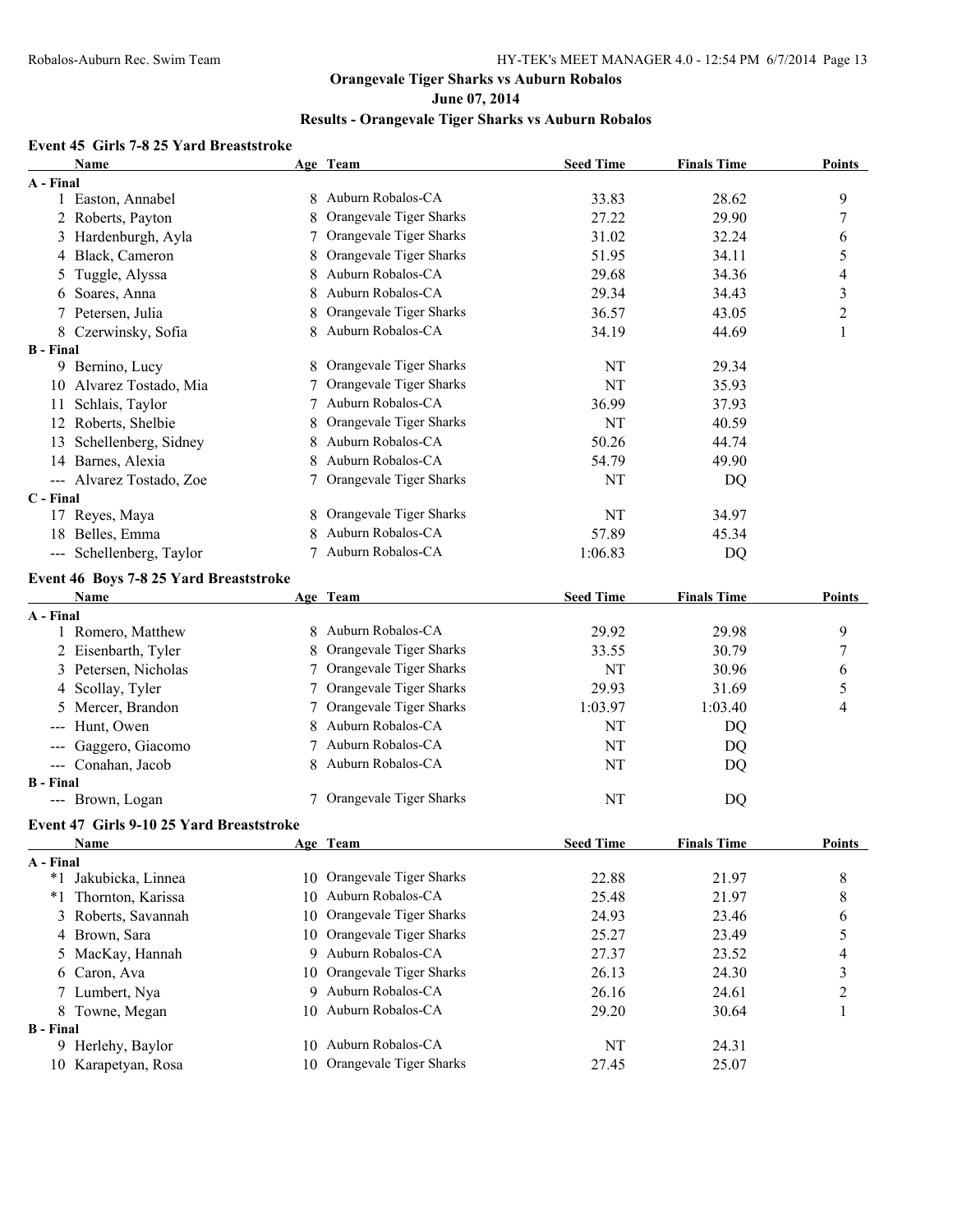**June 07, 2014**

#### **Results - Orangevale Tiger Sharks vs Auburn Robalos**

|  |  |  | B - Final  (Event 47 Girls 9-10 25 Yard Breaststroke) |
|--|--|--|-------------------------------------------------------|
|--|--|--|-------------------------------------------------------|

|                  | <b>Name</b>                               | Age Team                   | <b>Seed Time</b> | <b>Finals Time</b> | <b>Points</b>    |
|------------------|-------------------------------------------|----------------------------|------------------|--------------------|------------------|
|                  | 11 Kliewer, Shay                          | 9 Orangevale Tiger Sharks  | 28.08            | 26.10              |                  |
|                  | 12 West, Paris                            | 10 Auburn Robalos-CA       | NT               | 28.56              |                  |
|                  | 13 Odom, Kristen                          | 9 Orangevale Tiger Sharks  | 28.73            | 29.57              |                  |
|                  | 14 Musser, Alicia                         | 9 Auburn Robalos-CA        | 37.90            | 32.78              |                  |
|                  | 15 Legari, Maya                           | 9 Orangevale Tiger Sharks  | 38.18            | 32.84              |                  |
|                  | 16 Baxter, Lilliana                       | 9 Auburn Robalos-CA        | 40.87            | 37.30              |                  |
| C - Final        |                                           |                            |                  |                    |                  |
|                  | 17 Bernino, Hannah                        | 10 Orangevale Tiger Sharks | NT               | 28.83              |                  |
|                  | --- Six, Alana                            | 10 Orangevale Tiger Sharks | <b>NT</b>        | <b>DQ</b>          |                  |
|                  | --- Mahoney, Ellie                        | 9 Orangevale Tiger Sharks  | NT               | DQ                 |                  |
|                  | Event 48 Boys 9-10 25 Yard Breaststroke   |                            |                  |                    |                  |
|                  | Name                                      | Age Team                   | <b>Seed Time</b> | <b>Finals Time</b> | <b>Points</b>    |
| A - Final        |                                           |                            |                  |                    |                  |
|                  | 1 Jurado, Diego                           | 10 Auburn Robalos-CA       | 22.89            | 21.68              | 9                |
|                  | 2 Heinzen, Deklan                         | 9 Orangevale Tiger Sharks  | 22.70            | 22.73              | $\boldsymbol{7}$ |
|                  | 3 Scollay, Cody                           | 10 Orangevale Tiger Sharks | 23.56            | 23.15              | 6                |
|                  | 4 Ryan, Lachlan                           | 9 Auburn Robalos-CA        | 24.65            | 23.91              | 5                |
|                  | 5 Musser, William                         | 10 Auburn Robalos-CA       | 23.27            | 25.18              | 4                |
|                  | 6 Jones, Marley                           | 10 Orangevale Tiger Sharks | 27.05            | 25.82              | 3                |
|                  | 7 Rowan, Cody                             | 9 Orangevale Tiger Sharks  | 26.09            | 26.14              | $\overline{2}$   |
|                  | --- Herlehy, Samuel                       | 9 Auburn Robalos-CA        | 29.94            | DQ                 |                  |
| <b>B</b> - Final |                                           |                            |                  |                    |                  |
|                  | 9 Cox, Bryant                             | 10 Orangevale Tiger Sharks | NT               | 23.36              |                  |
|                  | 10 Conlon, Riley                          | 10 Orangevale Tiger Sharks | 32.43            | 28.40              |                  |
|                  | 11 Matista, Matthew                       | 9 Orangevale Tiger Sharks  | 30.25            | 30.42              |                  |
|                  | 12 Dunkle, Zachary                        | 9 Auburn Robalos-CA        | 33.47            | 31.29              |                  |
|                  | 13 Williams, Cole                         | 9 Orangevale Tiger Sharks  | <b>NT</b>        | 32.21              |                  |
|                  | 14 Coulter, James                         | 10 Orangevale Tiger Sharks | 36.58            | 32.51              |                  |
|                  | --- Lawton, Andrew                        | 9 Auburn Robalos-CA        | 36.63            | DQ                 |                  |
|                  | --- Patterson, Jay                        | 9 Auburn Robalos-CA        | NT               | DQ                 |                  |
|                  | Event 49 Girls 11-12 50 Yard Breaststroke |                            |                  |                    |                  |
|                  | Name                                      | Age Team                   | <b>Seed Time</b> | <b>Finals Time</b> | <b>Points</b>    |
| A - Final        |                                           |                            |                  |                    |                  |
|                  | 1 Ryan, Taryn                             | 12 Auburn Robalos-CA       | 37.98            | 36.85              | 9                |
|                  | 2 Pagliaro, Greysha                       | 12 Orangevale Tiger Sharks | 37.83            | 37.92              | 7                |
|                  | 3 Brown, Laura                            | 12 Orangevale Tiger Sharks | 41.32            | 39.88              | 6                |
|                  | 4 Hardenburgh, Alaina                     | 12 Orangevale Tiger Sharks | 43.11            | 43.06              | 5                |
|                  | 5 Acquistapace, Isabel                    | 11 Auburn Robalos-CA       | 50.07            | 47.58              | 4                |
|                  | 6 Brentt, Emma                            | 11 Orangevale Tiger Sharks | 50.46            | 48.57              | 3                |
|                  | 7 Ambrosia, Kennedy                       | 12 Auburn Robalos-CA       | 55.77            | 52.98              | $\overline{2}$   |
|                  | --- Kohler, Meaghan                       | 12 Auburn Robalos-CA       | 1:03.15          | DQ                 |                  |
| <b>B</b> - Final |                                           |                            |                  |                    |                  |

9 Williams-Herron, Skyler 12 Orangevale Tiger Sharks 51.65 47.03

10 Karapetyan, Naomi 12 Orangevale Tiger Sharks 51.74 50.36 11 Wilson, Katelyn 12 Orangevale Tiger Sharks 1:01.35 1:04.28

--- Higby, Lily 11 Orangevale Tiger Sharks 52.58 DQ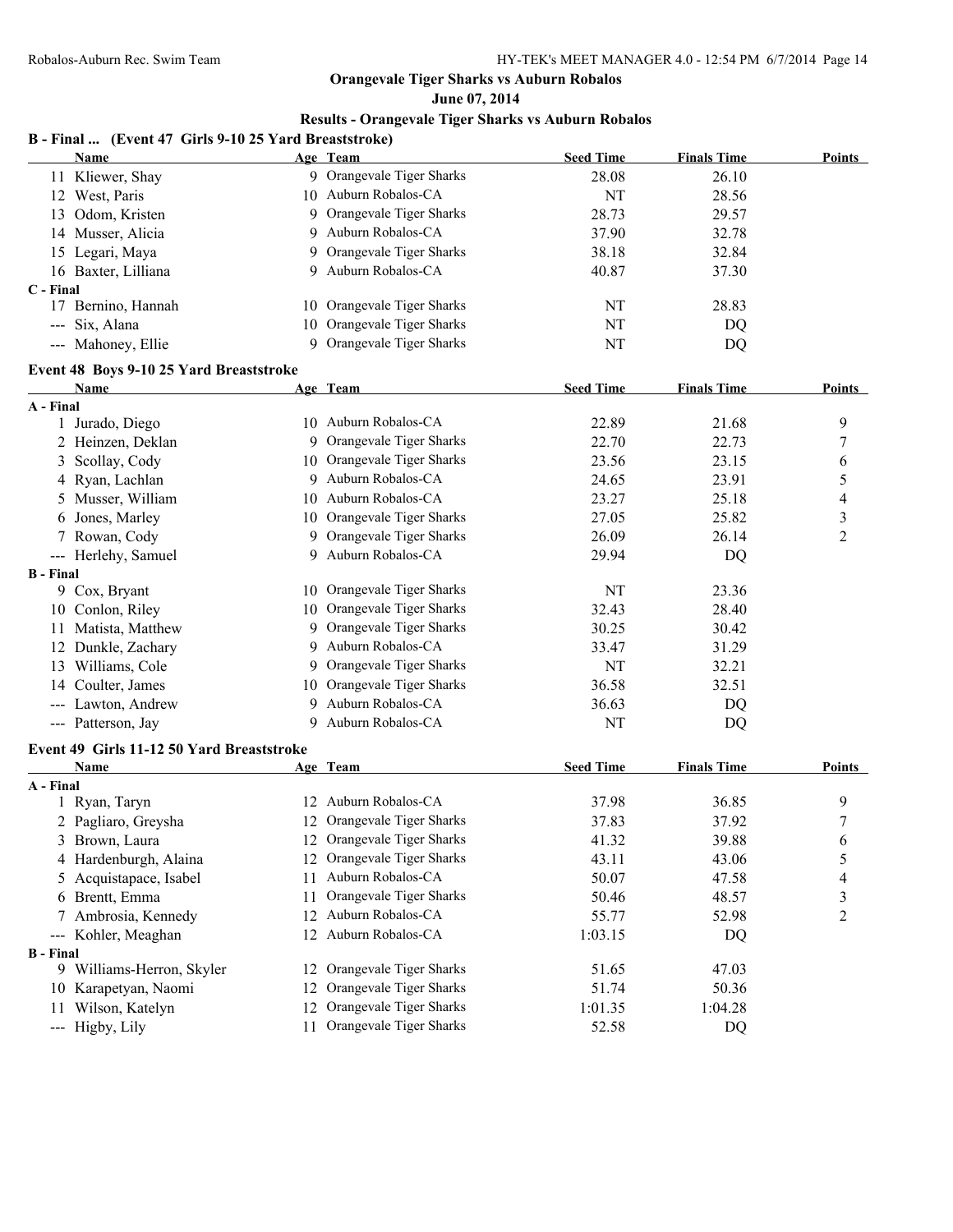#### **June 07, 2014**

## **Results - Orangevale Tiger Sharks vs Auburn Robalos**

#### **Event 50 Boys 11-12 50 Yard Breaststroke**

| Name                                      |    | Age Team                   | <b>Seed Time</b> | <b>Finals Time</b> | <b>Points</b>  |
|-------------------------------------------|----|----------------------------|------------------|--------------------|----------------|
| A - Final                                 |    |                            |                  |                    |                |
| 1 Stiver, Daniel                          |    | 12 Orangevale Tiger Sharks | 45.91            | 42.47              | 9              |
| 2 Tuggle, Justin                          |    | 12 Auburn Robalos-CA       | 43.42            | 42.69              | 7              |
| 3 Tracy, Caleb                            |    | 12 Auburn Robalos-CA       | 49.75            | 46.33              | 6              |
| 4 Heinzen, Trayton                        |    | 12 Orangevale Tiger Sharks | NT               | 46.73              | 5              |
| 5 Odom, Grant                             |    | 12 Orangevale Tiger Sharks | <b>NT</b>        | 48.49              | 4              |
| 6 Benz, Brady                             |    | 12 Auburn Robalos-CA       | 53.51            | 49.76              | 3              |
| 7 Packheiser, Mason                       | 11 | Auburn Robalos-CA          | 58.47            | 54.39              | $\overline{2}$ |
| --- Kliewer, Evan                         |    | 12 Orangevale Tiger Sharks | 45.05            | DQ                 |                |
| <b>B</b> - Final                          |    |                            |                  |                    |                |
| 9 West, Brian                             |    | 11 Auburn Robalos-CA       | <b>NT</b>        | 58.52              |                |
| 10 Ellis, Josh                            | 11 | Auburn Robalos-CA          | <b>NT</b>        | 1:05.09            |                |
| 11 Barpal, Alex                           |    | 12 Auburn Robalos-CA       | 1:00.16          | 1:06.45            |                |
| 12 Lawton, Matthew                        |    | 11 Auburn Robalos-CA       | NT               | 1:07.17            |                |
| 13 Barnidge, Jacob                        | 11 | Auburn Robalos-CA          | 1:10.16          | 1:07.31            |                |
| Event 51 Girls 13-14 50 Yard Breaststroke |    |                            |                  |                    |                |
| Name                                      |    | Age Team                   | <b>Seed Time</b> | <b>Finals Time</b> | <b>Points</b>  |
| A - Final                                 |    |                            |                  |                    |                |
| 1 Boe, Taylor                             |    | 14 Orangevale Tiger Sharks | 43.62            | 43.90              | 9              |
| 2 Delany, Camille                         |    | 13 Auburn Robalos-CA       | 48.19            | 47.40              | 7              |
| 3 Spokely, Eralise                        |    | 13 Auburn Robalos-CA       | <b>NT</b>        | 50.38              | 6              |
| 4 Hale, Isabella                          | 13 | Orangevale Tiger Sharks    | <b>NT</b>        | 51.07              | 5              |
| 5 Cole, Sara                              |    | 13 Auburn Robalos-CA       | 42.81            | 51.49              | 4              |
|                                           |    |                            |                  |                    |                |
| Event 52 Boys 13-14 50 Yard Breaststroke  |    |                            |                  |                    |                |
| <b>Name</b>                               |    | Age Team                   | <b>Seed Time</b> | <b>Finals Time</b> | <b>Points</b>  |
| A - Final<br>1 Odom, Nathan               |    | 14 Orangevale Tiger Sharks | 44.80            | 38.29              | 9              |
| 2 Dill, Arthur                            |    | 14 Orangevale Tiger Sharks | NT               | 43.60              | 7              |
| 3 Boe, Jacob                              |    | 13 Orangevale Tiger Sharks | 46.85            | 46.56              | 6              |
| --- Dill, Laroy                           |    | 13 Orangevale Tiger Sharks | 1:02.87          | DQ                 |                |
|                                           |    |                            |                  |                    |                |
| Event 53 Girls 15-18 50 Yard Breaststroke |    |                            |                  |                    |                |
| Name                                      |    | Age Team                   | <b>Seed Time</b> | <b>Finals Time</b> | <b>Points</b>  |
| A - Final                                 |    |                            |                  |                    |                |
| 1 Gwin, Kourtney                          |    | 15 Orangevale Tiger Sharks | 36.12            | 35.90              | 9              |
| 2 Kita, Kaede                             |    | 15 Auburn Robalos-CA       | 40.65            | 41.40              | 7              |
| Event 54 Boys 15-18 50 Yard Breaststroke  |    |                            |                  |                    |                |
| <b>Name</b>                               |    | Age Team                   | <b>Seed Time</b> | <b>Finals Time</b> | <b>Points</b>  |
| A - Final                                 |    |                            |                  |                    |                |
| 1 Boe, Joshua                             |    | 16 Orangevale Tiger Sharks | 34.36            | 33.85              | 9              |
| 2 Kohler, Wyatt                           |    | 16 Auburn Robalos-CA       | NT               | 34.23              | 7              |
| Event 55 Girls 7-8 50 Yard Freestyle      |    |                            |                  |                    |                |
| <b>Name</b>                               |    | Age Team                   | <b>Seed Time</b> | <b>Finals Time</b> | <b>Points</b>  |
| A - Final                                 |    |                            |                  |                    |                |
| 1 Hardenburgh, Ayla                       |    | 7 Orangevale Tiger Sharks  | 42.72            | 42.53              | 9              |
| 2 Tran, Theresa                           |    | Orangevale Tiger Sharks    | 47.56            | 46.84              | 7              |
| 3 Petersen, Julia                         |    | 8 Orangevale Tiger Sharks  | 45.95            | 50.36              | 6              |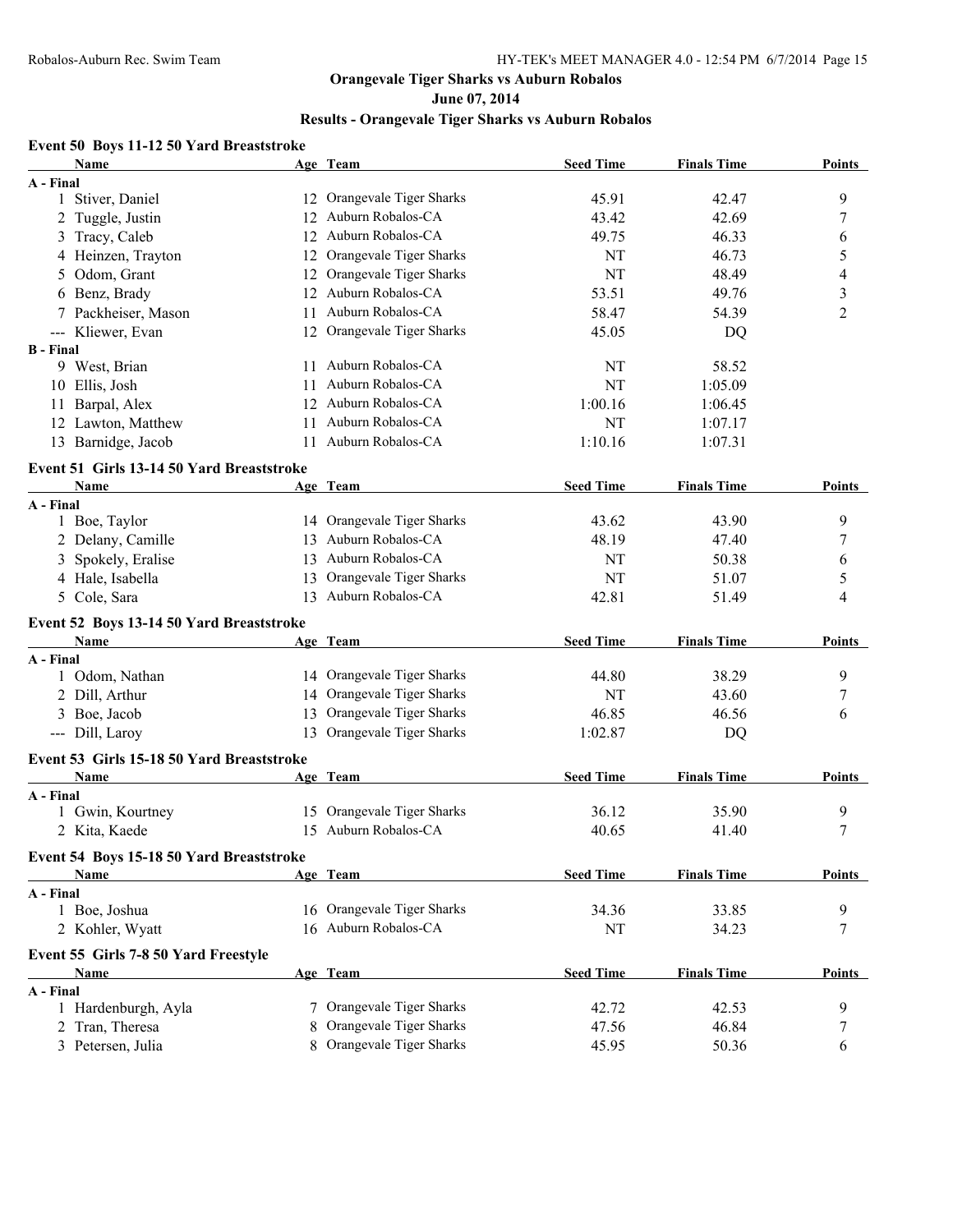#### **June 07, 2014**

|                  | A - Final  (Event 55 Girls 7-8 50 Yard Freestyle)<br>Name |    | Age Team                                           | <b>Seed Time</b> | <b>Finals Time</b> | <b>Points</b>    |
|------------------|-----------------------------------------------------------|----|----------------------------------------------------|------------------|--------------------|------------------|
|                  | 4 Hamilton, Gracie                                        |    | 7 Auburn Robalos-CA                                | 57.43            | 52.29              | 5                |
|                  | 5 Roberts, Payton                                         |    | Orangevale Tiger Sharks                            | 52.09            | 52.48              | 4                |
| 6                | Tuggle, Alyssa                                            | 8  | Auburn Robalos-CA                                  | 1:02.69          | 1:04.53            | $\mathfrak{Z}$   |
|                  | 7 Barpal, Allyson                                         | 8  | Auburn Robalos-CA                                  | 1:04.75          | 1:05.36            | $\overline{2}$   |
| <b>B</b> - Final |                                                           |    |                                                    |                  |                    |                  |
|                  | 9 Alvarez Tostado, Mia                                    |    | 7 Orangevale Tiger Sharks                          | 53.57            | 47.81              |                  |
|                  | 10 Bernino, Lucy                                          |    | Orangevale Tiger Sharks                            | 58.88            | 54.61              |                  |
|                  | 11 Roberts, Shelbie                                       |    | Orangevale Tiger Sharks                            | 52.78            | 54.74              |                  |
|                  | 12 Hartwick, Sara                                         |    | Orangevale Tiger Sharks                            | 1:00.13          | 58.74              |                  |
|                  | 13 Bergen, Kylie                                          |    | Orangevale Tiger Sharks                            | 1:03.49          | 59.68              |                  |
|                  | 14 Ehrhart, Kate                                          |    | Orangevale Tiger Sharks                            | 1:03.73          | 1:01.10            |                  |
|                  | 15 Sample, Hannah                                         |    | Orangevale Tiger Sharks                            | 1:30.11          | 1:08.96            |                  |
|                  | 16 Carothers, Lily                                        |    | Orangevale Tiger Sharks                            | NT               | 1:09.10            |                  |
|                  | Event 56 Boys 7-8 50 Yard Freestyle                       |    |                                                    |                  |                    |                  |
|                  | Name                                                      |    | Age Team                                           | <b>Seed Time</b> | <b>Finals Time</b> | <b>Points</b>    |
| A - Final        |                                                           |    |                                                    |                  |                    |                  |
|                  | 1 Romero, Matthew                                         |    | Auburn Robalos-CA                                  | 42.36            | 43.40              | 9                |
|                  | 2 Eisenbarth, Tyler                                       |    | Orangevale Tiger Sharks                            | 46.46            | 46.19              | 7                |
|                  | 3 Bain, Riley                                             | 8  | Orangevale Tiger Sharks                            | 52.26            | 52.06              | 6                |
|                  | 4 Brown, Steven                                           |    | Orangevale Tiger Sharks                            | 1:02.85          | 1:00.62            | 5                |
|                  | 5 McAlister, Jake                                         |    | Auburn Robalos-CA                                  | 1:07.86          | 1:00.72            | 4                |
| 6                | Carnahan, Graham                                          |    | Auburn Robalos-CA                                  | 1:05.61          | 1:03.31            | $\mathfrak{Z}$   |
|                  | 7 Cook, Micah                                             |    | Orangevale Tiger Sharks                            | 1:02.26          | 1:03.87            | $\sqrt{2}$       |
|                  | 8 Petrenko, Graham                                        |    | Auburn Robalos-CA                                  | 1:20.32          | 1:04.98            | 1                |
| <b>B</b> - Final |                                                           |    |                                                    |                  |                    |                  |
|                  | 9 Golden, Nathaniel                                       |    | 7 Orangevale Tiger Sharks                          | 1:19.06          | 1:13.78            |                  |
|                  | 10 Conlon, Reece                                          |    | 7 Orangevale Tiger Sharks                          | NT               | 1:14.42            |                  |
|                  | 11 Gerlach, Elijah                                        |    | 7 Orangevale Tiger Sharks                          | 1:28.63          | 1:14.45            |                  |
|                  | 12 Camden, Sean                                           |    | 7 Orangevale Tiger Sharks                          | NT               | 1:17.20            |                  |
|                  | 13 Williams, Connor                                       |    | 7 Orangevale Tiger Sharks                          | 1:37.09          | 1:37.14            |                  |
|                  | Event 57 Girls 9-10 50 Yard Freestyle                     |    |                                                    |                  |                    |                  |
|                  | Name                                                      |    | Age Team                                           | <b>Seed Time</b> | <b>Finals Time</b> | <b>Points</b>    |
| A - Final        |                                                           |    |                                                    |                  |                    |                  |
|                  | 1 Alvarez Tostado, Fionnah                                |    | 10 Orangevale Tiger Sharks                         | 40.00            | 39.67              | 9                |
|                  | 2 Matista, Maryanna                                       |    | 10 Orangevale Tiger Sharks                         | 42.90            | 41.69              | $\boldsymbol{7}$ |
|                  | 3 Karapetyan, Rosa                                        |    | 10 Orangevale Tiger Sharks                         | 42.98            | 42.98              | 6                |
|                  | 4 Duncan, Megan                                           | 10 | Orangevale Tiger Sharks                            | 45.76            | 44.00              | 5                |
|                  | 5 Towne, Megan                                            | 10 | Auburn Robalos-CA                                  | 43.38            | 46.26              | 4                |
|                  | 6 Lumbert, Nya                                            | 9  | Auburn Robalos-CA                                  | 44.23            | 46.36              | 3                |
|                  | 7 Calvert, Kyle                                           |    | Auburn Robalos-CA                                  | 1:03.39          | 50.57              | 2                |
| <b>B</b> - Final |                                                           |    |                                                    |                  |                    |                  |
|                  | 9 Bernino, Hannah                                         |    | 10 Orangevale Tiger Sharks                         | 49.32            | 42.64              |                  |
|                  | 10 Gerlach, Anjuli                                        | 9. | Orangevale Tiger Sharks                            | 46.84            | 45.48              |                  |
| 11.              | Brown, Sara                                               | 10 | Orangevale Tiger Sharks                            | 47.70            | 45.75              |                  |
|                  | 12 Kliewer, Shay                                          | 9. | Orangevale Tiger Sharks                            | 50.76            | 48.46              |                  |
|                  |                                                           |    |                                                    |                  |                    |                  |
|                  |                                                           | 9  |                                                    |                  |                    |                  |
| 13               | Brown, Gianna<br>14 Walder, Georgia                       | 10 | Orangevale Tiger Sharks<br>Orangevale Tiger Sharks | 52.20<br>55.12   | 51.44<br>54.73     |                  |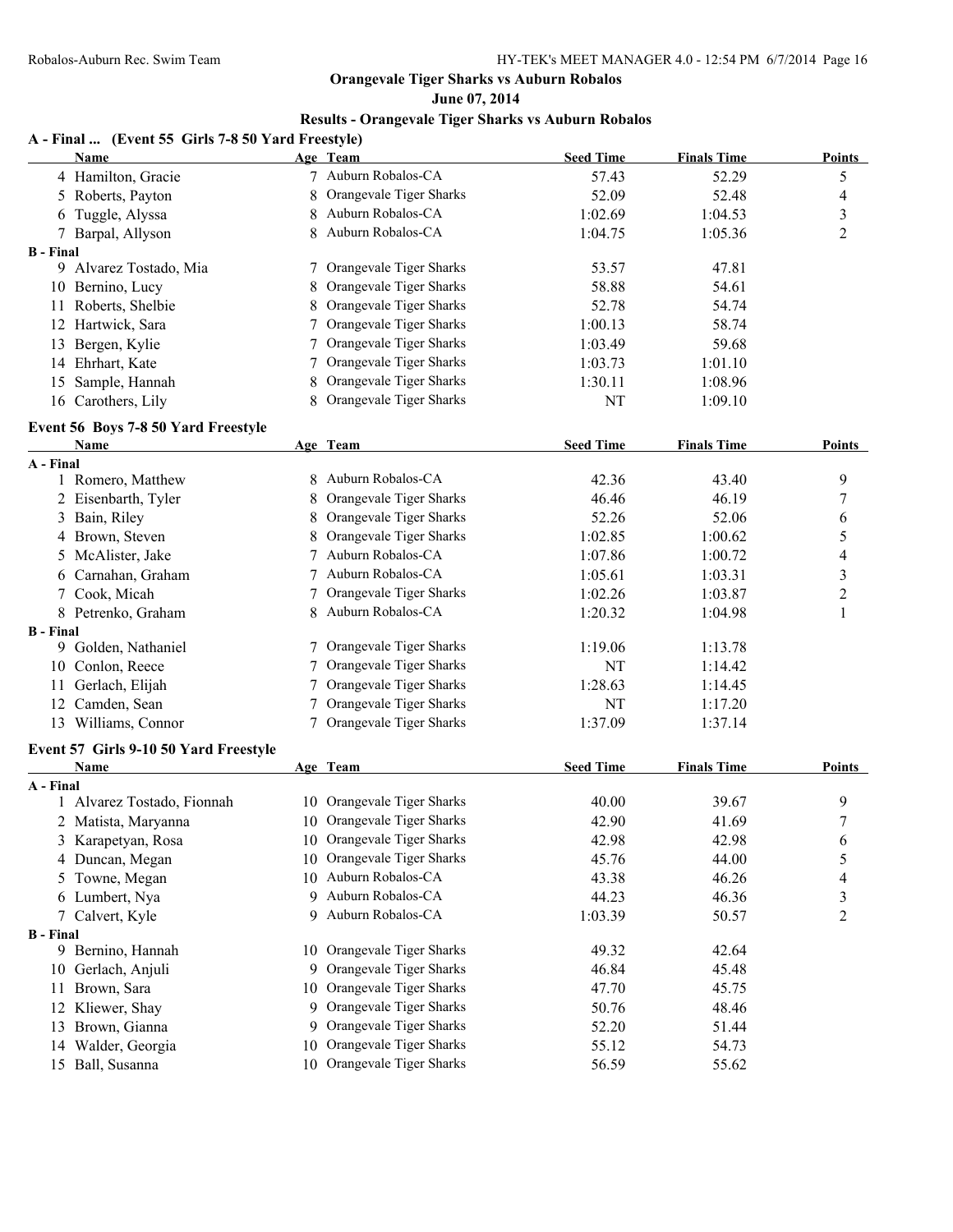**June 07, 2014**

## **Results - Orangevale Tiger Sharks vs Auburn Robalos**

## **Event 58 Boys 9-10 50 Yard Freestyle**

| <b>Name</b>                             |    | Age Team                   | <b>Seed Time</b> | <b>Finals Time</b> | <b>Points</b>    |
|-----------------------------------------|----|----------------------------|------------------|--------------------|------------------|
| A - Final                               |    |                            |                  |                    |                  |
| 1 Black, Ethan                          |    | 10 Orangevale Tiger Sharks | 37.35            | 37.78              | 9                |
| 2 Rowan, Cody                           |    | 9 Orangevale Tiger Sharks  | 39.18            | 38.57              | $\overline{7}$   |
| 3 Musser, William                       |    | 10 Auburn Robalos-CA       | 40.90            | 40.52              | 6                |
| 4 Hamilton, Wyatt                       |    | 10 Auburn Robalos-CA       | 39.16            | 40.81              | 5                |
| 5 Madonna, James                        |    | 9 Auburn Robalos-CA        | 49.41            | 41.25              | $\overline{4}$   |
| 6 Penman, Logan                         |    | 10 Orangevale Tiger Sharks | 40.10            | 43.72              | $\mathfrak{Z}$   |
| 7 Hendrix, James                        |    | 9 Auburn Robalos-CA        | NT               | 57.27              | $\overline{2}$   |
| <b>B</b> - Final                        |    |                            |                  |                    |                  |
| 9 Matista, Matthew                      |    | 9 Orangevale Tiger Sharks  | 46.95            | 49.33              |                  |
| 10 Gabrielli, Marcello                  |    | 9 Orangevale Tiger Sharks  | 53.81            | 49.48              |                  |
| 11 Gerlach, Orion                       |    | 10 Orangevale Tiger Sharks | 57.17            | 51.11              |                  |
| 12 Garner, Michael                      |    | 10 Orangevale Tiger Sharks | 53.51            | 53.65              |                  |
| 13 Bergen, Ryland                       |    | 9 Orangevale Tiger Sharks  | 58.23            | 1:01.77            |                  |
| 14 Begley, Zane                         |    | 9 Orangevale Tiger Sharks  | 1:07.68          | 1:04.22            |                  |
|                                         |    |                            |                  |                    |                  |
| Event 59 Girls 11-12 100 Yard Freestyle |    |                            |                  |                    |                  |
| Name                                    |    | Age Team                   | <b>Seed Time</b> | <b>Finals Time</b> | <b>Points</b>    |
| A - Final<br>1 O'Brien, Dana            |    | 12 Auburn Robalos-CA       | 1:14.72          | 1:06.75            | 9                |
| 2 Brown, Laura                          |    | 12 Orangevale Tiger Sharks | 1:18.18          | 1:16.80            | 7                |
| 3 Bartlett, Haley                       |    | 12 Orangevale Tiger Sharks | 1:23.91          | 1:21.91            | 6                |
| 4 Wilhelms, Isabella                    |    | 11 Orangevale Tiger Sharks | 1:27.59          | 1:23.09            |                  |
|                                         |    | 12 Auburn Robalos-CA       | 1:32.10          | 1:28.59            | 5                |
| 5 Kirk, Stephanie                       |    |                            |                  |                    | $\overline{4}$   |
| 6 Garner, Madison                       | 11 | Orangevale Tiger Sharks    | 1:40.87          | 1:41.50            | 3                |
| --- Stiver, Meghan                      |    | 11 Orangevale Tiger Sharks | NT               | X1:35.61           |                  |
| --- Mahoney, Lauryn                     |    | 12 Orangevale Tiger Sharks | 2:25.76          | X2:09.43           |                  |
| Event 60 Boys 11-12 100 Yard Freestyle  |    |                            |                  |                    |                  |
| Name                                    |    | Age Team                   | <b>Seed Time</b> | <b>Finals Time</b> | <b>Points</b>    |
| A - Final                               |    |                            |                  |                    |                  |
| 1 Kliewer, Evan                         |    | 12 Orangevale Tiger Sharks | 1:15.42          | 1:16.07            | 9                |
| 2 Ronk, Wyatt                           |    | 12 Auburn Robalos-CA       | NT               | 1:17.60            | $\boldsymbol{7}$ |
| 3 Tuggle, Justin                        |    | 12 Auburn Robalos-CA       | 1:26.80          | 1:22.47            | 6                |
| 4 Benz, Brady                           |    | 12 Auburn Robalos-CA       | 1:30.68          | 1:32.96            | 5                |
| 5 Jakubicki, Lukas                      |    | 12 Orangevale Tiger Sharks | 1:31.93          | 1:35.98            | 4                |
| Event 61 Girls 13-14 100 Yard Freestyle |    |                            |                  |                    |                  |
| <b>Name</b>                             |    | Age Team                   | <b>Seed Time</b> | <b>Finals Time</b> | <b>Points</b>    |
| A - Final                               |    |                            |                  |                    |                  |
| 1 Acquistapace, Paloma                  |    | 13 Auburn Robalos-CA       | 1:13.80          | 1:13.00            | 9                |
| 2 Brown, Emma                           |    | 14 Orangevale Tiger Sharks | 1:21.85          | 1:14.30            | 7                |
| 3 Hale, Isabella                        |    | 13 Orangevale Tiger Sharks | NT               | 1:19.92            | 6                |
| 4 Dean, Sonia                           |    | 14 Auburn Robalos-CA       | 1:29.19          | 1:21.40            | 5                |
| 5 Spokely, Eralise                      |    | 13 Auburn Robalos-CA       | NT               | 1:23.57            | 4                |
| Event 62 Boys 13-14 100 Yard Freestyle  |    |                            |                  |                    |                  |
| Name                                    |    | Age Team                   | <b>Seed Time</b> | <b>Finals Time</b> | <b>Points</b>    |
| A - Final                               |    |                            |                  |                    |                  |
| 1 Calvert, Klay                         |    | 13 Auburn Robalos-CA       | 1:13.82          | 1:05.86            | 9                |
| 2 Dill, Arthur                          |    | 14 Orangevale Tiger Sharks | 1:13.42          | 1:06.28            | 7                |
|                                         |    |                            |                  |                    |                  |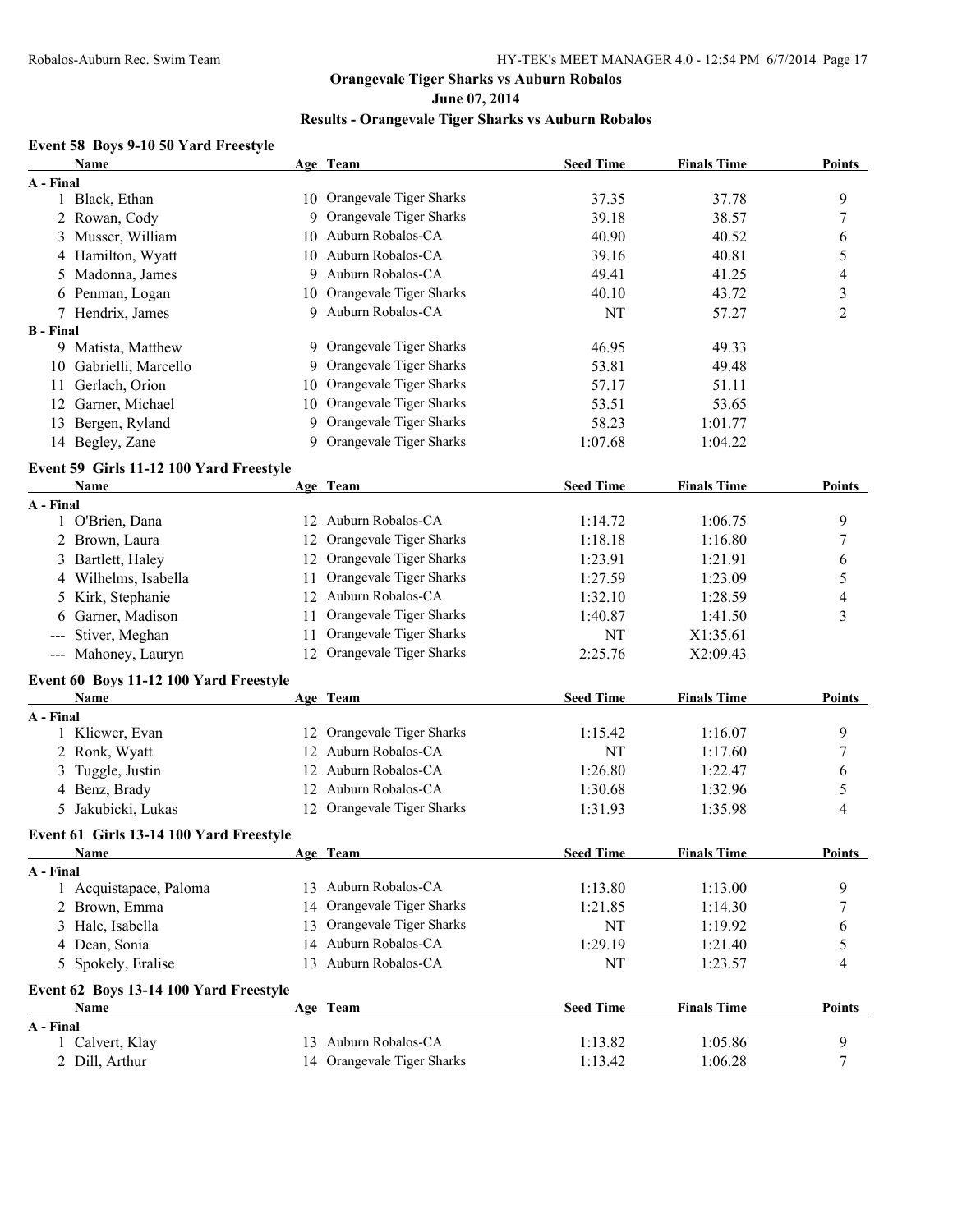**June 07, 2014**

| A - Final  (Event 62 Boys 13-14 100 Yard Freestyle) |   |                            |                  |                    |                  |
|-----------------------------------------------------|---|----------------------------|------------------|--------------------|------------------|
| Name                                                |   | Age Team                   | <b>Seed Time</b> | <b>Finals Time</b> | <b>Points</b>    |
| 3 Wenger, Stuart                                    |   | 13 Auburn Robalos-CA       | 1:12.37          | 1:09.10            | 6                |
| 4 Caron, Reed                                       |   | 13 Orangevale Tiger Sharks | 1:20.41          | 1:18.17            | 5                |
| 5 Dalton, Christopher                               |   | 14 Orangevale Tiger Sharks | NT               | 1:21.09            | 4                |
| 6 Dill, Laroy                                       |   | 13 Orangevale Tiger Sharks | 1:41.46          | 1:40.97            | 3                |
| Event 63 Girls 15-18 100 Yard Freestyle             |   |                            |                  |                    |                  |
| Name                                                |   | Age Team                   | <b>Seed Time</b> | <b>Finals Time</b> | <b>Points</b>    |
| A - Final                                           |   |                            |                  |                    |                  |
| 1 Wenger, Bethany                                   |   | 16 Auburn Robalos-CA       | 58.92            | 59.50              | 9                |
| 2 Gwin, Kourtney                                    |   | 15 Orangevale Tiger Sharks | 1:03.52          | 1:04.62            | $\boldsymbol{7}$ |
| 3 Kita, Kaede                                       |   | 15 Auburn Robalos-CA       | 1:08.84          | 1:06.88            | 6                |
| Event 64 Boys 15-18 100 Yard Freestyle              |   |                            |                  |                    |                  |
| Name                                                |   | Age Team                   | <b>Seed Time</b> | <b>Finals Time</b> | <b>Points</b>    |
| A - Final                                           |   |                            |                  |                    |                  |
| 1 Eyman, Ryan                                       |   | 18 Orangevale Tiger Sharks | 51.50            | 51.16              | 9                |
| 2 Kohler, Wyatt                                     |   | 16 Auburn Robalos-CA       | 1:11.14          | 1:05.63            | 7                |
| Event 65 Girls 7-8 25 Yard Butterfly                |   |                            |                  |                    |                  |
| <b>Name</b>                                         |   | Age Team                   | <b>Seed Time</b> | <b>Finals Time</b> | Points           |
| A - Final                                           |   |                            |                  |                    |                  |
| 1 Alvarez Tostado, Mia                              |   | 7 Orangevale Tiger Sharks  | 28.39            | 25.80              | 9                |
| 2 Petersen, Julia                                   | 8 | Orangevale Tiger Sharks    | 24.91            | 26.09              | 7                |
| 3 Roberts, Shelbie                                  | 8 | Orangevale Tiger Sharks    | 33.61            | 28.91              | 6                |
| 4 Bernino, Lucy                                     | 8 | Orangevale Tiger Sharks    | 32.09            | 29.16              | 5                |
| 5 Czerwinsky, Sofia                                 | 8 | Auburn Robalos-CA          | 39.15            | 34.16              | $\overline{4}$   |
| 6 Hamilton, Gracie                                  |   | Auburn Robalos-CA          | 37.23            | 34.44              | 3                |
| --- Belles, Emma                                    | 8 | Auburn Robalos-CA          | 38.42            | DQ                 |                  |
| --- Schlais, Marlee                                 |   | 8 Auburn Robalos-CA        | 31.54            | DQ                 |                  |
| <b>B</b> - Final                                    |   |                            |                  |                    |                  |
| 9 Grybos, Rachel                                    | 8 | Auburn Robalos-CA          | 48.70            | 30.68              |                  |
| 10 Hardenburgh, Ayla                                | 7 | Orangevale Tiger Sharks    | 33.63            | 32.49              |                  |
| 11 Easton, Annabel                                  | 8 | Auburn Robalos-CA          | 1:43.68          | 32.72              |                  |
| 12 Hartwick, Sara                                   | 7 | Orangevale Tiger Sharks    | 50.87            | 41.14              |                  |
| 13 Soares, Anna                                     | 8 | Auburn Robalos-CA          | 47.62            | 43.43              |                  |
| 14 Ehrhart, Kenzie                                  |   | Orangevale Tiger Sharks    | 41.09            | 52.22              |                  |
| --- Alvarez Tostado, Zoe                            |   | Orangevale Tiger Sharks    | 40.08            | DQ                 |                  |
| Event 66 Boys 7-8 25 Yard Butterfly                 |   |                            |                  |                    |                  |
| Name                                                |   | Age Team                   | <b>Seed Time</b> | <b>Finals Time</b> | <b>Points</b>    |
| A - Final                                           |   |                            |                  |                    |                  |
| 1 Romero, Matthew                                   |   | 8 Auburn Robalos-CA        | 29.84            | 26.41              | 9                |
| 2 Petersen, Nicholas                                |   | 7 Orangevale Tiger Sharks  | 28.66            | 26.87              | 7                |
| 3 Scollay, Tyler                                    |   | Orangevale Tiger Sharks    | 43.16            | 32.29              | 6                |
| 4 Eisenbarth, Tyler                                 |   | Orangevale Tiger Sharks    | 27.27            | 32.63              | 5                |
| 5 McAlister, Jake                                   |   | 7 Auburn Robalos-CA        | 40.58            | 40.83              | 3                |
| 6 Mercer, Brandon                                   | 7 | Orangevale Tiger Sharks    | 52.81            | 45.01              | 2                |
| Gaggero, Giacomo                                    | 7 | Auburn Robalos-CA          | NT               | DQ                 | 4                |
| Hunt, Owen                                          | 8 | Auburn Robalos-CA          | NT               | DQ                 |                  |
| <b>B</b> - Final<br>9 Harshbarger, Cyrus            |   | 8 Orangevale Tiger Sharks  | NT               | 25.89              |                  |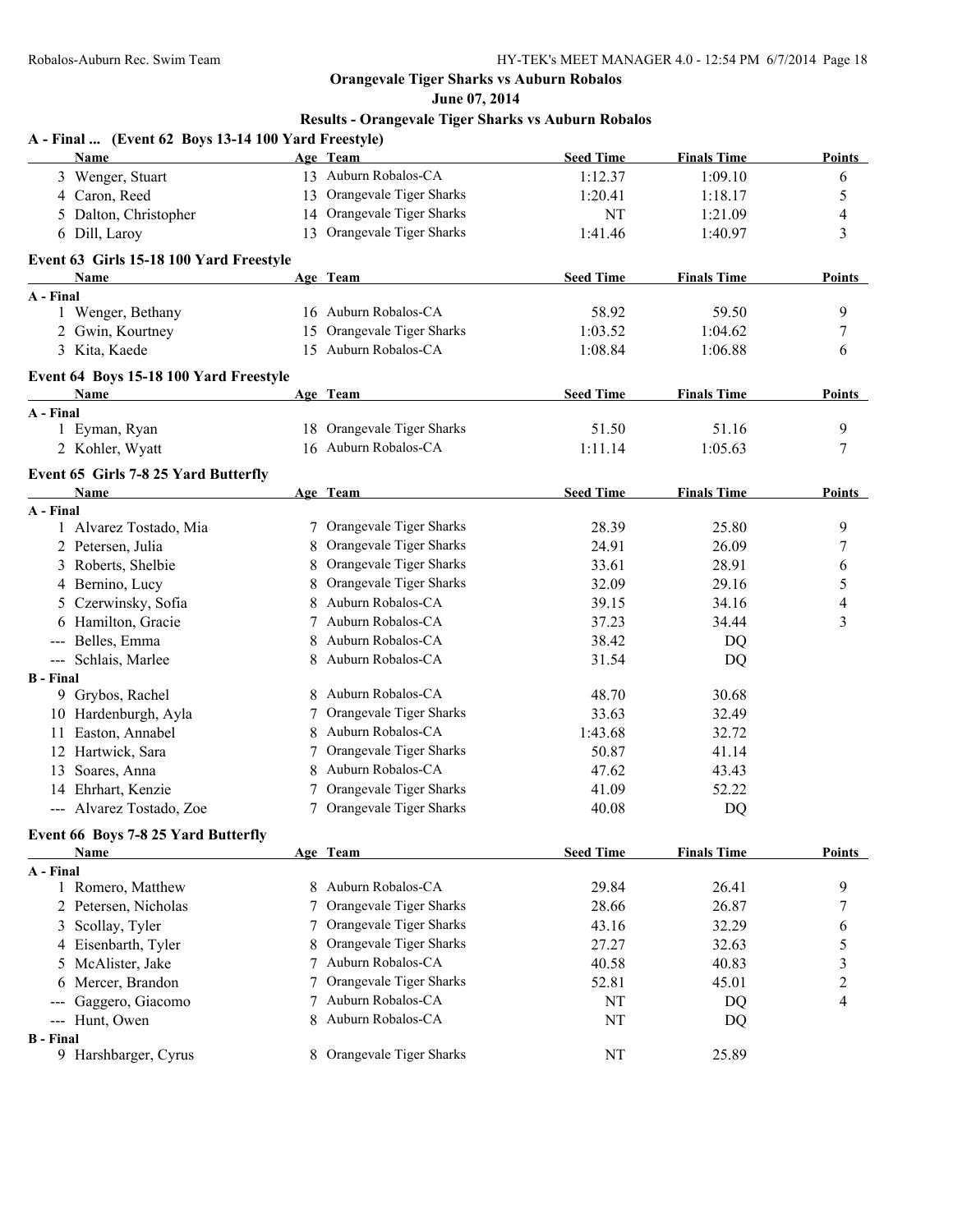**June 07, 2014**

## **Results - Orangevale Tiger Sharks vs Auburn Robalos**

#### **Event 67 Girls 9-10 25 Yard Butterfly**

| A - Final<br>10 Orangevale Tiger Sharks<br>20.06<br>1 Jakubicka, Linnea<br>17.32<br>9<br>10 Orangevale Tiger Sharks<br>2 Jenness, Victoria<br>18.74<br>17.82<br>7<br>9 Auburn Robalos-CA<br>19.97<br>18.13<br>3 McAlister, Katie<br>6<br>10 Orangevale Tiger Sharks<br>5<br>4 Roberts, Savannah<br>22.50<br>25.58<br>10 Orangevale Tiger Sharks<br>25.94<br>25.77<br>5 Karapetyan, Rosa<br>4<br>Auburn Robalos-CA<br>28.20<br>3<br>6 MacKay, Hannah<br>27.69<br>9.<br>10 Auburn Robalos-CA<br>NT<br>Thornton, Karissa<br>DQ<br>9 Orangevale Tiger Sharks<br>9 Odom, Kristen<br>31.17<br>25.94<br>10 Orangevale Tiger Sharks<br>26.09<br>26.89<br>10 Duncan, Megan<br>10 Orangevale Tiger Sharks<br>26.56<br>11 Bernino, Hannah<br>27.63<br>10 Orangevale Tiger Sharks<br>12 Caron, Ava<br>25.95<br>27.81<br>Event 68 Boys 9-10 25 Yard Butterfly<br><b>Seed Time</b><br><b>Finals Time</b><br><b>Points</b><br><u>Age Team</u><br><u>Name</u><br>A - Final<br>10 Auburn Robalos-CA<br>19.31<br>8<br>*1 Jurado, Diego<br>17.63<br>10 Orangevale Tiger Sharks<br>17.36<br>8<br>*1 Black, Ethan<br>17.63<br>10 Orangevale Tiger Sharks<br>20.25<br>3 Cox, Bryant<br>26.09<br>6<br>9 Orangevale Tiger Sharks<br>4 Heinzen, Deklan<br>20.43<br>5<br>21.91<br>10 Auburn Robalos-CA<br>5 Delany, Elliot<br>27.51<br>23.33<br>4<br>10 Auburn Robalos-CA<br>--- Calvert, Kaden<br>22.48<br>DQ<br><b>B</b> - Final<br>26.21<br>23.76<br>10 Orangevale Tiger Sharks<br>9 Penman, Logan<br>9 Auburn Robalos-CA<br>10 Elkins, Brandon<br>44.16<br>35.67<br>Auburn Robalos-CA<br>28.12<br>--- Dunkle, Zachary<br>9<br>DQ<br>10 Auburn Robalos-CA<br>Dennon, Jacob<br>32.67<br>DQ<br>Auburn Robalos-CA<br>NT<br>--- West, Bradley<br>9.<br>DQ<br>9 Auburn Robalos-CA<br>--- Richards, Anthony<br>NT<br>DQ<br>Event 69 Girls 11-12 50 Yard Butterfly<br><b>Name</b><br>Age Team<br><b>Seed Time</b><br><b>Finals Time</b><br><b>Points</b><br>A - Final<br>12 Auburn Robalos-CA<br>1 O'Brien, Dana<br>41.32<br>33.24<br>9<br>12 Orangevale Tiger Sharks<br>2 Williams-Herron, Skyler<br>39.76<br>40.20<br>7<br>Orangevale Tiger Sharks<br>3 Wilhelms, Isabella<br>42.76<br>40.41<br>11<br>6<br>12 Orangevale Tiger Sharks<br>5<br>4 Hardenburgh, Alaina<br>41.37<br>41.15<br>5 Brentt, Emma<br>11 Orangevale Tiger Sharks<br>57.17<br>55.13<br>4<br>11 Auburn Robalos-CA<br>--- Acquistapace, Isabel<br>NT<br>DQ<br><b>B</b> - Final<br>9 Wilson, Katelyn<br>12 Orangevale Tiger Sharks<br>1:04.27<br>1:03.38<br>Orangevale Tiger Sharks<br>10 Garner, Madison<br>1:03.84<br>1:07.68<br>11<br>11 Orangevale Tiger Sharks<br>--- Higby, Lily<br>54.90<br>DQ<br>Event 70 Boys 11-12 50 Yard Butterfly<br><b>Seed Time</b><br><b>Finals Time</b><br><b>Points</b><br>Age Team<br><b>Name</b><br>A - Final<br>12 Auburn Robalos-CA<br>9<br>1 Tracy, Caleb<br>38.89<br>35.28<br>12 Orangevale Tiger Sharks<br>2 Odom, Grant<br>49.72<br>43.12<br>7<br>12 Orangevale Tiger Sharks<br>3 Stiver, Daniel<br>42.33<br>43.38<br>6 | Name             | Age Team | <b>Seed Time</b> | <b>Finals Time</b> | <b>Points</b> |
|--------------------------------------------------------------------------------------------------------------------------------------------------------------------------------------------------------------------------------------------------------------------------------------------------------------------------------------------------------------------------------------------------------------------------------------------------------------------------------------------------------------------------------------------------------------------------------------------------------------------------------------------------------------------------------------------------------------------------------------------------------------------------------------------------------------------------------------------------------------------------------------------------------------------------------------------------------------------------------------------------------------------------------------------------------------------------------------------------------------------------------------------------------------------------------------------------------------------------------------------------------------------------------------------------------------------------------------------------------------------------------------------------------------------------------------------------------------------------------------------------------------------------------------------------------------------------------------------------------------------------------------------------------------------------------------------------------------------------------------------------------------------------------------------------------------------------------------------------------------------------------------------------------------------------------------------------------------------------------------------------------------------------------------------------------------------------------------------------------------------------------------------------------------------------------------------------------------------------------------------------------------------------------------------------------------------------------------------------------------------------------------------------------------------------------------------------------------------------------------------------------------------------------------------------------------------------------------------------------------------------------------------------------------------------------------------------------------------------------------------------------------------------------------------------------------------------------------------------------------------------------------------------------------------------------------------------------------------------------------------------------|------------------|----------|------------------|--------------------|---------------|
|                                                                                                                                                                                                                                                                                                                                                                                                                                                                                                                                                                                                                                                                                                                                                                                                                                                                                                                                                                                                                                                                                                                                                                                                                                                                                                                                                                                                                                                                                                                                                                                                                                                                                                                                                                                                                                                                                                                                                                                                                                                                                                                                                                                                                                                                                                                                                                                                                                                                                                                                                                                                                                                                                                                                                                                                                                                                                                                                                                                                        |                  |          |                  |                    |               |
|                                                                                                                                                                                                                                                                                                                                                                                                                                                                                                                                                                                                                                                                                                                                                                                                                                                                                                                                                                                                                                                                                                                                                                                                                                                                                                                                                                                                                                                                                                                                                                                                                                                                                                                                                                                                                                                                                                                                                                                                                                                                                                                                                                                                                                                                                                                                                                                                                                                                                                                                                                                                                                                                                                                                                                                                                                                                                                                                                                                                        |                  |          |                  |                    |               |
|                                                                                                                                                                                                                                                                                                                                                                                                                                                                                                                                                                                                                                                                                                                                                                                                                                                                                                                                                                                                                                                                                                                                                                                                                                                                                                                                                                                                                                                                                                                                                                                                                                                                                                                                                                                                                                                                                                                                                                                                                                                                                                                                                                                                                                                                                                                                                                                                                                                                                                                                                                                                                                                                                                                                                                                                                                                                                                                                                                                                        |                  |          |                  |                    |               |
|                                                                                                                                                                                                                                                                                                                                                                                                                                                                                                                                                                                                                                                                                                                                                                                                                                                                                                                                                                                                                                                                                                                                                                                                                                                                                                                                                                                                                                                                                                                                                                                                                                                                                                                                                                                                                                                                                                                                                                                                                                                                                                                                                                                                                                                                                                                                                                                                                                                                                                                                                                                                                                                                                                                                                                                                                                                                                                                                                                                                        |                  |          |                  |                    |               |
|                                                                                                                                                                                                                                                                                                                                                                                                                                                                                                                                                                                                                                                                                                                                                                                                                                                                                                                                                                                                                                                                                                                                                                                                                                                                                                                                                                                                                                                                                                                                                                                                                                                                                                                                                                                                                                                                                                                                                                                                                                                                                                                                                                                                                                                                                                                                                                                                                                                                                                                                                                                                                                                                                                                                                                                                                                                                                                                                                                                                        |                  |          |                  |                    |               |
|                                                                                                                                                                                                                                                                                                                                                                                                                                                                                                                                                                                                                                                                                                                                                                                                                                                                                                                                                                                                                                                                                                                                                                                                                                                                                                                                                                                                                                                                                                                                                                                                                                                                                                                                                                                                                                                                                                                                                                                                                                                                                                                                                                                                                                                                                                                                                                                                                                                                                                                                                                                                                                                                                                                                                                                                                                                                                                                                                                                                        |                  |          |                  |                    |               |
|                                                                                                                                                                                                                                                                                                                                                                                                                                                                                                                                                                                                                                                                                                                                                                                                                                                                                                                                                                                                                                                                                                                                                                                                                                                                                                                                                                                                                                                                                                                                                                                                                                                                                                                                                                                                                                                                                                                                                                                                                                                                                                                                                                                                                                                                                                                                                                                                                                                                                                                                                                                                                                                                                                                                                                                                                                                                                                                                                                                                        |                  |          |                  |                    |               |
|                                                                                                                                                                                                                                                                                                                                                                                                                                                                                                                                                                                                                                                                                                                                                                                                                                                                                                                                                                                                                                                                                                                                                                                                                                                                                                                                                                                                                                                                                                                                                                                                                                                                                                                                                                                                                                                                                                                                                                                                                                                                                                                                                                                                                                                                                                                                                                                                                                                                                                                                                                                                                                                                                                                                                                                                                                                                                                                                                                                                        |                  |          |                  |                    |               |
|                                                                                                                                                                                                                                                                                                                                                                                                                                                                                                                                                                                                                                                                                                                                                                                                                                                                                                                                                                                                                                                                                                                                                                                                                                                                                                                                                                                                                                                                                                                                                                                                                                                                                                                                                                                                                                                                                                                                                                                                                                                                                                                                                                                                                                                                                                                                                                                                                                                                                                                                                                                                                                                                                                                                                                                                                                                                                                                                                                                                        | <b>B</b> - Final |          |                  |                    |               |
|                                                                                                                                                                                                                                                                                                                                                                                                                                                                                                                                                                                                                                                                                                                                                                                                                                                                                                                                                                                                                                                                                                                                                                                                                                                                                                                                                                                                                                                                                                                                                                                                                                                                                                                                                                                                                                                                                                                                                                                                                                                                                                                                                                                                                                                                                                                                                                                                                                                                                                                                                                                                                                                                                                                                                                                                                                                                                                                                                                                                        |                  |          |                  |                    |               |
|                                                                                                                                                                                                                                                                                                                                                                                                                                                                                                                                                                                                                                                                                                                                                                                                                                                                                                                                                                                                                                                                                                                                                                                                                                                                                                                                                                                                                                                                                                                                                                                                                                                                                                                                                                                                                                                                                                                                                                                                                                                                                                                                                                                                                                                                                                                                                                                                                                                                                                                                                                                                                                                                                                                                                                                                                                                                                                                                                                                                        |                  |          |                  |                    |               |
|                                                                                                                                                                                                                                                                                                                                                                                                                                                                                                                                                                                                                                                                                                                                                                                                                                                                                                                                                                                                                                                                                                                                                                                                                                                                                                                                                                                                                                                                                                                                                                                                                                                                                                                                                                                                                                                                                                                                                                                                                                                                                                                                                                                                                                                                                                                                                                                                                                                                                                                                                                                                                                                                                                                                                                                                                                                                                                                                                                                                        |                  |          |                  |                    |               |
|                                                                                                                                                                                                                                                                                                                                                                                                                                                                                                                                                                                                                                                                                                                                                                                                                                                                                                                                                                                                                                                                                                                                                                                                                                                                                                                                                                                                                                                                                                                                                                                                                                                                                                                                                                                                                                                                                                                                                                                                                                                                                                                                                                                                                                                                                                                                                                                                                                                                                                                                                                                                                                                                                                                                                                                                                                                                                                                                                                                                        |                  |          |                  |                    |               |
|                                                                                                                                                                                                                                                                                                                                                                                                                                                                                                                                                                                                                                                                                                                                                                                                                                                                                                                                                                                                                                                                                                                                                                                                                                                                                                                                                                                                                                                                                                                                                                                                                                                                                                                                                                                                                                                                                                                                                                                                                                                                                                                                                                                                                                                                                                                                                                                                                                                                                                                                                                                                                                                                                                                                                                                                                                                                                                                                                                                                        |                  |          |                  |                    |               |
|                                                                                                                                                                                                                                                                                                                                                                                                                                                                                                                                                                                                                                                                                                                                                                                                                                                                                                                                                                                                                                                                                                                                                                                                                                                                                                                                                                                                                                                                                                                                                                                                                                                                                                                                                                                                                                                                                                                                                                                                                                                                                                                                                                                                                                                                                                                                                                                                                                                                                                                                                                                                                                                                                                                                                                                                                                                                                                                                                                                                        |                  |          |                  |                    |               |
|                                                                                                                                                                                                                                                                                                                                                                                                                                                                                                                                                                                                                                                                                                                                                                                                                                                                                                                                                                                                                                                                                                                                                                                                                                                                                                                                                                                                                                                                                                                                                                                                                                                                                                                                                                                                                                                                                                                                                                                                                                                                                                                                                                                                                                                                                                                                                                                                                                                                                                                                                                                                                                                                                                                                                                                                                                                                                                                                                                                                        |                  |          |                  |                    |               |
|                                                                                                                                                                                                                                                                                                                                                                                                                                                                                                                                                                                                                                                                                                                                                                                                                                                                                                                                                                                                                                                                                                                                                                                                                                                                                                                                                                                                                                                                                                                                                                                                                                                                                                                                                                                                                                                                                                                                                                                                                                                                                                                                                                                                                                                                                                                                                                                                                                                                                                                                                                                                                                                                                                                                                                                                                                                                                                                                                                                                        |                  |          |                  |                    |               |
|                                                                                                                                                                                                                                                                                                                                                                                                                                                                                                                                                                                                                                                                                                                                                                                                                                                                                                                                                                                                                                                                                                                                                                                                                                                                                                                                                                                                                                                                                                                                                                                                                                                                                                                                                                                                                                                                                                                                                                                                                                                                                                                                                                                                                                                                                                                                                                                                                                                                                                                                                                                                                                                                                                                                                                                                                                                                                                                                                                                                        |                  |          |                  |                    |               |
|                                                                                                                                                                                                                                                                                                                                                                                                                                                                                                                                                                                                                                                                                                                                                                                                                                                                                                                                                                                                                                                                                                                                                                                                                                                                                                                                                                                                                                                                                                                                                                                                                                                                                                                                                                                                                                                                                                                                                                                                                                                                                                                                                                                                                                                                                                                                                                                                                                                                                                                                                                                                                                                                                                                                                                                                                                                                                                                                                                                                        |                  |          |                  |                    |               |
|                                                                                                                                                                                                                                                                                                                                                                                                                                                                                                                                                                                                                                                                                                                                                                                                                                                                                                                                                                                                                                                                                                                                                                                                                                                                                                                                                                                                                                                                                                                                                                                                                                                                                                                                                                                                                                                                                                                                                                                                                                                                                                                                                                                                                                                                                                                                                                                                                                                                                                                                                                                                                                                                                                                                                                                                                                                                                                                                                                                                        |                  |          |                  |                    |               |
|                                                                                                                                                                                                                                                                                                                                                                                                                                                                                                                                                                                                                                                                                                                                                                                                                                                                                                                                                                                                                                                                                                                                                                                                                                                                                                                                                                                                                                                                                                                                                                                                                                                                                                                                                                                                                                                                                                                                                                                                                                                                                                                                                                                                                                                                                                                                                                                                                                                                                                                                                                                                                                                                                                                                                                                                                                                                                                                                                                                                        |                  |          |                  |                    |               |
|                                                                                                                                                                                                                                                                                                                                                                                                                                                                                                                                                                                                                                                                                                                                                                                                                                                                                                                                                                                                                                                                                                                                                                                                                                                                                                                                                                                                                                                                                                                                                                                                                                                                                                                                                                                                                                                                                                                                                                                                                                                                                                                                                                                                                                                                                                                                                                                                                                                                                                                                                                                                                                                                                                                                                                                                                                                                                                                                                                                                        |                  |          |                  |                    |               |
|                                                                                                                                                                                                                                                                                                                                                                                                                                                                                                                                                                                                                                                                                                                                                                                                                                                                                                                                                                                                                                                                                                                                                                                                                                                                                                                                                                                                                                                                                                                                                                                                                                                                                                                                                                                                                                                                                                                                                                                                                                                                                                                                                                                                                                                                                                                                                                                                                                                                                                                                                                                                                                                                                                                                                                                                                                                                                                                                                                                                        |                  |          |                  |                    |               |
|                                                                                                                                                                                                                                                                                                                                                                                                                                                                                                                                                                                                                                                                                                                                                                                                                                                                                                                                                                                                                                                                                                                                                                                                                                                                                                                                                                                                                                                                                                                                                                                                                                                                                                                                                                                                                                                                                                                                                                                                                                                                                                                                                                                                                                                                                                                                                                                                                                                                                                                                                                                                                                                                                                                                                                                                                                                                                                                                                                                                        |                  |          |                  |                    |               |
|                                                                                                                                                                                                                                                                                                                                                                                                                                                                                                                                                                                                                                                                                                                                                                                                                                                                                                                                                                                                                                                                                                                                                                                                                                                                                                                                                                                                                                                                                                                                                                                                                                                                                                                                                                                                                                                                                                                                                                                                                                                                                                                                                                                                                                                                                                                                                                                                                                                                                                                                                                                                                                                                                                                                                                                                                                                                                                                                                                                                        |                  |          |                  |                    |               |
|                                                                                                                                                                                                                                                                                                                                                                                                                                                                                                                                                                                                                                                                                                                                                                                                                                                                                                                                                                                                                                                                                                                                                                                                                                                                                                                                                                                                                                                                                                                                                                                                                                                                                                                                                                                                                                                                                                                                                                                                                                                                                                                                                                                                                                                                                                                                                                                                                                                                                                                                                                                                                                                                                                                                                                                                                                                                                                                                                                                                        |                  |          |                  |                    |               |
|                                                                                                                                                                                                                                                                                                                                                                                                                                                                                                                                                                                                                                                                                                                                                                                                                                                                                                                                                                                                                                                                                                                                                                                                                                                                                                                                                                                                                                                                                                                                                                                                                                                                                                                                                                                                                                                                                                                                                                                                                                                                                                                                                                                                                                                                                                                                                                                                                                                                                                                                                                                                                                                                                                                                                                                                                                                                                                                                                                                                        |                  |          |                  |                    |               |
|                                                                                                                                                                                                                                                                                                                                                                                                                                                                                                                                                                                                                                                                                                                                                                                                                                                                                                                                                                                                                                                                                                                                                                                                                                                                                                                                                                                                                                                                                                                                                                                                                                                                                                                                                                                                                                                                                                                                                                                                                                                                                                                                                                                                                                                                                                                                                                                                                                                                                                                                                                                                                                                                                                                                                                                                                                                                                                                                                                                                        |                  |          |                  |                    |               |
|                                                                                                                                                                                                                                                                                                                                                                                                                                                                                                                                                                                                                                                                                                                                                                                                                                                                                                                                                                                                                                                                                                                                                                                                                                                                                                                                                                                                                                                                                                                                                                                                                                                                                                                                                                                                                                                                                                                                                                                                                                                                                                                                                                                                                                                                                                                                                                                                                                                                                                                                                                                                                                                                                                                                                                                                                                                                                                                                                                                                        |                  |          |                  |                    |               |
|                                                                                                                                                                                                                                                                                                                                                                                                                                                                                                                                                                                                                                                                                                                                                                                                                                                                                                                                                                                                                                                                                                                                                                                                                                                                                                                                                                                                                                                                                                                                                                                                                                                                                                                                                                                                                                                                                                                                                                                                                                                                                                                                                                                                                                                                                                                                                                                                                                                                                                                                                                                                                                                                                                                                                                                                                                                                                                                                                                                                        |                  |          |                  |                    |               |
|                                                                                                                                                                                                                                                                                                                                                                                                                                                                                                                                                                                                                                                                                                                                                                                                                                                                                                                                                                                                                                                                                                                                                                                                                                                                                                                                                                                                                                                                                                                                                                                                                                                                                                                                                                                                                                                                                                                                                                                                                                                                                                                                                                                                                                                                                                                                                                                                                                                                                                                                                                                                                                                                                                                                                                                                                                                                                                                                                                                                        |                  |          |                  |                    |               |
|                                                                                                                                                                                                                                                                                                                                                                                                                                                                                                                                                                                                                                                                                                                                                                                                                                                                                                                                                                                                                                                                                                                                                                                                                                                                                                                                                                                                                                                                                                                                                                                                                                                                                                                                                                                                                                                                                                                                                                                                                                                                                                                                                                                                                                                                                                                                                                                                                                                                                                                                                                                                                                                                                                                                                                                                                                                                                                                                                                                                        |                  |          |                  |                    |               |
|                                                                                                                                                                                                                                                                                                                                                                                                                                                                                                                                                                                                                                                                                                                                                                                                                                                                                                                                                                                                                                                                                                                                                                                                                                                                                                                                                                                                                                                                                                                                                                                                                                                                                                                                                                                                                                                                                                                                                                                                                                                                                                                                                                                                                                                                                                                                                                                                                                                                                                                                                                                                                                                                                                                                                                                                                                                                                                                                                                                                        |                  |          |                  |                    |               |
|                                                                                                                                                                                                                                                                                                                                                                                                                                                                                                                                                                                                                                                                                                                                                                                                                                                                                                                                                                                                                                                                                                                                                                                                                                                                                                                                                                                                                                                                                                                                                                                                                                                                                                                                                                                                                                                                                                                                                                                                                                                                                                                                                                                                                                                                                                                                                                                                                                                                                                                                                                                                                                                                                                                                                                                                                                                                                                                                                                                                        |                  |          |                  |                    |               |
|                                                                                                                                                                                                                                                                                                                                                                                                                                                                                                                                                                                                                                                                                                                                                                                                                                                                                                                                                                                                                                                                                                                                                                                                                                                                                                                                                                                                                                                                                                                                                                                                                                                                                                                                                                                                                                                                                                                                                                                                                                                                                                                                                                                                                                                                                                                                                                                                                                                                                                                                                                                                                                                                                                                                                                                                                                                                                                                                                                                                        |                  |          |                  |                    |               |
|                                                                                                                                                                                                                                                                                                                                                                                                                                                                                                                                                                                                                                                                                                                                                                                                                                                                                                                                                                                                                                                                                                                                                                                                                                                                                                                                                                                                                                                                                                                                                                                                                                                                                                                                                                                                                                                                                                                                                                                                                                                                                                                                                                                                                                                                                                                                                                                                                                                                                                                                                                                                                                                                                                                                                                                                                                                                                                                                                                                                        |                  |          |                  |                    |               |
|                                                                                                                                                                                                                                                                                                                                                                                                                                                                                                                                                                                                                                                                                                                                                                                                                                                                                                                                                                                                                                                                                                                                                                                                                                                                                                                                                                                                                                                                                                                                                                                                                                                                                                                                                                                                                                                                                                                                                                                                                                                                                                                                                                                                                                                                                                                                                                                                                                                                                                                                                                                                                                                                                                                                                                                                                                                                                                                                                                                                        |                  |          |                  |                    |               |
|                                                                                                                                                                                                                                                                                                                                                                                                                                                                                                                                                                                                                                                                                                                                                                                                                                                                                                                                                                                                                                                                                                                                                                                                                                                                                                                                                                                                                                                                                                                                                                                                                                                                                                                                                                                                                                                                                                                                                                                                                                                                                                                                                                                                                                                                                                                                                                                                                                                                                                                                                                                                                                                                                                                                                                                                                                                                                                                                                                                                        |                  |          |                  |                    |               |
|                                                                                                                                                                                                                                                                                                                                                                                                                                                                                                                                                                                                                                                                                                                                                                                                                                                                                                                                                                                                                                                                                                                                                                                                                                                                                                                                                                                                                                                                                                                                                                                                                                                                                                                                                                                                                                                                                                                                                                                                                                                                                                                                                                                                                                                                                                                                                                                                                                                                                                                                                                                                                                                                                                                                                                                                                                                                                                                                                                                                        |                  |          |                  |                    |               |
|                                                                                                                                                                                                                                                                                                                                                                                                                                                                                                                                                                                                                                                                                                                                                                                                                                                                                                                                                                                                                                                                                                                                                                                                                                                                                                                                                                                                                                                                                                                                                                                                                                                                                                                                                                                                                                                                                                                                                                                                                                                                                                                                                                                                                                                                                                                                                                                                                                                                                                                                                                                                                                                                                                                                                                                                                                                                                                                                                                                                        |                  |          |                  |                    |               |
|                                                                                                                                                                                                                                                                                                                                                                                                                                                                                                                                                                                                                                                                                                                                                                                                                                                                                                                                                                                                                                                                                                                                                                                                                                                                                                                                                                                                                                                                                                                                                                                                                                                                                                                                                                                                                                                                                                                                                                                                                                                                                                                                                                                                                                                                                                                                                                                                                                                                                                                                                                                                                                                                                                                                                                                                                                                                                                                                                                                                        |                  |          |                  |                    |               |
|                                                                                                                                                                                                                                                                                                                                                                                                                                                                                                                                                                                                                                                                                                                                                                                                                                                                                                                                                                                                                                                                                                                                                                                                                                                                                                                                                                                                                                                                                                                                                                                                                                                                                                                                                                                                                                                                                                                                                                                                                                                                                                                                                                                                                                                                                                                                                                                                                                                                                                                                                                                                                                                                                                                                                                                                                                                                                                                                                                                                        |                  |          |                  |                    |               |
|                                                                                                                                                                                                                                                                                                                                                                                                                                                                                                                                                                                                                                                                                                                                                                                                                                                                                                                                                                                                                                                                                                                                                                                                                                                                                                                                                                                                                                                                                                                                                                                                                                                                                                                                                                                                                                                                                                                                                                                                                                                                                                                                                                                                                                                                                                                                                                                                                                                                                                                                                                                                                                                                                                                                                                                                                                                                                                                                                                                                        |                  |          |                  |                    |               |
|                                                                                                                                                                                                                                                                                                                                                                                                                                                                                                                                                                                                                                                                                                                                                                                                                                                                                                                                                                                                                                                                                                                                                                                                                                                                                                                                                                                                                                                                                                                                                                                                                                                                                                                                                                                                                                                                                                                                                                                                                                                                                                                                                                                                                                                                                                                                                                                                                                                                                                                                                                                                                                                                                                                                                                                                                                                                                                                                                                                                        |                  |          |                  |                    |               |
|                                                                                                                                                                                                                                                                                                                                                                                                                                                                                                                                                                                                                                                                                                                                                                                                                                                                                                                                                                                                                                                                                                                                                                                                                                                                                                                                                                                                                                                                                                                                                                                                                                                                                                                                                                                                                                                                                                                                                                                                                                                                                                                                                                                                                                                                                                                                                                                                                                                                                                                                                                                                                                                                                                                                                                                                                                                                                                                                                                                                        |                  |          |                  |                    |               |
|                                                                                                                                                                                                                                                                                                                                                                                                                                                                                                                                                                                                                                                                                                                                                                                                                                                                                                                                                                                                                                                                                                                                                                                                                                                                                                                                                                                                                                                                                                                                                                                                                                                                                                                                                                                                                                                                                                                                                                                                                                                                                                                                                                                                                                                                                                                                                                                                                                                                                                                                                                                                                                                                                                                                                                                                                                                                                                                                                                                                        |                  |          |                  |                    |               |
|                                                                                                                                                                                                                                                                                                                                                                                                                                                                                                                                                                                                                                                                                                                                                                                                                                                                                                                                                                                                                                                                                                                                                                                                                                                                                                                                                                                                                                                                                                                                                                                                                                                                                                                                                                                                                                                                                                                                                                                                                                                                                                                                                                                                                                                                                                                                                                                                                                                                                                                                                                                                                                                                                                                                                                                                                                                                                                                                                                                                        |                  |          |                  |                    |               |
|                                                                                                                                                                                                                                                                                                                                                                                                                                                                                                                                                                                                                                                                                                                                                                                                                                                                                                                                                                                                                                                                                                                                                                                                                                                                                                                                                                                                                                                                                                                                                                                                                                                                                                                                                                                                                                                                                                                                                                                                                                                                                                                                                                                                                                                                                                                                                                                                                                                                                                                                                                                                                                                                                                                                                                                                                                                                                                                                                                                                        |                  |          |                  |                    |               |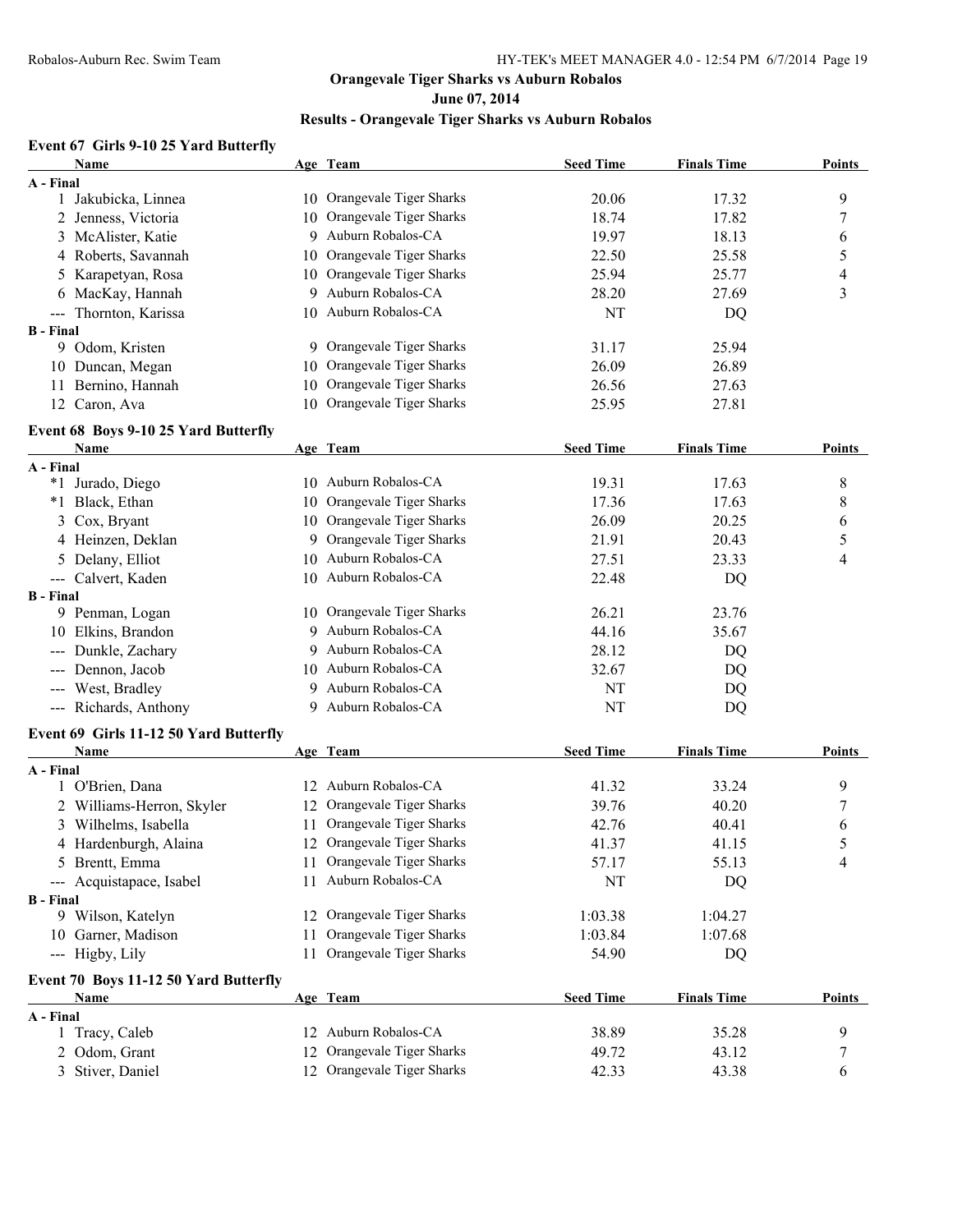#### **June 07, 2014**

| 12 Orangevale Tiger Sharks<br>4 Heinzen, Trayton<br>42.32<br>45.54<br>5<br>11 Auburn Robalos-CA<br>5 Petrenko, Max<br>45.89<br>53.93<br>4<br>12 Auburn Robalos-CA<br>$\mathfrak{Z}$<br>6 Ronk, Wyatt<br>45.68<br>47.98<br>7 Rosenberger, Vincent<br>12 Orangevale Tiger Sharks<br>$\overline{2}$<br>55.77<br>54.11<br>11 Auburn Robalos-CA<br>--- Packheiser, Mason<br>1:01.31<br>DQ<br><b>B</b> - Final<br>9 Downey, Kai<br>11 Auburn Robalos-CA<br>59.16<br>1:09.55<br>10 Detmer, Zachary<br>11 Auburn Robalos-CA<br>NT<br>59.40<br>11 Cole, Chris<br>11 Auburn Robalos-CA<br>1:16.66<br>1:10.61<br>11 Auburn Robalos-CA<br>--- McCoy, Jackson<br>1:20.21<br>DQ<br>Event 71 Girls 13-14 50 Yard Butterfly<br><b>Seed Time</b><br><b>Finals Time</b><br>Name<br>Age Team<br>A - Final<br>1 Acquistapace, Paloma<br>13 Auburn Robalos-CA<br>37.66<br>35.20<br>9<br>14 Orangevale Tiger Sharks<br>2 Brown, Emma<br>41.26<br>39.78<br>7<br>13 Orangevale Tiger Sharks<br>3 Stinson, Amanda<br>46.44<br>45.53<br>6<br>Event 72 Boys 13-14 50 Yard Butterfly<br><b>Seed Time</b><br>Age Team<br><b>Finals Time</b><br>Name<br>A - Final<br>14 Orangevale Tiger Sharks<br>9<br>1 Odom, Nathan<br>34.75<br>29.05<br>14 Auburn Robalos-CA<br>2 Detmer, Trent<br>33.58<br>33.18<br>7<br>13 Orangevale Tiger Sharks<br>3 Caron, Reed<br>41.22<br>42.62<br>6<br>13 Auburn Robalos-CA<br>5<br>4 Wenger, Stuart<br>45.16<br>43.34<br>Event 73 Girls 15-18 50 Yard Butterfly<br>Age Team<br><b>Seed Time</b><br><b>Finals Time</b><br>Name<br>A - Final<br>16 Auburn Robalos-CA<br>9<br>1 Wenger, Bethany<br>30.62<br>31.63<br>15 Orangevale Tiger Sharks<br>2 Gwin, Kourtney<br>35.84<br>35.28<br>7<br>17 Auburn Robalos-CA<br>3 De Genova, Stefaney<br>38.62<br>38.59<br>6<br>Event 74 Boys 15-18 50 Yard Butterfly<br>Age Team<br><b>Seed Time</b><br><b>Finals Time</b><br>Name<br>A - Final<br>15 Auburn Robalos-CA<br>9<br>1 Granat, Timmy<br>39.56<br>31.90<br>Event 75 Girls 7-8 100 Yard Freestyle Relay<br>Relay<br><b>Seed Time</b><br><b>Finals Time</b><br><b>Team</b><br>A - Final<br>1 Orangevale Tiger Sharks<br>$\mathbf{A}$<br>1:20.53<br>1:27.47<br>12<br>1) Petersen, Julia 8<br>2) Tran, Theresa 8<br>3) Alvarez Tostado, Mia 7<br>4) Hardenburgh, Ayla 7<br>2 Auburn Robalos-CA<br>9<br>A<br>1:32.30<br>1:30.58<br>1) Czerwinsky, Sofia 8<br>2) Belles, Emma 8<br>3) Hamilton, Gracie 7<br>4) Grybos, Rachel 8<br>3 Orangevale Tiger Sharks<br>Β<br>1:36.62<br>1:36.97<br>7<br>1) Roberts, Shelbie 8<br>2) Bernino, Lucy 8<br>3) Ehrhart, Kenzie 7<br>4) Roberts, Payton 8<br>4 Auburn Robalos-CA<br>Β<br>1:42.37<br>1:50.90<br>5<br>1) Soares, Anna 8<br>2) Schlais, Taylor 7<br>3) Tuggle, Alyssa 8<br>4) Schlais, Marlee 8<br>С<br>5 Orangevale Tiger Sharks<br>1:48.87<br>1:50.99<br>3<br>1) Black, Cameron 8<br>2) Alvarez Tostado, Zoe 7<br>3) Bergen, Kylie 7<br>4) Ehrhart, Kate 7 | A - Final  (Event 70 Boys 11-12 50 Yard Butterfly) |          |                  |                    |               |
|-----------------------------------------------------------------------------------------------------------------------------------------------------------------------------------------------------------------------------------------------------------------------------------------------------------------------------------------------------------------------------------------------------------------------------------------------------------------------------------------------------------------------------------------------------------------------------------------------------------------------------------------------------------------------------------------------------------------------------------------------------------------------------------------------------------------------------------------------------------------------------------------------------------------------------------------------------------------------------------------------------------------------------------------------------------------------------------------------------------------------------------------------------------------------------------------------------------------------------------------------------------------------------------------------------------------------------------------------------------------------------------------------------------------------------------------------------------------------------------------------------------------------------------------------------------------------------------------------------------------------------------------------------------------------------------------------------------------------------------------------------------------------------------------------------------------------------------------------------------------------------------------------------------------------------------------------------------------------------------------------------------------------------------------------------------------------------------------------------------------------------------------------------------------------------------------------------------------------------------------------------------------------------------------------------------------------------------------------------------------------------------------------------------------------------------------------------------------------------------------------------------------------------------------------------------------------------------------------------------------------------------------------------------------------------------------------------------------------------------------------------------------------------------------------------------------------------------------------------------------------------------------------------|----------------------------------------------------|----------|------------------|--------------------|---------------|
|                                                                                                                                                                                                                                                                                                                                                                                                                                                                                                                                                                                                                                                                                                                                                                                                                                                                                                                                                                                                                                                                                                                                                                                                                                                                                                                                                                                                                                                                                                                                                                                                                                                                                                                                                                                                                                                                                                                                                                                                                                                                                                                                                                                                                                                                                                                                                                                                                                                                                                                                                                                                                                                                                                                                                                                                                                                                                                     | <b>Name</b>                                        | Age Team | <b>Seed Time</b> | <b>Finals Time</b> | <b>Points</b> |
|                                                                                                                                                                                                                                                                                                                                                                                                                                                                                                                                                                                                                                                                                                                                                                                                                                                                                                                                                                                                                                                                                                                                                                                                                                                                                                                                                                                                                                                                                                                                                                                                                                                                                                                                                                                                                                                                                                                                                                                                                                                                                                                                                                                                                                                                                                                                                                                                                                                                                                                                                                                                                                                                                                                                                                                                                                                                                                     |                                                    |          |                  |                    |               |
|                                                                                                                                                                                                                                                                                                                                                                                                                                                                                                                                                                                                                                                                                                                                                                                                                                                                                                                                                                                                                                                                                                                                                                                                                                                                                                                                                                                                                                                                                                                                                                                                                                                                                                                                                                                                                                                                                                                                                                                                                                                                                                                                                                                                                                                                                                                                                                                                                                                                                                                                                                                                                                                                                                                                                                                                                                                                                                     |                                                    |          |                  |                    |               |
|                                                                                                                                                                                                                                                                                                                                                                                                                                                                                                                                                                                                                                                                                                                                                                                                                                                                                                                                                                                                                                                                                                                                                                                                                                                                                                                                                                                                                                                                                                                                                                                                                                                                                                                                                                                                                                                                                                                                                                                                                                                                                                                                                                                                                                                                                                                                                                                                                                                                                                                                                                                                                                                                                                                                                                                                                                                                                                     |                                                    |          |                  |                    |               |
|                                                                                                                                                                                                                                                                                                                                                                                                                                                                                                                                                                                                                                                                                                                                                                                                                                                                                                                                                                                                                                                                                                                                                                                                                                                                                                                                                                                                                                                                                                                                                                                                                                                                                                                                                                                                                                                                                                                                                                                                                                                                                                                                                                                                                                                                                                                                                                                                                                                                                                                                                                                                                                                                                                                                                                                                                                                                                                     |                                                    |          |                  |                    |               |
|                                                                                                                                                                                                                                                                                                                                                                                                                                                                                                                                                                                                                                                                                                                                                                                                                                                                                                                                                                                                                                                                                                                                                                                                                                                                                                                                                                                                                                                                                                                                                                                                                                                                                                                                                                                                                                                                                                                                                                                                                                                                                                                                                                                                                                                                                                                                                                                                                                                                                                                                                                                                                                                                                                                                                                                                                                                                                                     |                                                    |          |                  |                    |               |
|                                                                                                                                                                                                                                                                                                                                                                                                                                                                                                                                                                                                                                                                                                                                                                                                                                                                                                                                                                                                                                                                                                                                                                                                                                                                                                                                                                                                                                                                                                                                                                                                                                                                                                                                                                                                                                                                                                                                                                                                                                                                                                                                                                                                                                                                                                                                                                                                                                                                                                                                                                                                                                                                                                                                                                                                                                                                                                     |                                                    |          |                  |                    |               |
|                                                                                                                                                                                                                                                                                                                                                                                                                                                                                                                                                                                                                                                                                                                                                                                                                                                                                                                                                                                                                                                                                                                                                                                                                                                                                                                                                                                                                                                                                                                                                                                                                                                                                                                                                                                                                                                                                                                                                                                                                                                                                                                                                                                                                                                                                                                                                                                                                                                                                                                                                                                                                                                                                                                                                                                                                                                                                                     |                                                    |          |                  |                    |               |
|                                                                                                                                                                                                                                                                                                                                                                                                                                                                                                                                                                                                                                                                                                                                                                                                                                                                                                                                                                                                                                                                                                                                                                                                                                                                                                                                                                                                                                                                                                                                                                                                                                                                                                                                                                                                                                                                                                                                                                                                                                                                                                                                                                                                                                                                                                                                                                                                                                                                                                                                                                                                                                                                                                                                                                                                                                                                                                     |                                                    |          |                  |                    |               |
|                                                                                                                                                                                                                                                                                                                                                                                                                                                                                                                                                                                                                                                                                                                                                                                                                                                                                                                                                                                                                                                                                                                                                                                                                                                                                                                                                                                                                                                                                                                                                                                                                                                                                                                                                                                                                                                                                                                                                                                                                                                                                                                                                                                                                                                                                                                                                                                                                                                                                                                                                                                                                                                                                                                                                                                                                                                                                                     |                                                    |          |                  |                    |               |
|                                                                                                                                                                                                                                                                                                                                                                                                                                                                                                                                                                                                                                                                                                                                                                                                                                                                                                                                                                                                                                                                                                                                                                                                                                                                                                                                                                                                                                                                                                                                                                                                                                                                                                                                                                                                                                                                                                                                                                                                                                                                                                                                                                                                                                                                                                                                                                                                                                                                                                                                                                                                                                                                                                                                                                                                                                                                                                     |                                                    |          |                  |                    |               |
|                                                                                                                                                                                                                                                                                                                                                                                                                                                                                                                                                                                                                                                                                                                                                                                                                                                                                                                                                                                                                                                                                                                                                                                                                                                                                                                                                                                                                                                                                                                                                                                                                                                                                                                                                                                                                                                                                                                                                                                                                                                                                                                                                                                                                                                                                                                                                                                                                                                                                                                                                                                                                                                                                                                                                                                                                                                                                                     |                                                    |          |                  |                    |               |
|                                                                                                                                                                                                                                                                                                                                                                                                                                                                                                                                                                                                                                                                                                                                                                                                                                                                                                                                                                                                                                                                                                                                                                                                                                                                                                                                                                                                                                                                                                                                                                                                                                                                                                                                                                                                                                                                                                                                                                                                                                                                                                                                                                                                                                                                                                                                                                                                                                                                                                                                                                                                                                                                                                                                                                                                                                                                                                     |                                                    |          |                  |                    | Points        |
|                                                                                                                                                                                                                                                                                                                                                                                                                                                                                                                                                                                                                                                                                                                                                                                                                                                                                                                                                                                                                                                                                                                                                                                                                                                                                                                                                                                                                                                                                                                                                                                                                                                                                                                                                                                                                                                                                                                                                                                                                                                                                                                                                                                                                                                                                                                                                                                                                                                                                                                                                                                                                                                                                                                                                                                                                                                                                                     |                                                    |          |                  |                    |               |
|                                                                                                                                                                                                                                                                                                                                                                                                                                                                                                                                                                                                                                                                                                                                                                                                                                                                                                                                                                                                                                                                                                                                                                                                                                                                                                                                                                                                                                                                                                                                                                                                                                                                                                                                                                                                                                                                                                                                                                                                                                                                                                                                                                                                                                                                                                                                                                                                                                                                                                                                                                                                                                                                                                                                                                                                                                                                                                     |                                                    |          |                  |                    |               |
|                                                                                                                                                                                                                                                                                                                                                                                                                                                                                                                                                                                                                                                                                                                                                                                                                                                                                                                                                                                                                                                                                                                                                                                                                                                                                                                                                                                                                                                                                                                                                                                                                                                                                                                                                                                                                                                                                                                                                                                                                                                                                                                                                                                                                                                                                                                                                                                                                                                                                                                                                                                                                                                                                                                                                                                                                                                                                                     |                                                    |          |                  |                    |               |
|                                                                                                                                                                                                                                                                                                                                                                                                                                                                                                                                                                                                                                                                                                                                                                                                                                                                                                                                                                                                                                                                                                                                                                                                                                                                                                                                                                                                                                                                                                                                                                                                                                                                                                                                                                                                                                                                                                                                                                                                                                                                                                                                                                                                                                                                                                                                                                                                                                                                                                                                                                                                                                                                                                                                                                                                                                                                                                     |                                                    |          |                  |                    |               |
|                                                                                                                                                                                                                                                                                                                                                                                                                                                                                                                                                                                                                                                                                                                                                                                                                                                                                                                                                                                                                                                                                                                                                                                                                                                                                                                                                                                                                                                                                                                                                                                                                                                                                                                                                                                                                                                                                                                                                                                                                                                                                                                                                                                                                                                                                                                                                                                                                                                                                                                                                                                                                                                                                                                                                                                                                                                                                                     |                                                    |          |                  |                    |               |
|                                                                                                                                                                                                                                                                                                                                                                                                                                                                                                                                                                                                                                                                                                                                                                                                                                                                                                                                                                                                                                                                                                                                                                                                                                                                                                                                                                                                                                                                                                                                                                                                                                                                                                                                                                                                                                                                                                                                                                                                                                                                                                                                                                                                                                                                                                                                                                                                                                                                                                                                                                                                                                                                                                                                                                                                                                                                                                     |                                                    |          |                  |                    | <b>Points</b> |
|                                                                                                                                                                                                                                                                                                                                                                                                                                                                                                                                                                                                                                                                                                                                                                                                                                                                                                                                                                                                                                                                                                                                                                                                                                                                                                                                                                                                                                                                                                                                                                                                                                                                                                                                                                                                                                                                                                                                                                                                                                                                                                                                                                                                                                                                                                                                                                                                                                                                                                                                                                                                                                                                                                                                                                                                                                                                                                     |                                                    |          |                  |                    |               |
|                                                                                                                                                                                                                                                                                                                                                                                                                                                                                                                                                                                                                                                                                                                                                                                                                                                                                                                                                                                                                                                                                                                                                                                                                                                                                                                                                                                                                                                                                                                                                                                                                                                                                                                                                                                                                                                                                                                                                                                                                                                                                                                                                                                                                                                                                                                                                                                                                                                                                                                                                                                                                                                                                                                                                                                                                                                                                                     |                                                    |          |                  |                    |               |
|                                                                                                                                                                                                                                                                                                                                                                                                                                                                                                                                                                                                                                                                                                                                                                                                                                                                                                                                                                                                                                                                                                                                                                                                                                                                                                                                                                                                                                                                                                                                                                                                                                                                                                                                                                                                                                                                                                                                                                                                                                                                                                                                                                                                                                                                                                                                                                                                                                                                                                                                                                                                                                                                                                                                                                                                                                                                                                     |                                                    |          |                  |                    |               |
|                                                                                                                                                                                                                                                                                                                                                                                                                                                                                                                                                                                                                                                                                                                                                                                                                                                                                                                                                                                                                                                                                                                                                                                                                                                                                                                                                                                                                                                                                                                                                                                                                                                                                                                                                                                                                                                                                                                                                                                                                                                                                                                                                                                                                                                                                                                                                                                                                                                                                                                                                                                                                                                                                                                                                                                                                                                                                                     |                                                    |          |                  |                    |               |
|                                                                                                                                                                                                                                                                                                                                                                                                                                                                                                                                                                                                                                                                                                                                                                                                                                                                                                                                                                                                                                                                                                                                                                                                                                                                                                                                                                                                                                                                                                                                                                                                                                                                                                                                                                                                                                                                                                                                                                                                                                                                                                                                                                                                                                                                                                                                                                                                                                                                                                                                                                                                                                                                                                                                                                                                                                                                                                     |                                                    |          |                  |                    |               |
|                                                                                                                                                                                                                                                                                                                                                                                                                                                                                                                                                                                                                                                                                                                                                                                                                                                                                                                                                                                                                                                                                                                                                                                                                                                                                                                                                                                                                                                                                                                                                                                                                                                                                                                                                                                                                                                                                                                                                                                                                                                                                                                                                                                                                                                                                                                                                                                                                                                                                                                                                                                                                                                                                                                                                                                                                                                                                                     |                                                    |          |                  |                    |               |
|                                                                                                                                                                                                                                                                                                                                                                                                                                                                                                                                                                                                                                                                                                                                                                                                                                                                                                                                                                                                                                                                                                                                                                                                                                                                                                                                                                                                                                                                                                                                                                                                                                                                                                                                                                                                                                                                                                                                                                                                                                                                                                                                                                                                                                                                                                                                                                                                                                                                                                                                                                                                                                                                                                                                                                                                                                                                                                     |                                                    |          |                  |                    | Points        |
|                                                                                                                                                                                                                                                                                                                                                                                                                                                                                                                                                                                                                                                                                                                                                                                                                                                                                                                                                                                                                                                                                                                                                                                                                                                                                                                                                                                                                                                                                                                                                                                                                                                                                                                                                                                                                                                                                                                                                                                                                                                                                                                                                                                                                                                                                                                                                                                                                                                                                                                                                                                                                                                                                                                                                                                                                                                                                                     |                                                    |          |                  |                    |               |
|                                                                                                                                                                                                                                                                                                                                                                                                                                                                                                                                                                                                                                                                                                                                                                                                                                                                                                                                                                                                                                                                                                                                                                                                                                                                                                                                                                                                                                                                                                                                                                                                                                                                                                                                                                                                                                                                                                                                                                                                                                                                                                                                                                                                                                                                                                                                                                                                                                                                                                                                                                                                                                                                                                                                                                                                                                                                                                     |                                                    |          |                  |                    |               |
|                                                                                                                                                                                                                                                                                                                                                                                                                                                                                                                                                                                                                                                                                                                                                                                                                                                                                                                                                                                                                                                                                                                                                                                                                                                                                                                                                                                                                                                                                                                                                                                                                                                                                                                                                                                                                                                                                                                                                                                                                                                                                                                                                                                                                                                                                                                                                                                                                                                                                                                                                                                                                                                                                                                                                                                                                                                                                                     |                                                    |          |                  |                    |               |
|                                                                                                                                                                                                                                                                                                                                                                                                                                                                                                                                                                                                                                                                                                                                                                                                                                                                                                                                                                                                                                                                                                                                                                                                                                                                                                                                                                                                                                                                                                                                                                                                                                                                                                                                                                                                                                                                                                                                                                                                                                                                                                                                                                                                                                                                                                                                                                                                                                                                                                                                                                                                                                                                                                                                                                                                                                                                                                     |                                                    |          |                  |                    |               |
|                                                                                                                                                                                                                                                                                                                                                                                                                                                                                                                                                                                                                                                                                                                                                                                                                                                                                                                                                                                                                                                                                                                                                                                                                                                                                                                                                                                                                                                                                                                                                                                                                                                                                                                                                                                                                                                                                                                                                                                                                                                                                                                                                                                                                                                                                                                                                                                                                                                                                                                                                                                                                                                                                                                                                                                                                                                                                                     |                                                    |          |                  |                    |               |
|                                                                                                                                                                                                                                                                                                                                                                                                                                                                                                                                                                                                                                                                                                                                                                                                                                                                                                                                                                                                                                                                                                                                                                                                                                                                                                                                                                                                                                                                                                                                                                                                                                                                                                                                                                                                                                                                                                                                                                                                                                                                                                                                                                                                                                                                                                                                                                                                                                                                                                                                                                                                                                                                                                                                                                                                                                                                                                     |                                                    |          |                  |                    | Points        |
|                                                                                                                                                                                                                                                                                                                                                                                                                                                                                                                                                                                                                                                                                                                                                                                                                                                                                                                                                                                                                                                                                                                                                                                                                                                                                                                                                                                                                                                                                                                                                                                                                                                                                                                                                                                                                                                                                                                                                                                                                                                                                                                                                                                                                                                                                                                                                                                                                                                                                                                                                                                                                                                                                                                                                                                                                                                                                                     |                                                    |          |                  |                    |               |
|                                                                                                                                                                                                                                                                                                                                                                                                                                                                                                                                                                                                                                                                                                                                                                                                                                                                                                                                                                                                                                                                                                                                                                                                                                                                                                                                                                                                                                                                                                                                                                                                                                                                                                                                                                                                                                                                                                                                                                                                                                                                                                                                                                                                                                                                                                                                                                                                                                                                                                                                                                                                                                                                                                                                                                                                                                                                                                     |                                                    |          |                  |                    |               |
|                                                                                                                                                                                                                                                                                                                                                                                                                                                                                                                                                                                                                                                                                                                                                                                                                                                                                                                                                                                                                                                                                                                                                                                                                                                                                                                                                                                                                                                                                                                                                                                                                                                                                                                                                                                                                                                                                                                                                                                                                                                                                                                                                                                                                                                                                                                                                                                                                                                                                                                                                                                                                                                                                                                                                                                                                                                                                                     |                                                    |          |                  |                    |               |
|                                                                                                                                                                                                                                                                                                                                                                                                                                                                                                                                                                                                                                                                                                                                                                                                                                                                                                                                                                                                                                                                                                                                                                                                                                                                                                                                                                                                                                                                                                                                                                                                                                                                                                                                                                                                                                                                                                                                                                                                                                                                                                                                                                                                                                                                                                                                                                                                                                                                                                                                                                                                                                                                                                                                                                                                                                                                                                     |                                                    |          |                  |                    | <b>Points</b> |
|                                                                                                                                                                                                                                                                                                                                                                                                                                                                                                                                                                                                                                                                                                                                                                                                                                                                                                                                                                                                                                                                                                                                                                                                                                                                                                                                                                                                                                                                                                                                                                                                                                                                                                                                                                                                                                                                                                                                                                                                                                                                                                                                                                                                                                                                                                                                                                                                                                                                                                                                                                                                                                                                                                                                                                                                                                                                                                     |                                                    |          |                  |                    |               |
|                                                                                                                                                                                                                                                                                                                                                                                                                                                                                                                                                                                                                                                                                                                                                                                                                                                                                                                                                                                                                                                                                                                                                                                                                                                                                                                                                                                                                                                                                                                                                                                                                                                                                                                                                                                                                                                                                                                                                                                                                                                                                                                                                                                                                                                                                                                                                                                                                                                                                                                                                                                                                                                                                                                                                                                                                                                                                                     |                                                    |          |                  |                    |               |
|                                                                                                                                                                                                                                                                                                                                                                                                                                                                                                                                                                                                                                                                                                                                                                                                                                                                                                                                                                                                                                                                                                                                                                                                                                                                                                                                                                                                                                                                                                                                                                                                                                                                                                                                                                                                                                                                                                                                                                                                                                                                                                                                                                                                                                                                                                                                                                                                                                                                                                                                                                                                                                                                                                                                                                                                                                                                                                     |                                                    |          |                  |                    |               |
|                                                                                                                                                                                                                                                                                                                                                                                                                                                                                                                                                                                                                                                                                                                                                                                                                                                                                                                                                                                                                                                                                                                                                                                                                                                                                                                                                                                                                                                                                                                                                                                                                                                                                                                                                                                                                                                                                                                                                                                                                                                                                                                                                                                                                                                                                                                                                                                                                                                                                                                                                                                                                                                                                                                                                                                                                                                                                                     |                                                    |          |                  |                    |               |
|                                                                                                                                                                                                                                                                                                                                                                                                                                                                                                                                                                                                                                                                                                                                                                                                                                                                                                                                                                                                                                                                                                                                                                                                                                                                                                                                                                                                                                                                                                                                                                                                                                                                                                                                                                                                                                                                                                                                                                                                                                                                                                                                                                                                                                                                                                                                                                                                                                                                                                                                                                                                                                                                                                                                                                                                                                                                                                     |                                                    |          |                  |                    |               |
|                                                                                                                                                                                                                                                                                                                                                                                                                                                                                                                                                                                                                                                                                                                                                                                                                                                                                                                                                                                                                                                                                                                                                                                                                                                                                                                                                                                                                                                                                                                                                                                                                                                                                                                                                                                                                                                                                                                                                                                                                                                                                                                                                                                                                                                                                                                                                                                                                                                                                                                                                                                                                                                                                                                                                                                                                                                                                                     |                                                    |          |                  |                    |               |
|                                                                                                                                                                                                                                                                                                                                                                                                                                                                                                                                                                                                                                                                                                                                                                                                                                                                                                                                                                                                                                                                                                                                                                                                                                                                                                                                                                                                                                                                                                                                                                                                                                                                                                                                                                                                                                                                                                                                                                                                                                                                                                                                                                                                                                                                                                                                                                                                                                                                                                                                                                                                                                                                                                                                                                                                                                                                                                     |                                                    |          |                  |                    |               |
|                                                                                                                                                                                                                                                                                                                                                                                                                                                                                                                                                                                                                                                                                                                                                                                                                                                                                                                                                                                                                                                                                                                                                                                                                                                                                                                                                                                                                                                                                                                                                                                                                                                                                                                                                                                                                                                                                                                                                                                                                                                                                                                                                                                                                                                                                                                                                                                                                                                                                                                                                                                                                                                                                                                                                                                                                                                                                                     |                                                    |          |                  |                    |               |
|                                                                                                                                                                                                                                                                                                                                                                                                                                                                                                                                                                                                                                                                                                                                                                                                                                                                                                                                                                                                                                                                                                                                                                                                                                                                                                                                                                                                                                                                                                                                                                                                                                                                                                                                                                                                                                                                                                                                                                                                                                                                                                                                                                                                                                                                                                                                                                                                                                                                                                                                                                                                                                                                                                                                                                                                                                                                                                     |                                                    |          |                  |                    |               |
|                                                                                                                                                                                                                                                                                                                                                                                                                                                                                                                                                                                                                                                                                                                                                                                                                                                                                                                                                                                                                                                                                                                                                                                                                                                                                                                                                                                                                                                                                                                                                                                                                                                                                                                                                                                                                                                                                                                                                                                                                                                                                                                                                                                                                                                                                                                                                                                                                                                                                                                                                                                                                                                                                                                                                                                                                                                                                                     |                                                    |          |                  |                    |               |
|                                                                                                                                                                                                                                                                                                                                                                                                                                                                                                                                                                                                                                                                                                                                                                                                                                                                                                                                                                                                                                                                                                                                                                                                                                                                                                                                                                                                                                                                                                                                                                                                                                                                                                                                                                                                                                                                                                                                                                                                                                                                                                                                                                                                                                                                                                                                                                                                                                                                                                                                                                                                                                                                                                                                                                                                                                                                                                     |                                                    |          |                  |                    |               |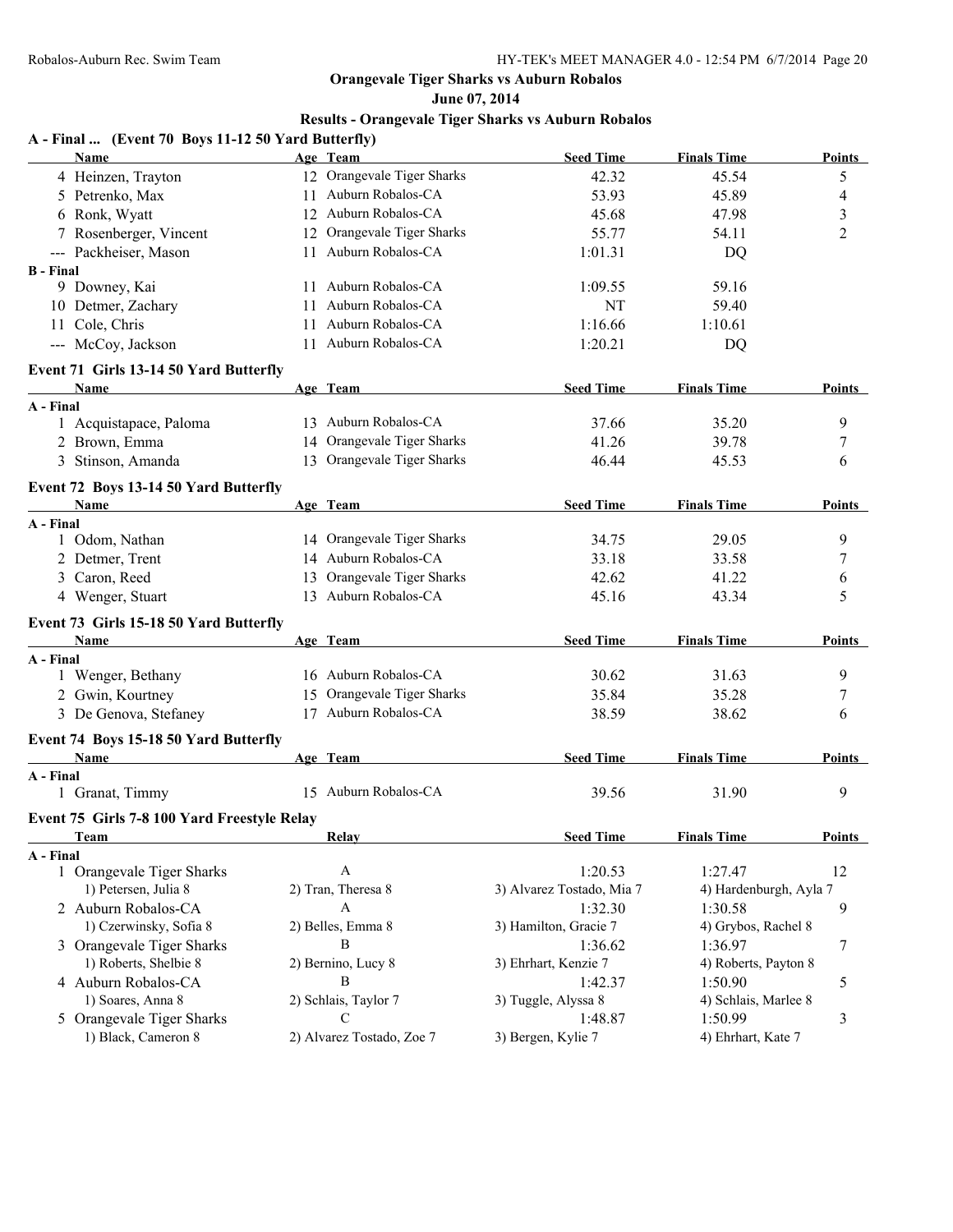**June 07, 2014**

| A - Final  (Event 75 Girls 7-8 100 Yard Freestyle Relay)<br>Team | Relay                    | <b>Seed Time</b>               | <b>Finals Time</b>        | <b>Points</b> |
|------------------------------------------------------------------|--------------------------|--------------------------------|---------------------------|---------------|
| 6 Auburn Robalos-CA                                              | $\mathcal{C}$            | 1:53.98                        | 2:01.31                   |               |
| 1) Easton, Annabel 8                                             | 2) Barnes, Alexia 8      | 3) Barpal, Allyson 8           | 4) Schellenberg, Taylor 7 |               |
| 7 Orangevale Tiger Sharks                                        | D                        | 2:12.63                        | x2:04.85                  |               |
| 1) Jones, Isabella 7                                             | 2) Pardo, Madalyn 8      | 3) Sample, Hannah 8            | 4) Hartwick, Sara 7       |               |
|                                                                  |                          |                                |                           |               |
| Event 76 Boys 7-8 100 Yard Freestyle Relay<br>Team               | Relay                    | <b>Seed Time</b>               | <b>Finals Time</b>        | Points        |
| A - Final                                                        |                          |                                |                           |               |
| 1 Orangevale Tiger Sharks                                        | A                        | 1:25.81                        | 1:32.37                   | 12            |
| 1) Eisenbarth, Tyler 8                                           | 2) Harshbarger, Cyrus 8  | 3) Petersen, Nicholas 7        | 4) Scollay, Tyler 7       |               |
| 2 Auburn Robalos-CA                                              | A                        | 1:50.89                        | 1:35.11                   | 9             |
| 1) McAlister, Jake 7                                             | 2) Gaggero, Giacomo 7    | 3) Carnahan, Graham 7          | 4) Romero, Matthew 8      |               |
| 3 Orangevale Tiger Sharks                                        | B                        | 1:46.72                        | 1:51.92                   | 7             |
| 1) Brown, Steven 8                                               | 2) Brown, Logan 7        | 3) Cook, Micah 7               | 4) Bain, Riley 8          |               |
| 4 Orangevale Tiger Sharks                                        | $\mathcal{C}$            | 2:12.12                        | 2:15.01                   | 5             |
| 1) Mercer, Brandon 7                                             | 2) Gerlach, Elijah 7     | 3) Conlon, Reece 7             | 4) Golden, Nathaniel 7    |               |
| Event 77 Girls 9-10 100 Yard Freestyle Relay                     |                          |                                |                           |               |
| Team                                                             | Relay                    | <b>Seed Time</b>               | <b>Finals Time</b>        | Points        |
| A - Final                                                        |                          |                                |                           |               |
| 1 Orangevale Tiger Sharks                                        | A                        | 1:08.20                        | 1:09.35                   | 12            |
| 1) Jakubicka, Linnea 10                                          | 2) Matista, Maryanna 10  | 3) Alvarez Tostado, Fionnah 10 | 4) Jenness, Victoria 10   |               |
| 2 Orangevale Tiger Sharks                                        | B                        | 1:14.43                        | 1:17.11                   | 9             |
| 1) Caron, Ava 10                                                 | 2) Brown, Sara 10        | 3) Roberts, Savannah 10        | 4) Karapetyan, Rosa 10    |               |
| 3 Auburn Robalos-CA                                              | $\overline{A}$           | 1:12.67                        | 1:19.96                   | 7             |
| 1) Lumbert, Nya 9                                                | 2) MacKay, Hannah 9      | 3) Towne, Megan 10             | 4) McAlister, Katie 9     |               |
| 4 Orangevale Tiger Sharks                                        | C                        | 1:21.77                        | 1:22.29                   | 5             |
| 1) Bernino, Hannah 10                                            | 2) Duncan, Megan 10      | 3) Kliewer, Shay 9             | 4) Gerlach, Anjuli 9      |               |
| 5 Auburn Robalos-CA                                              | B                        | 1:22.44                        | 1:28.87                   | 3             |
| 1) West, Paris 10                                                | 2) Baxter, Lilliana 9    | 3) Musser, Alicia 9            | 4) Thornton, Karissa 10   |               |
| 6 Orangevale Tiger Sharks                                        | D                        | NT                             | x1:40.50                  |               |
| 1) Odom, Kristen 9                                               | 2) Ball, Susanna 10      | 3) Six, Alana 10               | 4) Brown, Gianna 9        |               |
| Event 78 Boys 9-10 100 Yard Freestyle Relay                      |                          |                                |                           |               |
| Team                                                             | Relay                    | <b>Seed Time</b>               | <b>Finals Time</b>        | <b>Points</b> |
| A - Final                                                        |                          |                                |                           |               |
| 1 Auburn Robalos-CA                                              | A                        | 1:04.38                        | 1:08.40                   | 12            |
| 1) Musser, William 10                                            | 2) Hamilton, Wyatt 10    | 3) Ryan, Lachlan 9             | 4) Jurado, Diego 10       |               |
| 2 Orangevale Tiger Sharks                                        | $\mathbf{A}$             | 1:06.27                        | 1:09.49                   | 9             |
| 1) Black, Ethan 10                                               | 2) Heinzen, Deklan 9     | 3) Cox, Bryant 10              | 4) Scollay, Cody 10       |               |
| 3 Orangevale Tiger Sharks                                        | B                        | 1:14.52                        | 1:16.09                   | 7             |
| 1) Rowan, Cody 9                                                 | 2) Matista, Matthew 9    | 3) Coulter, James 10           | 4) Penman, Logan 10       |               |
| 4 Auburn Robalos-CA                                              | C                        | 1:22.75                        | 1:17.73                   | 5             |
| 1) Richards, Anthony 9                                           | 2) Dunkle, Zachary 9     | 3) Dennon, Jacob 10            | 4) Madonna, James 9       |               |
| 5 Auburn Robalos-CA                                              | B                        | 1:11.29                        | 1:22.77                   | 3             |
| 1) Delany, Elliot 10                                             | 2) Troy, Christopher 10  | 3) West, Bradley 9             | 4) Herlehy, Samuel 9      |               |
| 6 Orangevale Tiger Sharks                                        | C                        | 1:29.83                        | 1:31.00                   | 1             |
| 1) Williams, Cole 9                                              | 2) Gabrielli, Marcello 9 | 3) Bergen, Ryland 9            | 4) Garner, Michael 10     |               |
| --- Auburn Robalos-CA                                            | D                        | NT                             | X2:14.73                  |               |
| 1) Elkins, Brandon 9                                             |                          | 3) Lawton, Andrew 9            | 4) Hendrix, James 9       |               |
|                                                                  |                          |                                |                           |               |